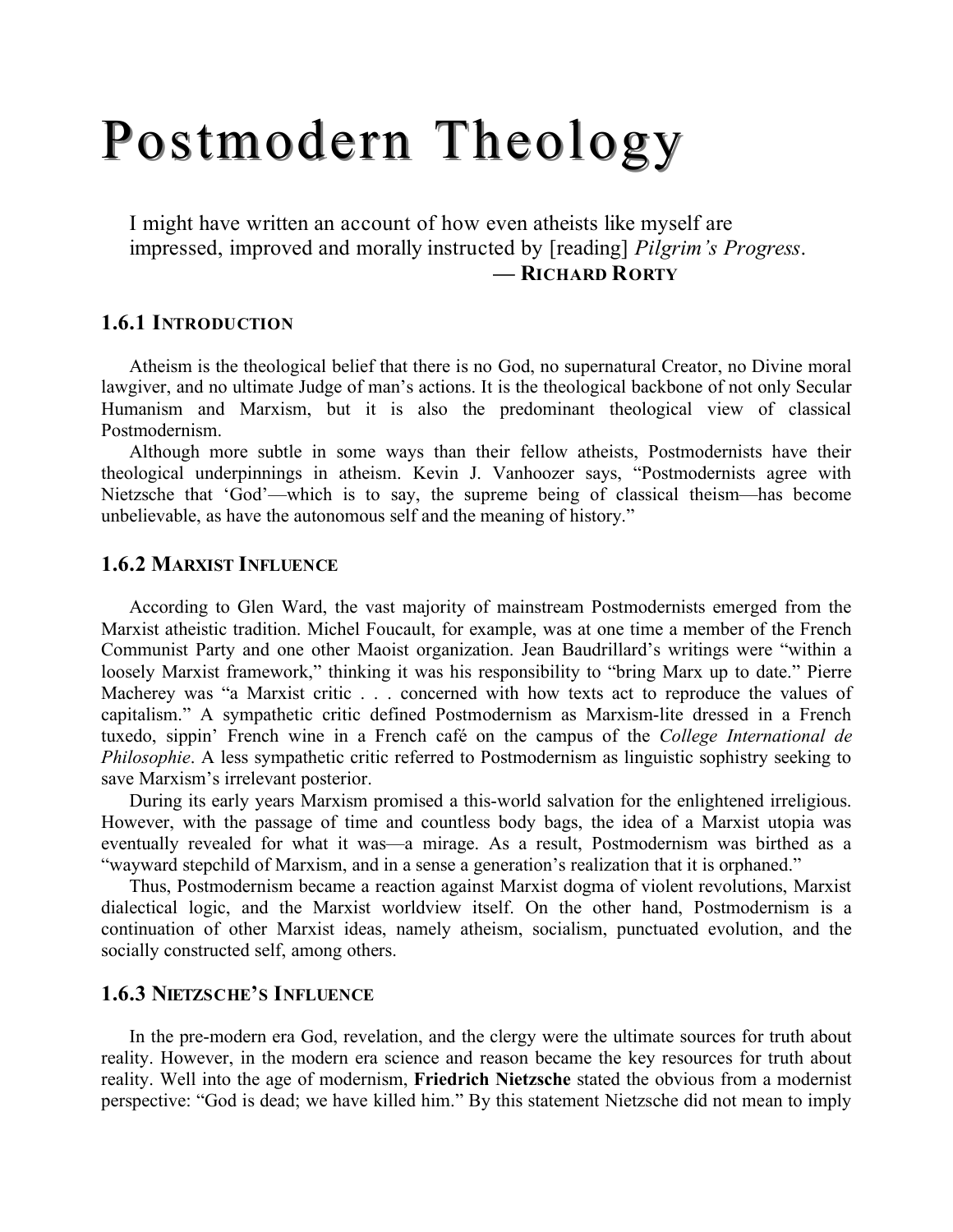that humanity killed God or that God was once alive and had died. Rather Nietzsche meant that *belief in* God was no longer necessary.

Foucault later checked the vital signs of modernity and discovered a corpse as cold as Nietzsche's God. He discovered that the modernist era had given way to another—Postmodernism. With this coming new era both Nietzsche and Foucault predicted a period of violence, death, destruction, and ultimately the end of humanity itself. Nietzsche put it down as follows:

Have you not heard of that madman who lit a lantern in the bright morning hours, ran to the market place, and cried incessantly: "I seek God! I seek God!"-

As many of those who did not believe in God were standing around just then, he provoked much laughter. Has he got lost? asked one. Did he lose his way like a child? asked another. Or is he hiding? Is he afraid of us? Has he gone on a voyage? emigrated?—Thus they yelled and laughed.

The madman jumped into their midst and pierced them with his eyes.

"Whither is God?" he cried; "I will tell you. *We have killed him—*you and I. All of us are his murderers. But how did we do this? How could we drink up the sea? Who gave us the sponge to wipe away the entire horizon? What were we doing when we unchained this earth from its sun? Whither is it moving now? Whither are we moving? Away from all suns? Are we not plunging continually? Backward, sideward, forward, in all directions? Is there still any up or down? Are we not straying, as through an infinite nothing? Do we not feel the breath of empty space? Has it not become colder? Is not night continually closing in on us? Do we not need to light lanterns in the morning? Do we hear nothing as yet of the noise of the gravediggers who are burying God? Do we smell nothing as yet of the divine decomposition? Gods, too, decompose. God is dead. God remains dead. And we have killed him.

"How shall we comfort ourselves, the murderers of all murderers? What was holiest and mightiest of all that the world has yet owned has bled to death under our knives: who will wipe this blood off us? What water is there for us to clean ourselves? What festivals of atonement, what sacred games shall we have to invent? Is not the greatness of this deed too great for us? Must we ourselves not become gods simply to appear worthy of it? There has never been a greater deed; and whoever is born after us—for the sake of this deed he will belong to a higher history than all history hitherto."

Here the madman fell silent and looked again at his listeners; and they, too, were silent and stared at him in astonishment. At last he threw his lantern on the ground, and it broke into pieces and went out. "I have come too early," he said then; "my time is not yet. This tremendous event is still on its way, still wandering; it has not yet reached the ears of men. Lightning and thunder require time; the light of the stars requires time; deeds, though done, still require time to be seen and heard. This deed is still more distant from them than most distant stars—*and yet they have done it themselves*.

It has been related further that on the same day the madman forced his way into several churches and there struck up his *requiem aeternam deo*. Led out and called to account, he is said always to have replied nothing but: "What after all are these churches now if they are not the tombs and sepulchers of God?"

Foucault elaborates: ". . . Nietzsche indicated the turning-point from a long way off; it is not so much the absence or the death of God that is affirmed as the end of Man . . . it becomes apparent, then, that the death of God and the last man are engaged in a contest with more than one round: is it not the last man who announces that he has killed God, thus situating his language, his thought, his laughter in the space of that already dead God, yet positing himself also as he who has killed God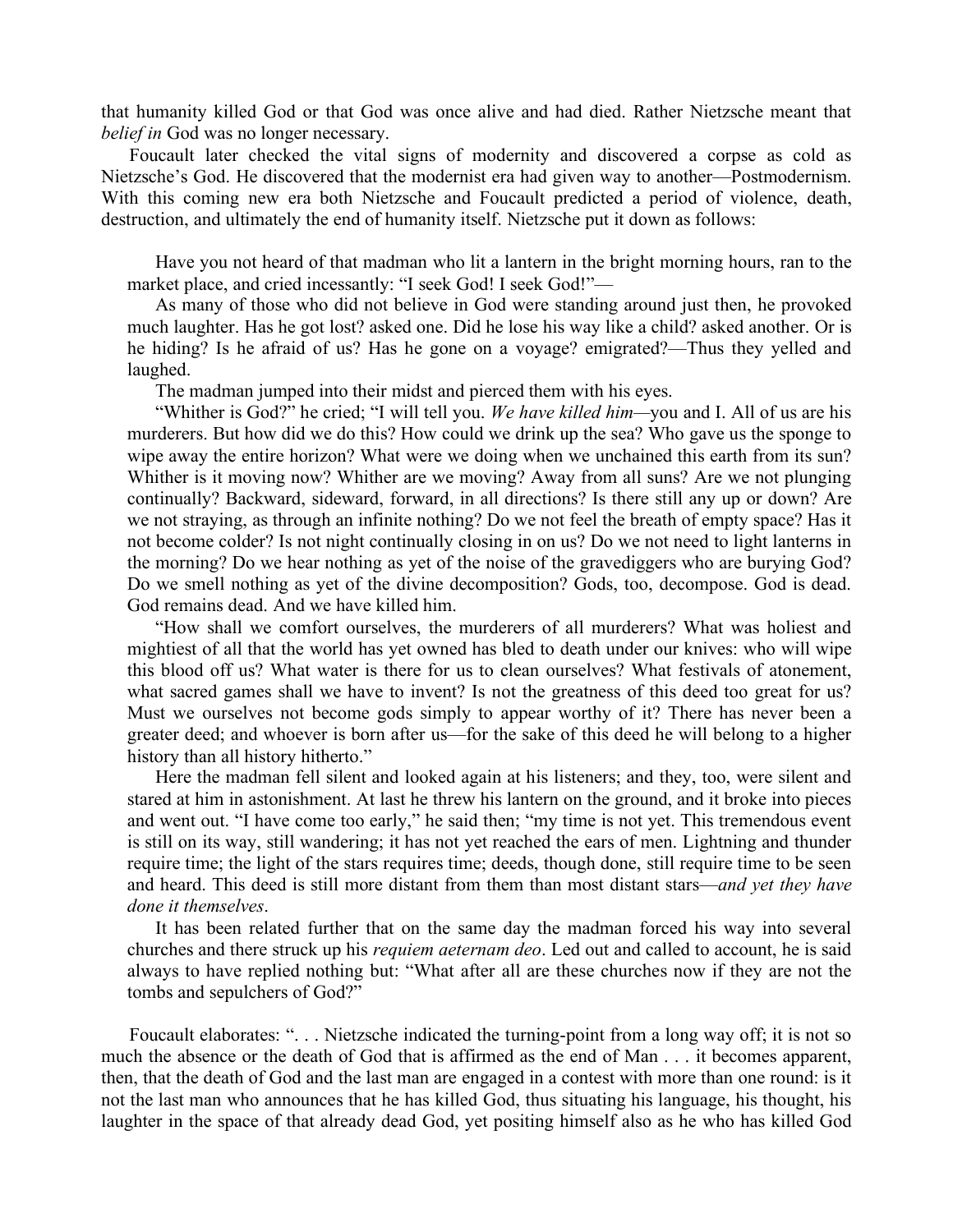and whose existence includes the freedom and the decision of that murder? Thus, the last man is at the same time older and yet younger than the death of God; since he has killed God, it is he himself who must answer for his own finitude; but since it is in the death of God that he speaks, thinks, and exists, his murder itself is doomed to die; new gods, the same gods, are already swelling the future Ocean; Man will disappear."

Both Nietzsche and Foucault agree that after humanity kills God, they sign their own death certificate. A worldview perspective reveals how theological beliefs have implications for other areas of life. Nietzsche and Foucault understand the connection.

# **1.6.4 ATHEISM . . . POSTMODERN STYLE**

The classical Postmodern theological spectrum stretches from militant atheism to village atheist. All the major Postmodern writers were atheists, including Foucault, Derrida, Lyotard, Bataille, Barthes, Baudrillard, Macherey, Deleuze, Guattari, and Lacan.

Charlotte Allen noted that Jacques Derrida, Michel Foucault, "and their [followers] . . . were all militant atheists, with all the intolerance and totalitarian tendencies of that breed."

Yet at times Derrida himself was more cryptic about his atheism. Speaking before a convention of the American Academy of Religion in 2002, Derrida commented, "I rightly pass for an atheist." However, when asked why he would not say more plainly 'I am an atheist,' he replied, "Maybe I'm not an atheist." How can Derrida claim to be and not be an atheist? Both the existence or nonexistence of God requires a universal statement about reality, but Derrida is unwilling to make such an absolute claim. In this regard Derrida's theology is consistent with his Postmodern inclination for ambiguity.

Likewise, Richard Rorty at one time admitted he was an atheist, but in a subsequent work, *The Future of Religion,* he says he now agrees with Gianni Vattimo that "atheism (objective evidence for the nonexistence of God) is just as untenable as theism (objective evidence for the existence of God)." Thus, Rorty insists that atheism, too, must be abandoned in favor of something he labels "anti-clericalism." Ecclesiastical institutions are dangerous, but not necessarily the local congregation of believers. "Religion," he says, "is unobjectionable as long as it is privatized."

# **1.6.5 DECONSTRUCTION AND "THE DEATH OF GOD" THEOLOGIANS**

If God is dead, the belief that there is no ultimate reality or eternal truth becomes a philosophical necessity. A firm believer in this, Derrida concluded further that words and sentences have no inherent meaning. He insisted that human beings construct reality through their use of language. In other words, as you read this page, you will construct your own meaning shaped by your culture and life experiences. The author's meaning is thus "deconstructed" or altered by the reader. In other words, the author's meaning becomes captive to the reader. As Ward says, "Deconstruction is a [literary] method of reading which effectively turns texts against themselves."

For example, according to Derrida's theory of deconstruction, the Bible is merely a book written by men who were locked in their own culture, experiences, and language. Thus, the Biblical authors were writing about their own subjective experiences, not communicating objective or eternal truths about God and humanity. Therefore, when someone reads the Bible today, he or she brings a personal interpretive grid to the text. The theory of deconstruction can thus be used to explain how some cultures can read the Bible and proceed to slaughter another race, while other cultures reading the same Bible build hospitals, schools, orphanages, and homeless shelters.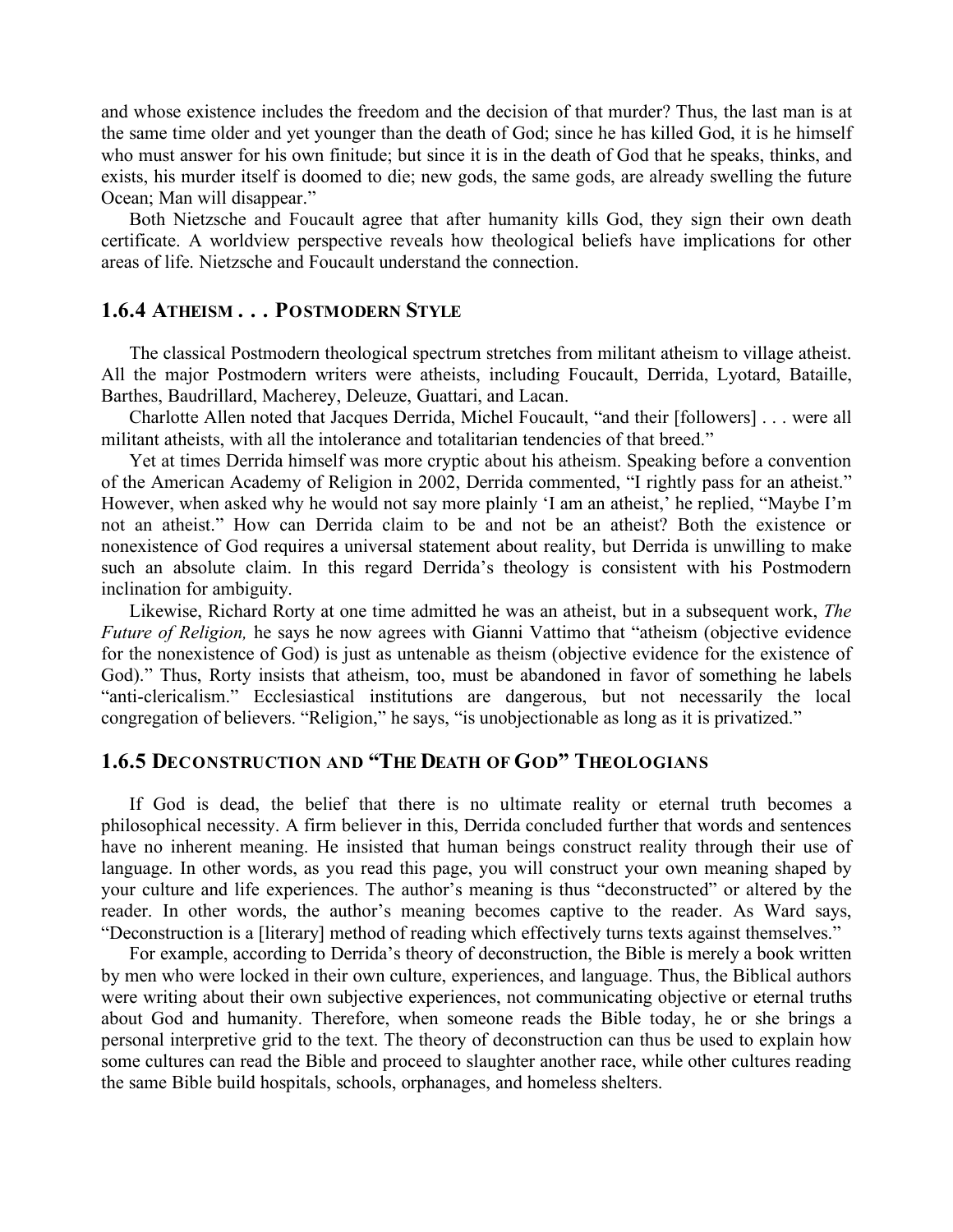Derrida's theory of deconstruction influenced a group of theologians in 1960s England. Bishop John A.T. Robinson in his book *Honest to God* sought to explain what it meant to be a Christian in the Postmodern world. This group became known as the "Death of God" theologians. According to Graham Ward, these theologians saw "the potential of [Derrida's] deconstruction for furthering their project of announcing the end of theology [the death of God]."

The "death of God" theologians fastened onto Derrida's idea that words refer only to other words in a textual setting and cannot be used to describe external realities such as God. They therefore claimed that God is not the Supreme Being who is literally "up there" in heaven somewhere, but instead we should think of God as being "out there" in a spiritual sense. God is "there" when we love another person, and this becomes the main Christian message. In this sense, the traditional concept of God ruling over His Creation is lifeless.

Alister McGrath in *The Twilight of Atheism* speaks of the relationship between Postmodernism, atheism, and deconstruction. He says, "Many Postmodern writers are, after all, atheist (at least in the sense of not actively believing in God). The very idea of deconstruction seems to suggest that the idea of God ought to be eliminated from Western culture as a power play on the part of churches and others with vested interests in its survival."

Derrida also supposed that the Western powers, because of their belief in the existence of God, went off the edge toward violence. However, this notion is far off base. The three "isms" of the  $20<sup>th</sup>$ century responsible for the slaughter of tens of millions (Communism, Nazism, and Fascism) were not exactly bastions of theism and Christianity. As a matter of fact, all three were grounded in atheism, evolution, and socialism—the very stuff of Postmodernism.

#### **1.6.6 RELIGIOUS PLURALISM**

The Postmodern idea that religious beliefs are private preferences has filtered down from the academy to the "unenlightened" commoner, many of whom now embrace pluralism.

**Religious pluralism** is the belief that one must be tolerant of all religious beliefs because no one religion can be true. This notion agrees with the defining tenets of the Postmodern mood skepticism of absolute truth, skepticism of a discernable foundation for knowledge, and, in the end, skepticism of all metanarratives (any overarching story that defines reality). As such, many of those immersed in the present Postmodern culture deny religious truth claims.

This trend can be seen in how our present society often thinks about religious claims in general. In the pre-modern and modern eras, religious claims were judged to be either true or false. For example, either there is a God or there is not. Either Jesus is Savior or He is not. Either miracles happen or they do not.

However, in our Postmodern climate where truth is denied, religious claims are based on *preference* rather than on objective standards. For example, either you prefer the notion of the existence of God or you do not. Either you like the idea of Jesus being Savior or you do not. Either miracles appeal to you or they do not. This attitude accommodates *all* religious preferences.

A problem arises when certain religions claim to go beyond personal preferences and convey objective truth, such as Judaism, Christianity, and Islam. But making exclusive truth claims runs counter to the Postmodern condition. For that reason, the only religions *not* tolerated are Judaism, Christianity, and Islam..

#### **1.6.7 POST**-**CONSERVATIVE CHRISTIANS**

Another theological trend is that of Postmodern Christianity or post-conservatism, or the **emergent church**. A small yet influential group of Christian thinkers make up the leadership of this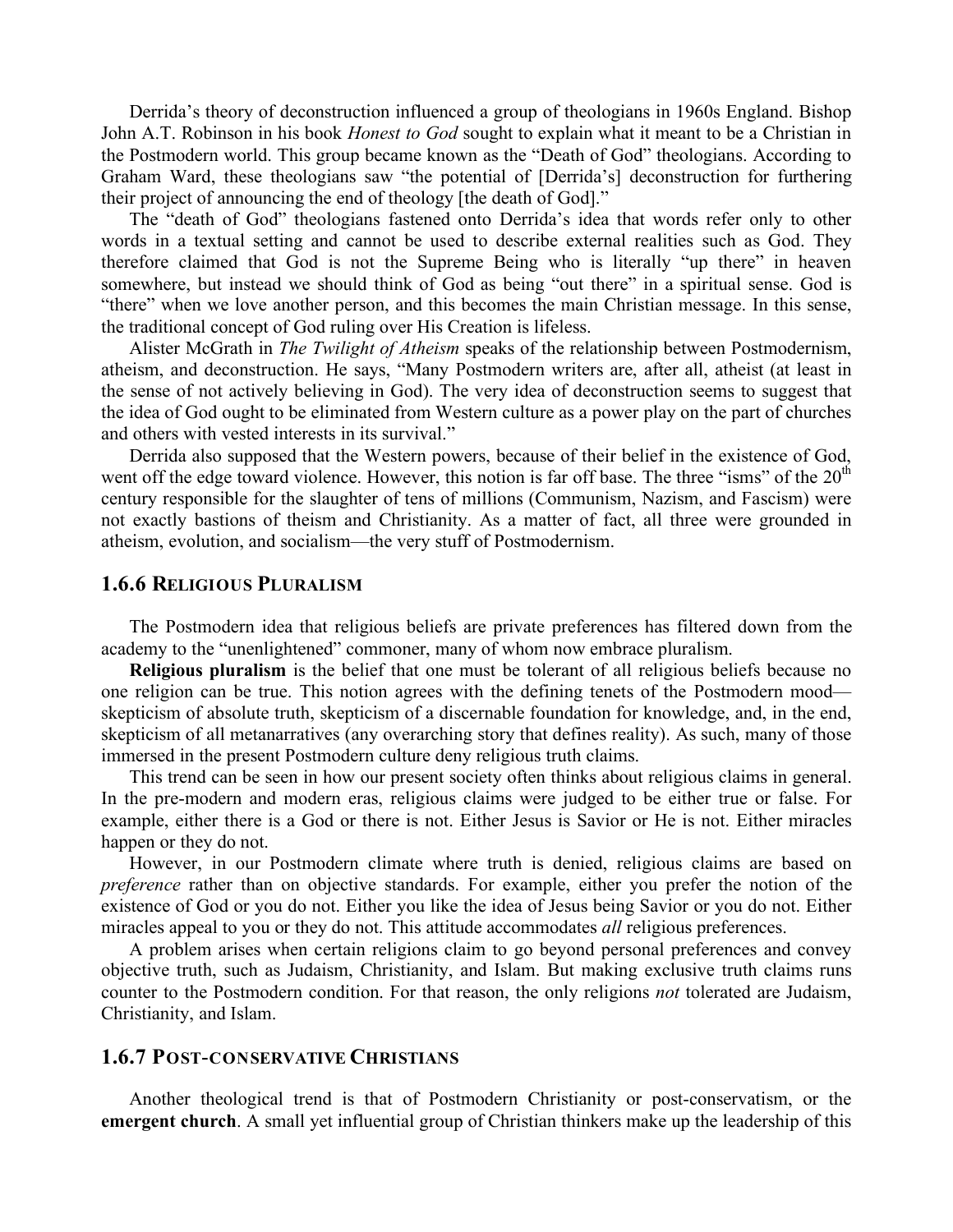group—Stanley Grenz, Nancy Murphey, Roger Olson, Robert Webber, James K. A. Smith, Merold Westphal, and **Brian McLaren**. These "Postmodern" thinkers should not be identified with such atheistic thinkers as Nietzsche, Derrida, Foucault, Lyotard, or Rorty. McLaren makes it clear that although he and his followers accept the term "Postmodern," they are not "nihilistic, relativistic, anti-Christian, and otherwise slimy and bad." Most in this camp believe the term best applies to their disposition rather than their dogma.

Although the movement is young, a number of common characteristics are emerging: (1) a critique of the negative aspects of modernism; (2) a strong emphasis on community; (3) a strong emphasis on putting one's faith into action; and (4) a reminder that not all truth is propositional e.g. the *story* of "the good Samaritan" expresses the same truth that is found within the *proposition* "love your neighbor."

On the other hand, several troubling traits are also emerging: (1) a denial of the Bible's inerrancy; (2) a skepticism of foundational knowledge; and (3) an orthodoxy that is perhaps *too* generous. Thus, although they claim to be evangelical, the jury of orthodoxy is still in deliberations.

Myron B. Penner contends that culturally and philosophically the West is "in the throes of Postmodernity." His suggestion: "Christians must come to terms with and work through the Postmodern turn and its implications for faith, not ignore or retreat from it. Above all, Christians must persevere in our faith through hope and love." Penner warns Christians flirting with Postmodernism to be careful not to get caught up in the subjectivity of language to the point where words become emptied of all truth.

#### **1.6.8 CONCLUSION**

We recognize that some individuals become atheists because they think Darwin solved the question of life's ultimate origins. Others become atheists because they look upon God's moral order as "too restrictive." Still others believe because they agree with Freud that, "God was a projection. When children have problems, they run to their father for protection. When adults have problems, they project their earthly father into the skies, and they run to this entity for comfort." Some look at all the evil in the world and decide that no loving God could allow such a situation. In the end, however, Postmodernists offer no new rationale for defending their brand of atheism. Our critique of atheism has been presented in other sections of this work, so it will not be repeated here.

In response to religious pluralism, we contend that the problem with this system in particular is the problem with Postmodernism in general—namely that neither our perspectives nor our preferences can dictate reality. Real people may end up in a literal Hell regardless of whether or not they prefer the doctrine of eternal punishment. In the end, *reality is what it is* whether one prefers that reality or not. For example, many may not prefer a number of Christianity's tenets—creation, fall, salvation, judgment, abstinence, sobriety, etc. However, our preferences about Christianity or even reality itself cannot change the true nature of reality.

The Bible, of course, has a descriptive term for a person who says in his or her heart there is no God (Psalm 14:1). We will explore in later chapters the consequences of atheism as lived out in the areas of ethics, psychology, sociology, and each of the other disciplines. In these chapters we will find that those who embrace this theology have followed a foolish path indeed.

In the final analysis, atheism is a belief system of the intellectual elite ("the people of fashion") because only they possess enough faith to believe in it. The common, everyday working man cannot believe that everything in the universe is a result of random chance. As Mary Midgley says, "It may simply not be within our capacity—except of course by just avoiding thought—to think of [the universe] as having no sort of purpose or direction whatever."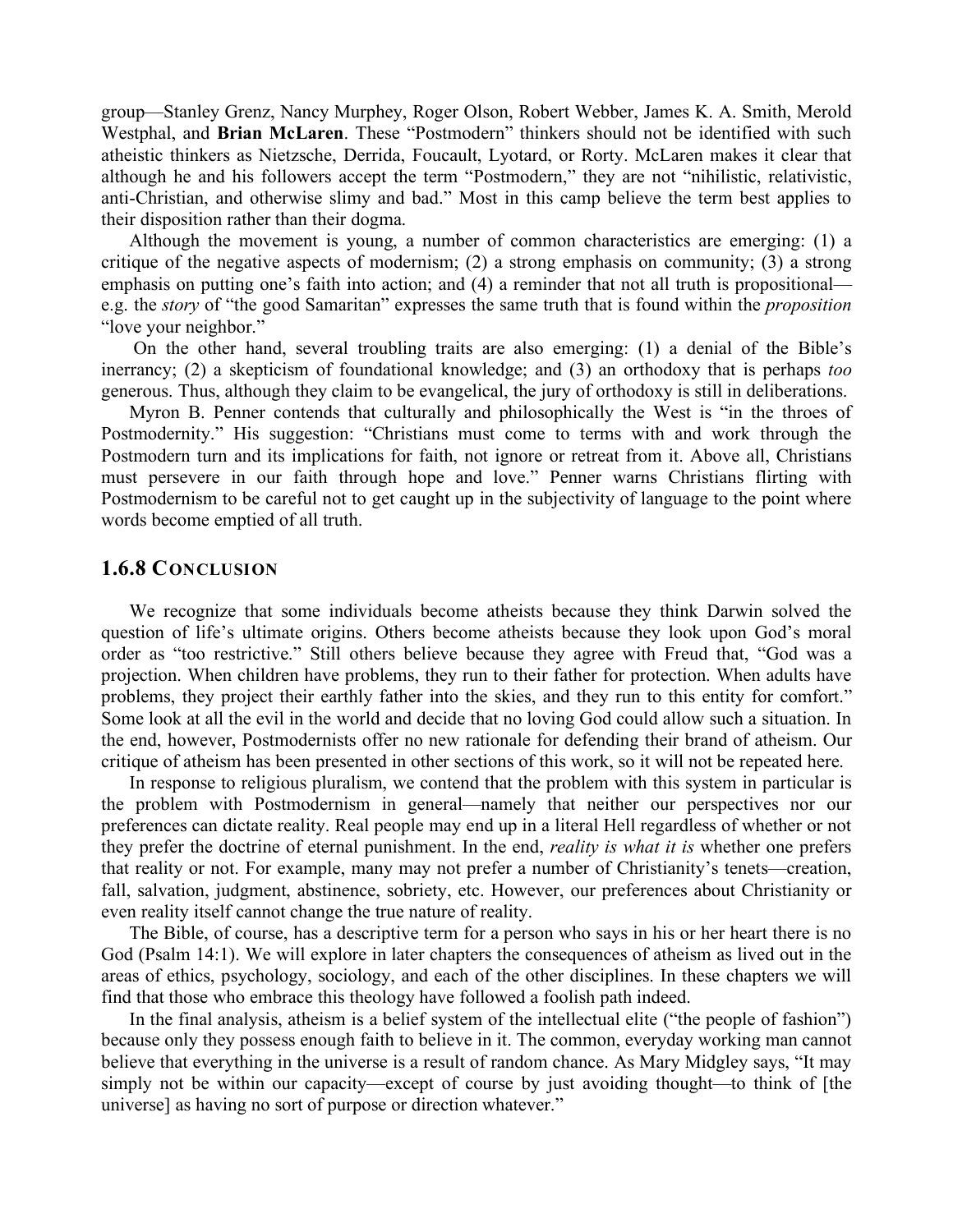# Postmodern Philosophy

We ... [should] give up the correspondence theory of truth, and start treating moral and scientific beliefs as tools for achieving greater human happiness, rather than as representations of the intrinsic nature of reality. **— RICHARD RORTY**

# **2.6.1 INTRODUCTION**

The philosophical ideas of Postmodernism divide modern-day academia. Today's college students will find Postmodernism ruling the day in their humanities and social studies courses, but will also find Modernism still prevalent in their science, engineering, and mathematics courses. As well, there is little acceptance of the Postmodern approach to knowledge and truth in America's philosophy departments. The Postmodern notion that truth is community-oriented likewise appeals to few Christian theologians.

While there is no single cohesive Postmodern philosophy (rather, there are several), a few consistent themes emerge from each mainstream Postmodern writer.

### **2.6.2 SUBJECTIVETRUTH**

One of these themes is a denial of universal, objective truth. This is clearly declared in **Jean-Francois Lyotard**'s famous statement "incredulity towards metanarrative." A metanarrative refers to a unifying story that seeks to explain how the world is—in other words a metanarrative is a worldview. Lyotard suggests that we should be skeptical of such broad explanations. For example, the statement "God so loved the world" is nonsensical to Postmodernists for two reasons: (1) they deny the existence of God, and (2) statements reflecting the whole world (metanarratives) are impossible.

For Postmodernists, since there is no universal Truth (capital "T"), there are only "truths" (small "t") that are particular to a society or group of people and limited to individual perception. Written or verbal statements can reflect only a particular localized culture or individual point of view. A well-worn catchphrase we hear in this regard is, "That may be true for you, but not for me."

Yet, by making the universal statement that there are no meta-narratives, Postmodernists have put themselves in the position of creating a metanarrative. Their story that explains the world is that there are no explanations of the world, only local stories told by various cultures. For this reason, we refer to Postmodernism as the anti-worldview worldview.

#### **2.6.3 LANGUAGE AND DECONSTRUCTION**

Regarding literature, Postmodernists are highly concerned with the language of written texts. The term defining the major literary methodology of Postmodernists is **deconstruction**. Associated with the work of the French philosopher **Jacques Derrida**, deconstruction involves reading a text to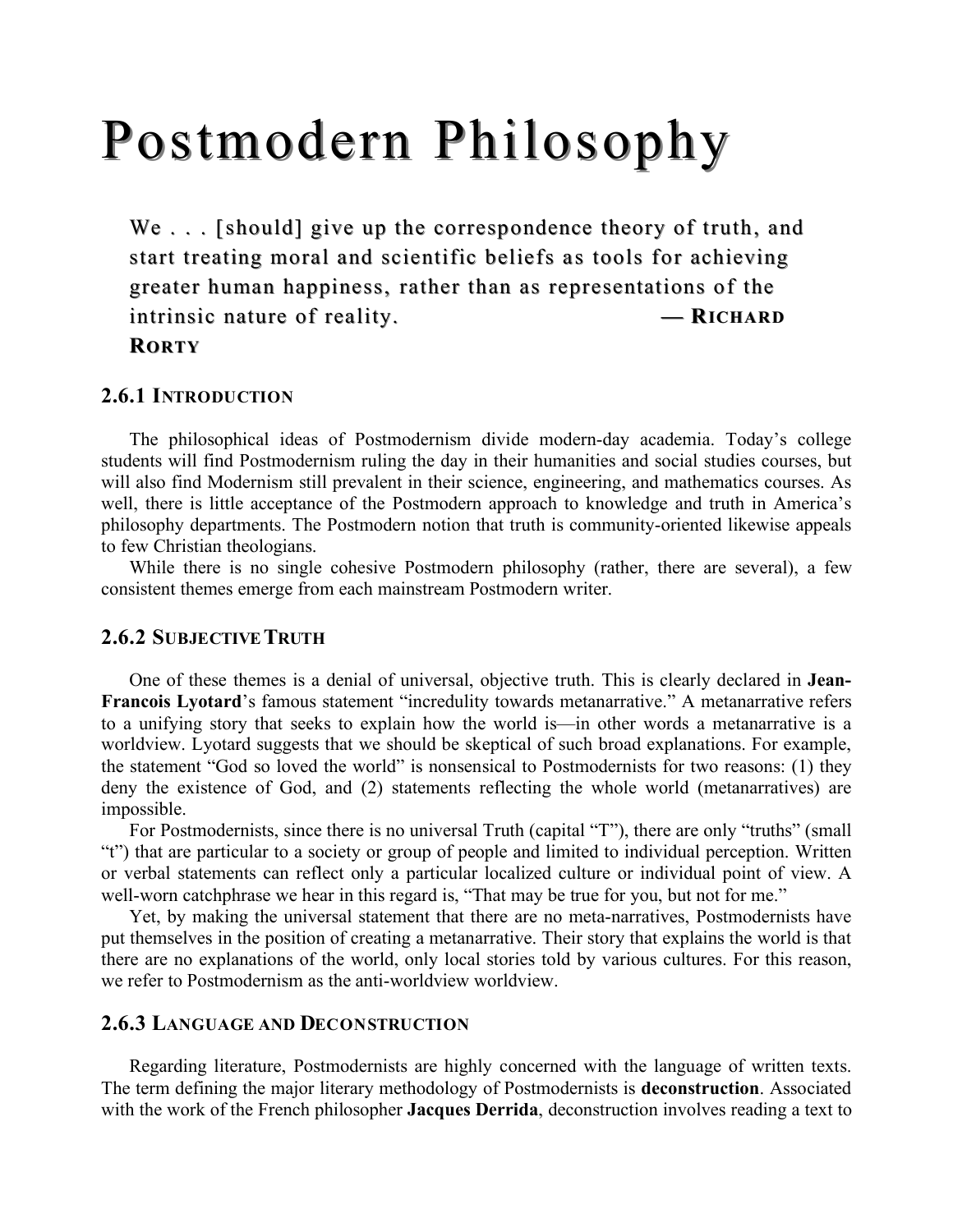ferret out its hidden or multiple meanings (polysemy). In this way, a reader's interpretation of the text becomes more important than the text itself. Also significant is the subjectivity of the reader in determining what the author intended. For example, a reader may feel that a particular text really means an author is racist, even though the written text makes it clear that the author deplores racism.

In 1968, Roland Barthes wrote a short essay entitled "The Death of the Author." In this essay he argued that the *origin* of the text is not the important thing, rather it is the *destination*—the reader. By allowing the reader to invent new meanings, the text is freed from the tyranny of the author's single intended meaning.

For example, there is no reason to assume "that a Shakespearean play means exactly the same thing today as it did when first performed." Each author (or artist) is the product of his or her own cultural setting and uses language to fit his or her condition. Thus, Postmodern literary criticism claims that words never describe the objective world but only refer to other words. Therefore, no matter how a writer constructs a sentence, it can never tell us about the real world, but only about the world as understood by the reader. This concept is summed up in the phrase, "That's just *your* interpretation."

#### **2.6.4 ANTI**-**REALISM AND THE CONSTRUCTION OF REALITY**

This concept of deconstruction is taken far beyond the area of literature. Just as you, the reader, are creating the meaning of this text, you also construct the world according to your culture and experiences. In other words, there is no "real world" out there—only six billion constructions of the world, a belief known as **anti-realism**.

Traditionally, Truth (with a capital "T") was understood as the relationship between the real, objective world and statements that correspond to the real world. This view is called the **correspondence theory of truth**. However, Postmodernists claim this kind of Truth is impossible to achieve. There is no universal "Truth," only personal, subjective truths that exist only in a particular situation or cultural surrounding. Thus, according to the postmodernist paradigm of antirealism, there is no real world to which truth can correspond. Rather, our words correspond only to other words and, in the end, create our understanding of reality. If words signify only other words, then words can never be used in the pursuit of Truth.

A classic example of the concept that words do not refer to reality is found in Foucault's essay entitled, "This Is Not a Pipe." In this essay, he analyzes a 1966 painting by Magritte that shows a picture of a pipe on a blackboard with the written phrase "This is not a pipe." Above the blackboard is an abstraction of a pipe hanging in the air. Foucault insists that none of these is a pipe, but merely a text that simulates a pipe.

The primary idea behind this "word play" is the Postmodern insistence that all human beings are conditioned by their culture and language—their situation in life—and that no one is able to break through his or her situation to engage a universe with objectively true statements of fact. 'Water wets' is true for only a small community of individuals locked in their own language and culture. In addition, it is true only as long as this community agrees upon this particular usage. In fact, the community determines what is truth through the words it chooses to use.

Richard Rorty has said that truth for him is whatever his community of scholars allows him to get away with. If Rorty says the moon is made of green cheese and his community does not disagree with him, then for him the moon is made of green cheese. Again, reality is not what objectively exists; reality is produced by our agreement of what it is. We do not discover true facts about the real world—we create it.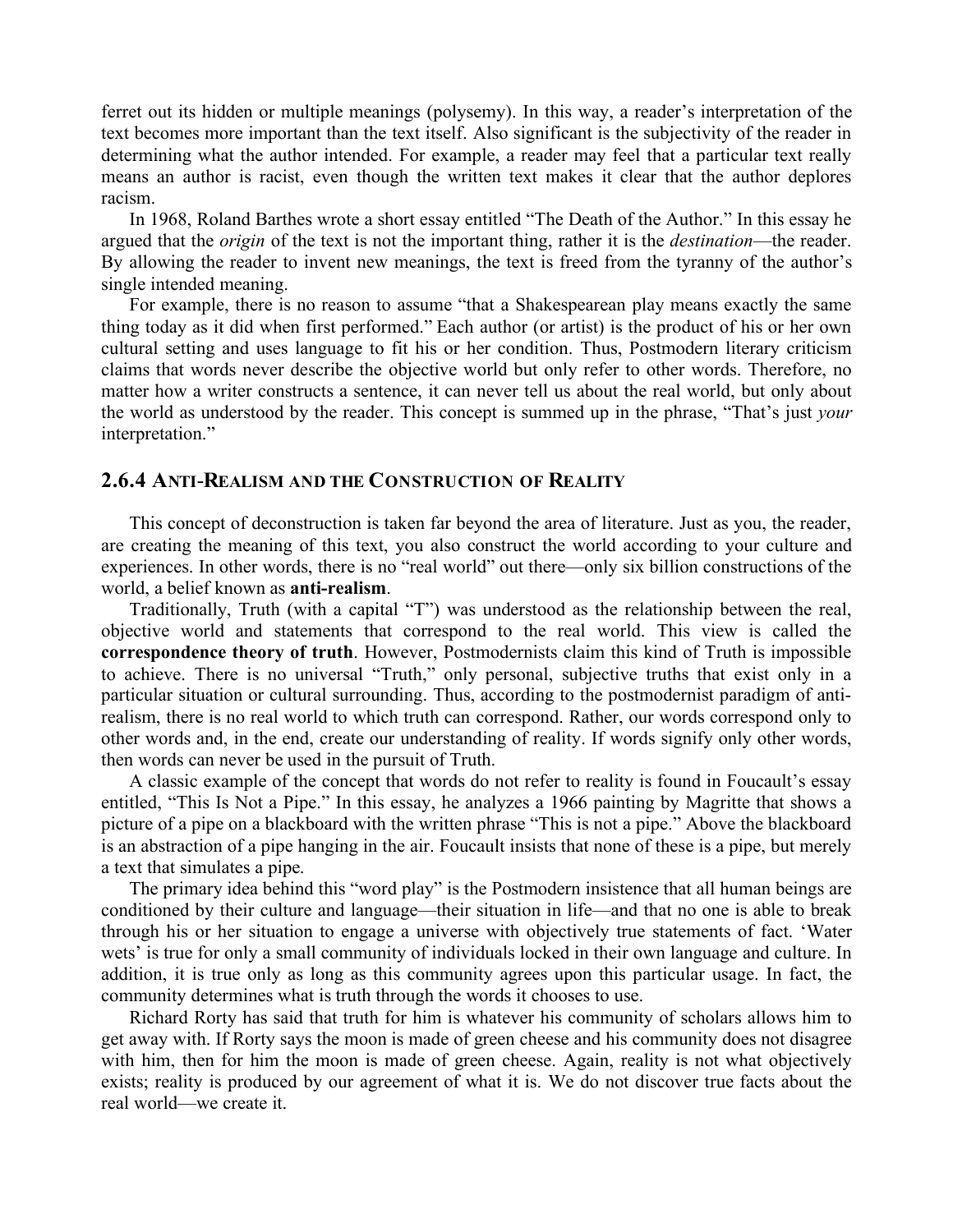French cultural theorist Jean Baudrillard took this concept to its logical conclusion. In 1991 he claimed that the Gulf War was not real, but merely simulated for CNN television. The truth that real people were killed did not seem to enter the equation. In actuality, not all Postmodernists take the concept of language and reality to Baudrillard's extreme. Yet, as Glenn Ward notes, this piece has been used ". . . to discredit not only Baudrillard, but Postmodernism's abandonment of truth and evaluation."

#### **2.6.5 RORTY AND HIS CONVERSATIONS**

Rorty also thinks we need to abandon the search for objective truth and instead concentrate on areas where we can all agree. He refers to this quest as "hermeneutic conversation." Rorty invites his opponents to dialogue with him to see if they can reach agreement, or at least a fruitful disagreement. He says that the "hope of agreement is never lost as long as the conversation lasts."

But does truth result from such a conversation? Not really. Rorty's insistence on give and take and final agreement only sets the stage for another round of conversations where give and take results in further agreement or disagreement. Truth is never the result of continuing conversation, because the conversation will never be finished.

For Rorty, this use of language and dialogue is "edifying philosophy"—a chance to create some type of reality with the realization that we can never discover true or objective reality outside the boundaries of language, culture, and locality. Since there is no objective, universal Truth, Rorty suggests that perhaps we can reach some type of agreeable truth (small "t") in order to get along with others.

#### **2.6.6 SUMMARY OF POSTMODERN PHILOSOPHY**

Kevin J. Vanhoozer, Research Professor of Systematic Theology at Trinity Evangelical Divinity School, is a shrewd observer of the Postmodern scene and a somewhat sympathetic critic. In addition, he understands the important role Nietzsche played in expressing the foundational ideas for Postmodernism. He writes, "Nietzsche, the patron saint of postmodernity, prophesied accurately: if God is dead, then it's interpretation 'all the way down.'. . . [O]ne word only points to another word and never to reality itself. No one interpretation can ever be regarded as final. As in interpretation, so in life: everything becomes undecidable."

Vanhoozer points us to the late C. S. Lewis, who foresaw the shift toward Postmodernist thinking. Lewis' term for this movement is "bulverism" after its imaginary inventor Ezekiel Bulver. Vanhoozer explains: "Lewis imagines the moment that bulverism was born, when five-year-old Ezekiel heard his mother say to his father, 'Oh, you say that because you are a man.' Bulver intuitively grasped the stunning implication: arguments need not be refuted, only situated. One rebuts a thought simply by calling attention to the genealogy or location of its thinker." Probably nothing in Postmodernism today would surprise Lewis.

Vanhoozer offers a concise summary of Postmodern philosophy:

- a) The mark of the Postmodern condition of knowledge is a move away from the authority of universal science toward narratives of local knowledge.
- b) Postmodernists reject the notion of universal rationality; reason is always situated within particular narratives, traditions, institutions, and practices.
- c) Postmodernists reject unifying, totalizing, universal schemes in favor of new emphases on difference, plurality, fragmentation, and complexity.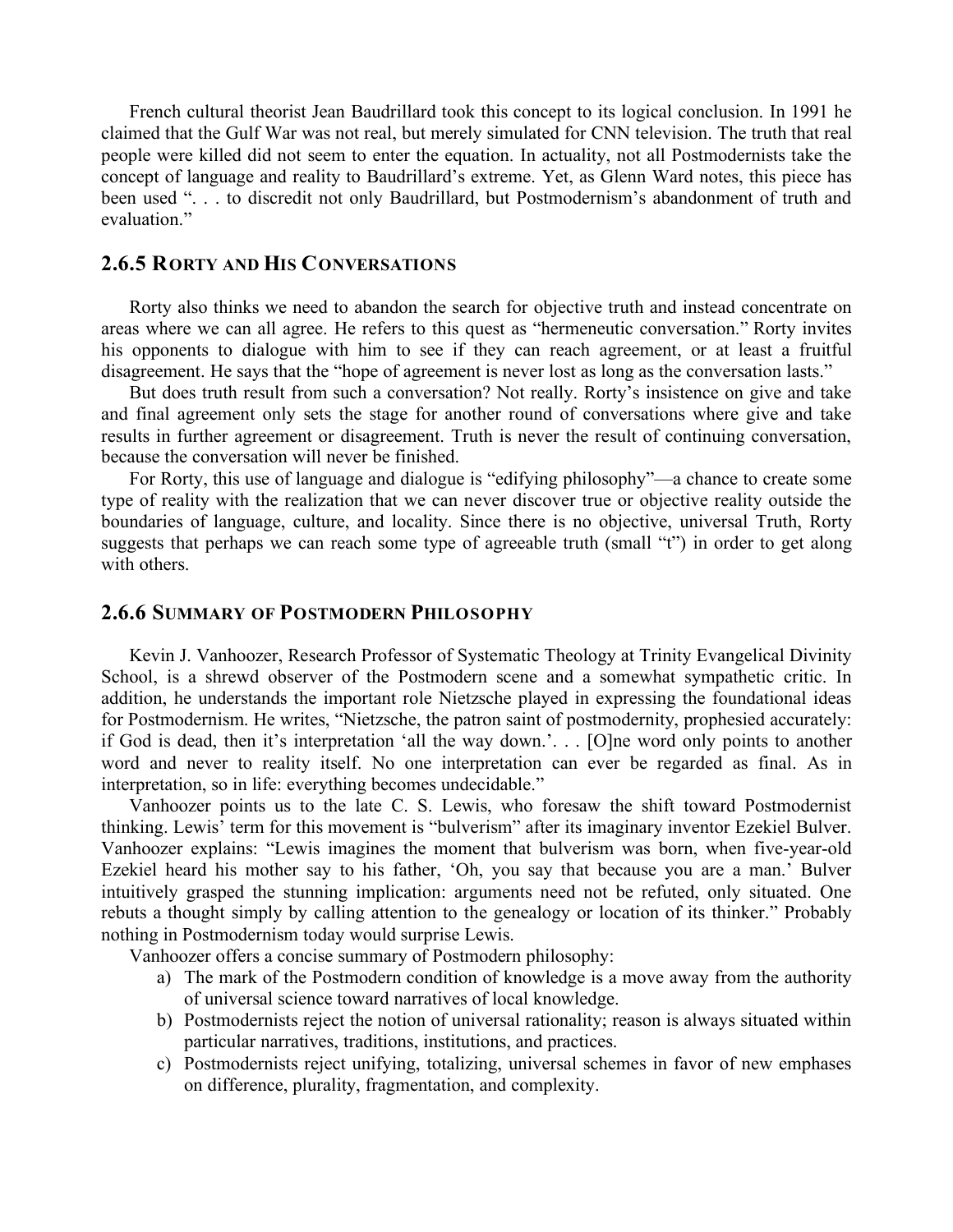- d) Postmodernists reject the notion that the person is an autonomous individual with a rational consciousness that transcends his or her particular place in culture, language, history, and gendered body.
- e) Postmodernists agree with Nietzsche that "God" (that is to say, the supreme being of classical theism) has become unbelievable, as have the autonomous self and the meaning of history.
- f) What we know about things is linguistically, culturally, and socially constructed.
- g) Language stands for the socially constructed order within which we think and move and have our being.

#### **2.6.7 SUBJECTIVE TRUTH, DECONSTRUCTION, AND ANTI-REALISM**

Postmodernists have difficulty living with their view of reality. They claim that "reality" is constructed by language. On one level we can agree that the statement "The train is coming" may convey a multitude of interpretations to different people. To some it may even simulate a train. But we contend that if people fail to get off the tracks, the result of their interpretation could prove fatal. There are indeed objective, non-verbal referents to words and texts. Real life, however, is not open to infinite interpretations. At any particular moment in time, either a train is coming down the track or a train is not coming down the track. This real-world fact is not a matter of our personal interpretation. Regardless of the word games Postmodernists play there is a reality. Postmodernists have a hard time escaping the correspondence theory of truth.

Consider also the Postmodern phrase, "That's just *your* interpretation." As D. A. Carson points out, this view is problematic. Carson says he has never met a deconstructionist who would be pleased if a reviewer misinterpreted his work. He notes, ". . . in practice deconstructionists implicitly link their own texts with their own intentions." In other words, deconstructionists believe in authorial intent when they are the authors, but deny authorial intent when it comes to works by anyone else.

Likewise, we recognize a dilemma with the well-worn Postmodern slogan, "That may be true for you, but not for me." If the person making that statement means that it applies only to him, than who cares what he says—he is only talking to himself. On the other hand, if the person means to apply his statement also to *you*, then you can properly respond, "I get the impression that you think I should believe what you just said. If that is the case, why are you trying to impose your concept of what is true on me?" Either way, the Postmodernist has made a statement he cannot live with himself. It is a position that is self-defeating and ultimately absurd. If you try to apply the Postmodernist view of truth in day-to-day life, the result is a total breakdown of your ability to communicate.

Another serious problem arises from a Postmodern philosophy of language: if each community determines what is true through its use of language, which community gets to decide between rival communities when it comes to conflicting ideas? Take for example such disputed ideas as suttee (the Hindu practice of burning widows on their deceased husband's pyre), exterminating the Jewish race, or abolishing private ownership of property. Since no community can claim to be "right" on these or other issues, the result is an increased competition for which group will dominate the others. We are witnessing this kind of escalation between warring factions in many areas of society, from the college campus to the political arena to the international scene.

Elaborating on this problem is Jurgen Habermas, a German philosopher speaking from a Secular Humanist point of view. Ward explains: "Habermas sees Postmodernism's apparent embrace of irrationality as morally bankrupt and believes, contrary to Lyotard, that some sort of universally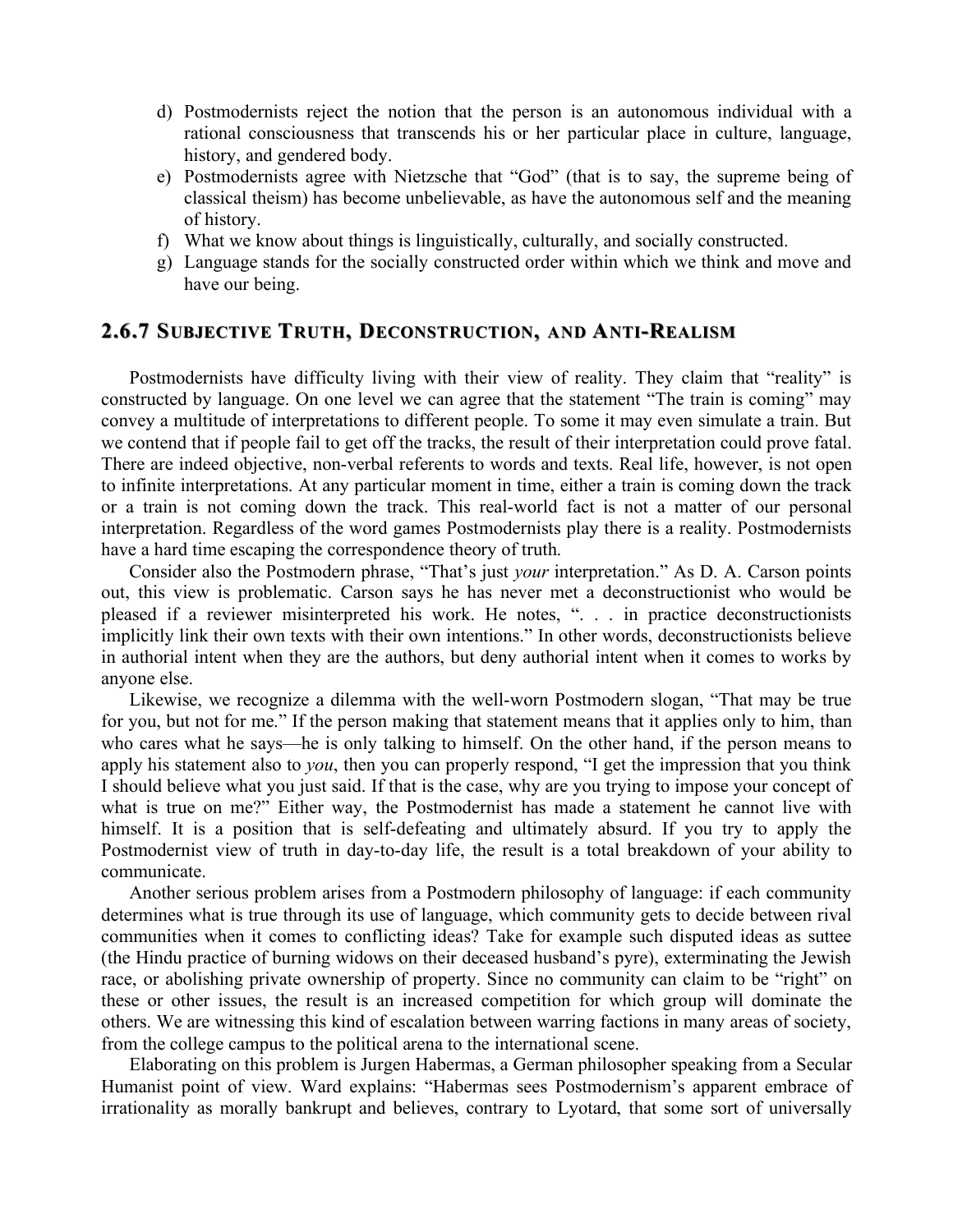agreed-upon framework is both possible and necessary in order to ensure that freedom and justice are achieved. Habermas disputes the claims of some Postmodern thinkers that human identity is unstable, fragmented, or 'in process:' for him we all, deep down, share eternal human needs and desires. The failure of the Postmodernists is that they refuse to propose a route towards the fulfillment of these."

Paul Kurtz, in *Humanist Manifesto 2000,* agrees with Habermas and says that Postmodernism— "a philosophical-literary movement"—is nihilistic (the view that nothing can be known or communicated). In contrast to the idea that objective truth is unknowable, Kurtz declares that science offers "reasonably objective standards for judging its truth claims." He says, "Science has become a universal language, speaking to all men and women no matter what their cultural backgrounds."

Kurtz fails, however, to acknowledge Christianity's role in the foundation and development of modern science. Also, while Kurtz is correct in his statement that scientific knowledge can lead to Truth concerning the physical world, the Biblical Christian philosophy of knowledge also emphasizes revealed truth as a means for understanding other Truths, including our relationship to God.

Yet far more significant than these criticisms is the negative consequences of a Postmodern approach to language. For a telling example, look at the results of applying deconstruction to law revealed by the 1973 *Roe v. Wade* case. In handing down their decision, the majority of the Supreme Court justices chose to look at the Constitution as a "living document"—that is, open to many interpretations (polysemy). As a result, they invented new meanings from the original text meanings that were not openly stated—and came up with a novel interpretation regarding a woman's reproductive rights that has apparently gone unnoticed for almost 200 years. One consequence of that reinterpretation is that since 1973 over forty million unborn children have been murdered at the request of their mothers.

Postmodernists are correct about one thing—interpretation is important. Confucius is quoted as saying, "When words lose their meanings, people lose their freedom." However, it is worse than that. In reality, when words lose their meaning, people not only lose their freedom, but their lives as well.

#### **2.6.8 CONCLUSION**

Christian students need to understand that according to the Christian worldview "Truth" exists. Nearly everything about Christianity is *universal* in scope and application. God created the whole universe, including men and women. Sin is a *universal* condition affecting every human being. God loved the *whole world*, including every human being. Christ died for the sins of the *whole world*, not just one or two particular communities. Christians are to love God with all their heart and mind and their fellow human beings around the *world*.

Most importantly, God chose to communicate the Truth about Himself and His world by words contained in the Scriptures and the language of the heavens (Psalm 19). God's words do not depend upon a reader's interpretation. Instead, the reader is to interpret the Bible according to God's intention. The Apostle Peter is clear when he writes, "Above all, you must understand that no prophecy of Scripture came about by the prophet's own interpretation. For prophecy never had its origin in the will of man, but men spoke from God as they were carried along by the Holy Spirit" (2 Peter 1:19–21).

To correctly understand the meaning of any text of Scripture, we should heed Paul's advice to Timothy: "Do your best to present yourself to God as one approved, a workman who does not need to be ashamed and who correctly handles the word of truth." (2 Timothy 2:15) By acknowledging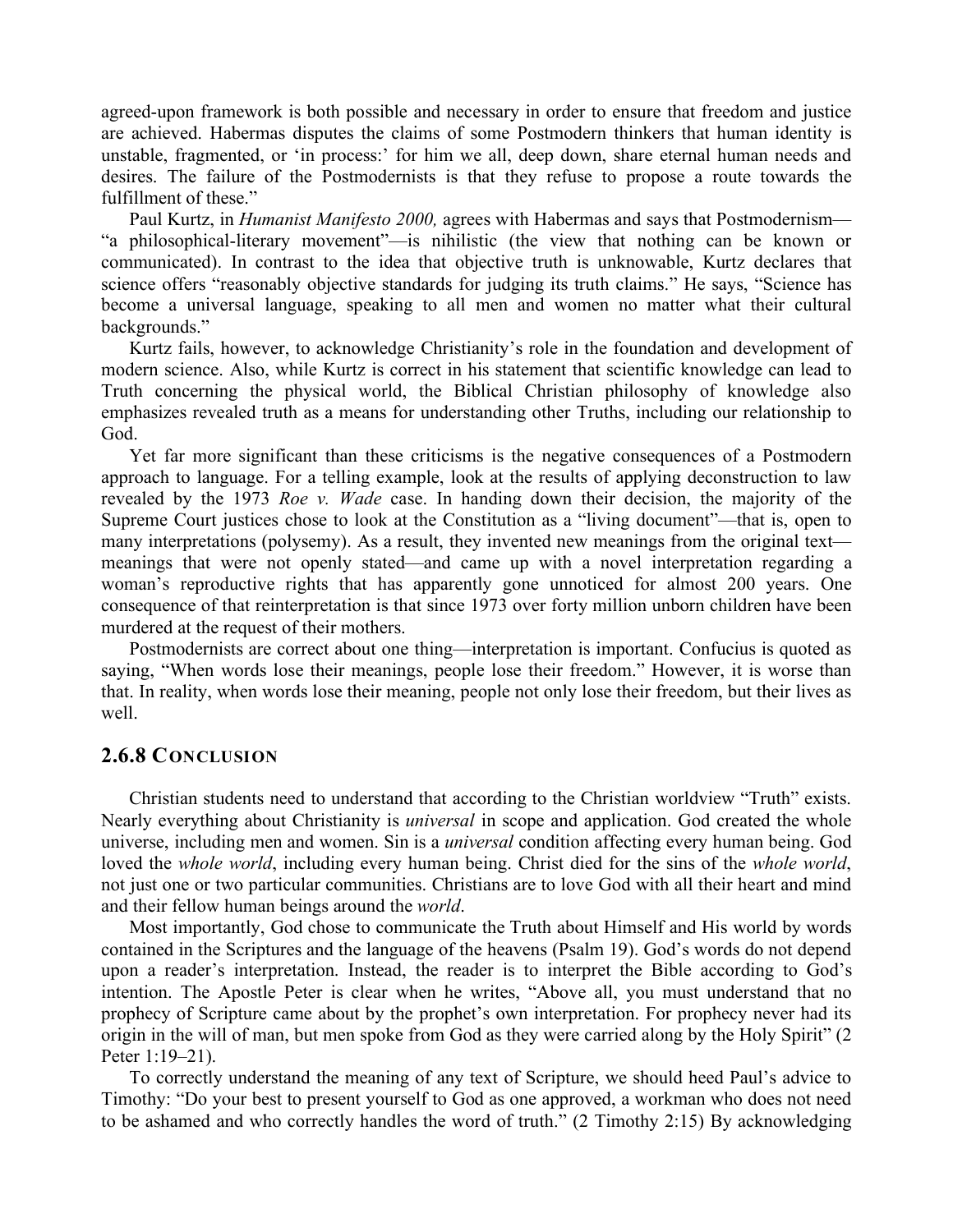that God has communicated in language Truth about the real world, and by diligently studying the Bible, you can know the Truth that sets you free (John 8:32).

# Postmodern Ethics

I suggest that the novelty of the postmodern approach to ethics consists first and foremost in . . . the rejection of the typically modern ways of going about its moral problems (that is . . . the philosophical search for absolutes, universals and foundations in theory). **—**

# **ZYGMUNT BAUMAN**

[U]niversal moral principles must be eradicated and reverence for individual and cultural uniqueness inculcated. **— ADAM PHILLIPS**

## **3.6.1 INTRODUCTION**

Postmodern ethics is not based on universal or unchanging principles. Christians and Muslims embrace ethical codes of moral absolutes based on God's character or moral decree; Secular Humanists, Marxists, and Postmodernists ground their ethical systems in atheism, naturalism, and evolution. Despite springing from the same roots, however, Postmodern ethics differ significantly from Secular Humanist and Marxist ethics.

From a worldview perspective, ethics is the logical outgrowth of a prior commitment to a particular theology. Richard Rorty makes this connection in his work *Achieving Our Country*, where he denigrates the existence of God and God's place in the moral scheme of the universe. To illustrate this perspective, Rorty calls upon the poetry of Walt Whitman, who expresses his view of God in the following lines: "And I call to mankind, Be not curious about God. For I who am curious about each am not curious about God." Embracing Whitman's idea, Rorty states: "Whitman thought there was no need to be curious about God because there is no standard, not even a divine one, against which the decisions of a free people can be measured. Americans, [Whitman] hoped, would spend the energy that past human societies had spent on discovering God's desires on discovering one another's desires."

Rorty insists that for both Whitman and John Dewey, there was "no room for obedience to a nonhuman authority [i.e., God]." In fact, creating the new conception of what it means to be human was "a matter of forgetting about eternity." Rorty and his fellow Postmodernists construct the ethical portion of their worldview from this foundation of atheism.

# **3.6.2 CULTURAL MORAL RELATIVISM**

After denying the existence of God, Rorty moves on to deny the existence of a universal moral reality "to which our moral judgments might hope to correspond, as our physical science supposedly corresponds to physical reality." At this stage, we might ask, *If there is no objective moral reality, why concern ourselves with ethical issues?* While this seems a reasonable next step,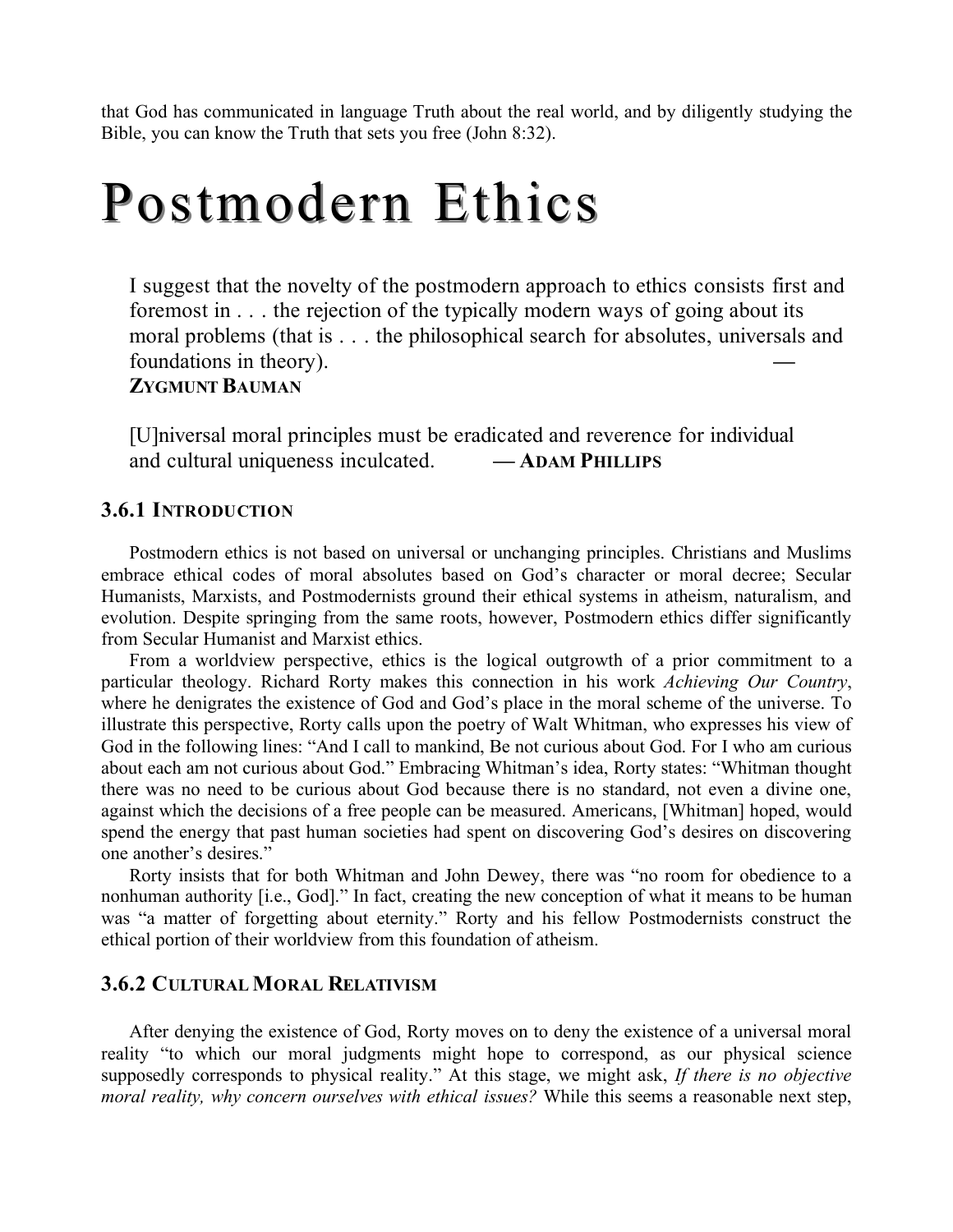Postmodernists are not comfortable with abandoning ethics completely and instead are driven to search within their worldview for a standard of right and wrong.

Vanhoozer reveals how Postmodernist Jean-François Lyotard "acknowledges that the central issue of Postmodernity is the possibility of ethics, that is, right action." The next question becomes, *How is right action determined?* Vanhoozer explains, "Lyotard, for his part, is content to live with 'little narratives.'"

If philosophical truth (what we can know about reality) resides in the local community, it follows that moral truth (how we should behave) resides in the same community. This is what Lyotard means when he says he is content to live with "little narratives." Since there is no "grand narrative" telling us what is real and how to behave, each community develops its own "little narratives" to fulfill those needs. This is Lyotard's way of expressing what is called **cultural relativism**.

However, Postmodernists are hesitant to use the term "relativism." Rorty, for example, tries to soften the word 'relative.' He comments, "This view is often referred to as 'cultural relativism.' But it is not relativistic, if that means saying that every moral view is as good as every other. *Our* moral view is, I firmly believe, much better than any competing view, even though there are a lot of people whom you will never be able to convert to it. It is one thing to say, falsely, that there is nothing to choose between us and the Nazis. It is another thing to say, correctly, that there is no neutral, common ground to argue our differences. That Nazi and I will always strike one another as begging all the crucial questions, arguing in circles."

Here, Rorty says that while there is no objective basis for determining what is right, he still insists that his view is right when compared with Nazi morality. But while making this claim, he also admits there is no way to judge between the two views. Still, he will fight for his moral view.

In the final analysis, each community places moral standards on its members' actions. In other words, for a Postmodernist, the members of a particular community govern the moral choices its members are allowed to make. In that light, even Rorty insists that he can do whatever his particular community allows him to get away with.

### **3.6.3 EVOLVING MORALITY WITH A PUSH**

For Postmodernists, community moral standards are decided by both coercion and consensus. Morality is not connected to God or dictated by any type of natural laws; rather, ethical systems are constructed within societies. Every culture, thus, has its own set of moral standards arising from the various influences within each particular group. Moreover, morality is not stagnant; it changes, adapts, and is constantly evolving according to the dictates of the group.

To demonstrate that moral standards are both set by culture and evolve with society, consider the example of abortion. In the past, most civilized Western societies, under the influence of Christian persuasion, detested the practice of abortion. However, in our current society, secular government and its citizens are more comfortable with this practice.

Why do Postmodernists such as Richard Rorty speak and write about moral issues if morality does not actually exist? Quiet simply, because Rorty is a consistent atheist and Darwinist. Since there is no God, no absolute morality, and ultimately no truth, then we get to construct the world in a way that best helps us survive. Rorty, therefore, advocates the subjective "ethical standards" that he prefers, standards he is personally comfortable with. For Rorty, words are merely "tools" of persuasion. There is no need to be logically consistent with words because words are instruments that, if used properly or creatively, invoke individuals to change. In the end, Rorty hopes that he will be able to persuade others (you) to view the world the way he does and even adopt his ideas and his moral standards.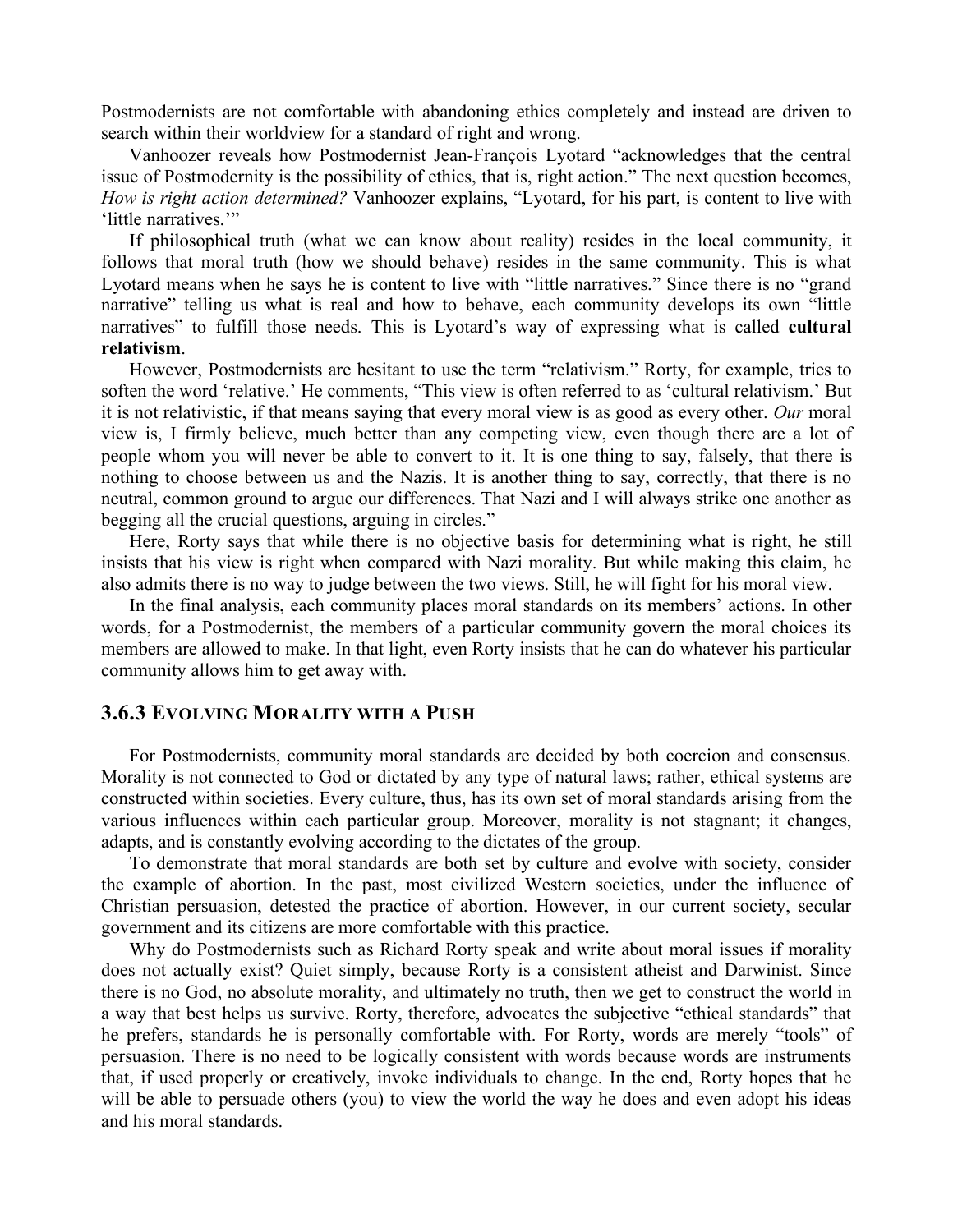In a very real sense, Rorty is trying to "push" the evolution of society's moral standards into line with his own. In the end, morality and society operate like an unconscious negotiation—everyone in a community is presenting the beliefs he or she prefers; these ideas are considered, debated, and adapted; and in the end, consensus emerges—although the consensus is in a constant state of arbitration.

Think of it this way: morality is like a reality TV show challenge. The contestants are forced to work together in order to obtain what they personally desire. Everyone must work together or else no one gets anywhere. However, along the way Rorty wants to persuade others to adopt his ethical principles, and if he can, he wins. However, if someone who has a different set of values can persuade the others in the group, then Rorty's ideas will lose favor, and he will be sidelined or even kicked off the island!

Not all Postmodernists agree with Rorty's assessment. Postmodern psychiatrist Adam Phillips insists *any* ethical boundaries are "a form of pontification and imperial self-aggrandizement. . . . No adult can know what's best for another adult; and, by the same token, no group or society can know what's best for another group or society." Phillips' stance seems more in keeping with the overall Postmodern mindset, which does not allow anyone to be "right" on any particular issue, including ethics.

#### **3.6.4 CONCLUSION**

The following narrative poignantly illustrates the consequences of the breakdown of ethical values and social obligations, what happens when people actually put into practice the Postmodern idea of "it's right for me."

For over 15 years, British physician and psychiatrist Theodore Dalrymple cared for the poorest of the poor in London's slums. From that experience, Dalrymple notes that the intellectuals of the twentieth century "sought to free our sexual relations of all social, contractual or moral obligations and meaning whatsoever, so that henceforth only raw sexual desire itself would count in our decision making." When these ideas are adopted "both literally and wholesale in the lowest and most vulnerable social class," he illustrates the real-life results: "If anyone wants to see what sexual relations are like, freed of contractual and social obligations, let him look at the chaos of the personal lives of members of the underclass. Here are abortions procured by abdominal kung fu; children who have children, in numbers unknown before the advent of chemical contraception and sex education; women abandoned by the father of their child a month before or a month after delivery; insensate jealousy, the reverse of the coin of general promiscuity, that results in the most hideous oppression and violence; serial stepfatherhood that leads to sexual and physical abuse of children on a mass scale; and every kind of loosening of the distinction between the sexually permissible and the impermissible.

While it may sound broadminded to argue that we should allow people to live as they please, the real world comes crashing in to reveal the consequences of flaunting the universal moral order. We know from Romans 1–2 that God clearly reveals not only His existence, but also His moral laws and the consequences we can expect when we disregard them. After reading Dalrymple's graphic portrayal of the consequences of creating our own moral standards, we need to reevaluate the wisdom of the world in light of the wisdom of God in discovering the differences between right and wrong, good and evil.

God does not care what actions or philosophies any particular community or culture declare to be right and good if, according to His standards, they are wrong and evil. God does care that we know the truth He makes plain to us and that we understand the consequences of turning a blind eye to His standards of righteous thought and behavior.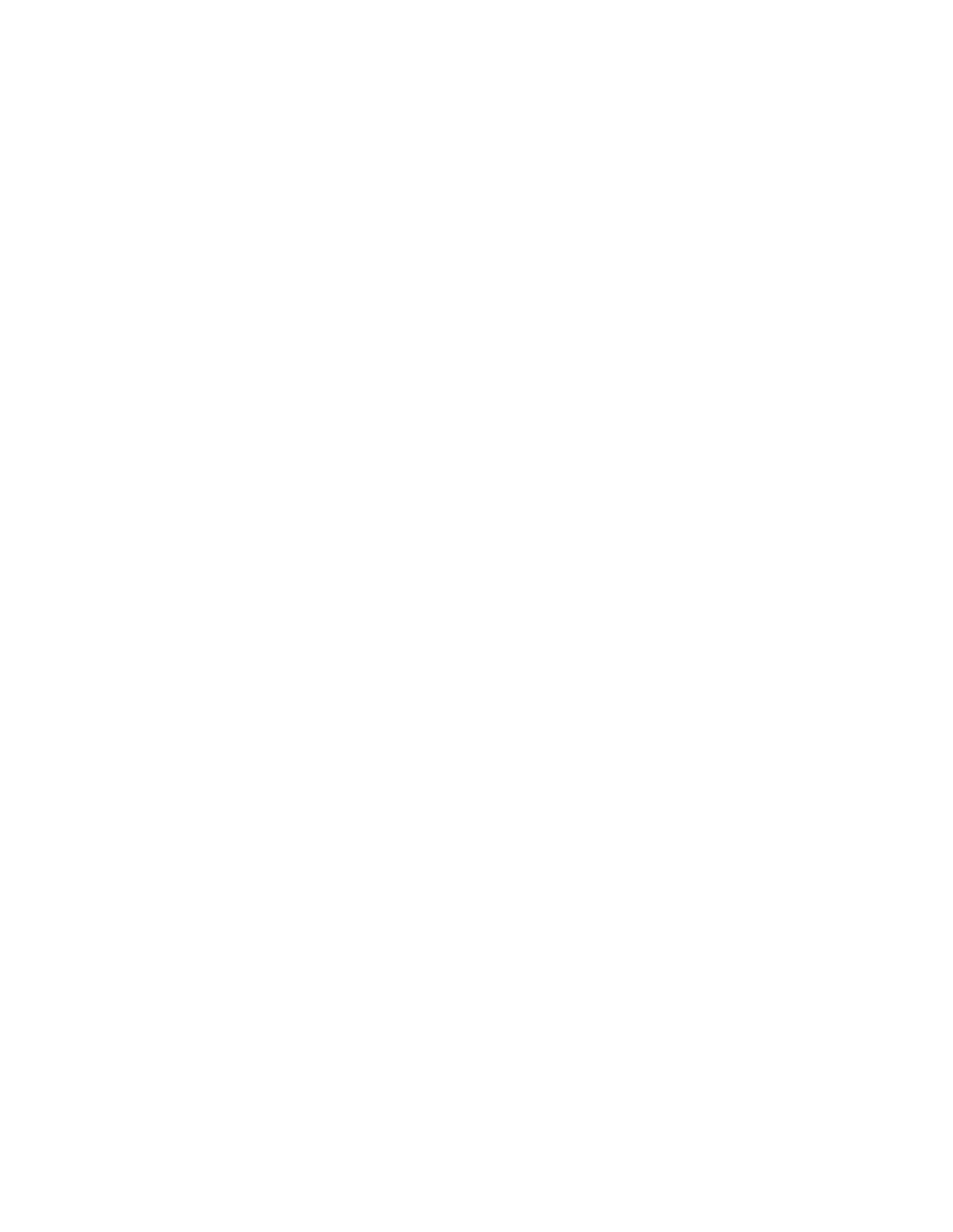# Postmodern Biology

Biology can tell us little. . . . Selfhood is really nothing but a fleeting, unstable, incomplete and open-ended mess of desires which cannot be fulfilled.

# **— Jacques Lacan**

[John] Dewey's idea is that we are special because we can take charge of our own evolution, take ourselves in directions which have neither precedent nor justification in either biology or history.

# **— Richard Rorty**

Science and philosophy must jettison their grandiose metaphysical claims and view themselves more modestly as just another set of narratives.

# **— Terry Eagleton**

# **4.6.1 INTRODUCTION**

Worldviews that deny the existence of a Creator, a creation event, and the supernatural must assume some form of naturalistic evolution to explain the origin of life. Evolutionary theory takes three forms:

- 1. Classical Darwinism theorizes a gradual process of changes in species by means of *natural selection* or *survival of the fittest*, Charles Darwin's original thesis.
- 2. Neo-Darwinism came into vogue in the 1930s, expanding Darwin's original theory of natural selection to include change by *genetic mutation*.
- 3. Punctuated equilibrium or punctuated evolution arose in the 1970s, theorizing that evolutionary change happens abruptly (geologically speaking) in small, isolated populations.

While Secular Humanists believe and defend neo-Darwinism and Marxist/Leninists and Cosmic Humanists defend punctuated evolution (although not in exactly the same sense), Postmodernists have a tendency to shy away from overtly endorsing any particular theory of origins. This is the case, first of all, because Postmodernism began, not among scientists, but among literary critics and philosophers. Second, each of the three aforementioned versions of evolutionary theory is in itself a *grand story* about the origin and development of life and Postmodernists eschew all such grand stories or *metanarratives*.

To illustrate this state of affairs, Christian author Nancy Pearcey relates the following firsthand experience: "I witnessed a fascinating altercation at a conference at Boston University on science and postmodernism several years ago. Postmodernist philosophers led off by arguing that 'there are no metanarratives,' meaning no overarching, universal truths. Responding on behalf of the scientists was Nobel Prize-winning physicist Steven Weinberg, who replied: But of course there are metanarratives. After all, there's evolution—a vast metanarrative from the Big Bang to the origin of the solar system to origin of human life. And since evolution is true, that proves there is at least *one*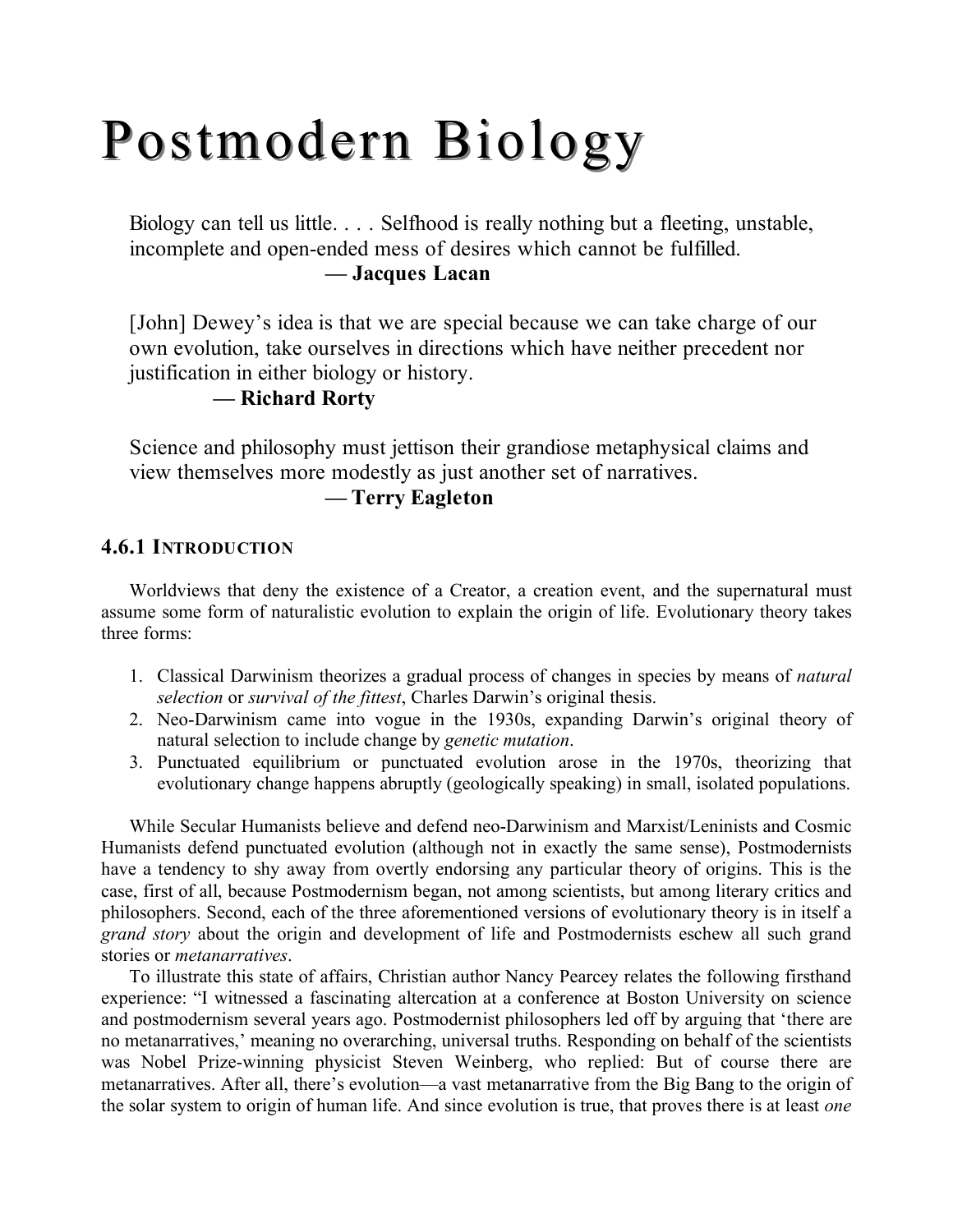metanarrative . . . . To which the postmodernist philosophers responded, ever so politely: That's just *your* metanarrative. Evolution is merely a social construct, they said, like every other intellectual schema—a creation of the human mind."

#### **4.6.2 SCIENCE AND KNOWLEDGE**

Postmodernism is anti-science in many respects. Some Postmodernists argue that science is not really knowledge at all. Instead, they speak in terms of chaos theory, the unpredictability of science, indeterminacy, or uncertainty of evolution/devolution, etc. For instance, Paul Feyerabend, former philosophy professor at the University of California (Berkeley) maintains that what is called science in one culture is called voodoo in another: "To those who look at the rich material provided by history, and who are not intent on impoverishing it in order to please their lower instincts—their craving for intellectual security in the form of clarity, precision, 'objectivity,' [or]'truth'—it will become clear that there is only one principle that can be defended under all circumstances and in all stages of human development. It is the principle: anything goes."

In his article "Anything Goes," Feyerabend further explains how science works. In the history of science many theories have arisen, been accepted as established, promoted as *the truth*, and then eventually discarded. When a scientist promotes scientific data in support of a theory, that bit of data is anything but neutral because the scientist has an agenda. In all fields of science questions remain open as scientific theories are regularly tweaked. And to top it off, the scientific establishment is very much politicized. Thus, scientists regularly work with unproven assumptions and filter all data through their preconceived ideas.

Doubts about the objectivity and neutrality of science arose in the mid-1900s from Michael Polanyi's *Personal Knowledge* and **Thomas Kuhn**'s *The Structure of Scientific Revolution.* Kuhn, for example, points out that science is not merely a progressive and incremental discipline that studies and records facts. So-called *facts* can be understood and interpreted in a variety of ways depending on the worldview assumptions of the scientist.

In addition, Kuhn asserts that scientific theories, or paradigms, do not often fall out of favor because they are proven wrong. Rather, older theories tend to die out along with their proponents, while new and creative theories attract the attention of younger scientists who, in turn, promote their theories over the older ones. A current scientific theory is just that: a *current* theory, which will be replaced by another *current* theory in the future. For that reason, science cannot tell us what is *real*, only what scientists believe to be the case at that particular time in history. This falls in line with the Postmodern concept that everyone, including the scientist, is locked into his or her particular culture and language, and thus cannot claim to have an objective picture of the world.

Even mathematics is not immune from Postmodern analysis. Doubts about the objectivity of math were brought to light with Douglas R. Hofstadter's Pulitzer prize winning book *Gödel, Escher, Bach: An Eternal Golden Braid,* published in 1979. This theme has been developed in other works. In *Ethnomathematics: A Multicultural View of Mathematical Ideas,* Marcia Ascher asserts that much of mathematics education depends upon assumptions of Western culture. For example, she writes that no other culture "need share the categories triangle, right triangle, hypotenuse of a right triangle . . ." She further questions, "Is a square something that has external reality or is it something only in our minds?"

However, even in light of the Postmodernist aversion to metanarratives and doubts about science being able to describe the *real* world, when pressed for an explanation concerning the origin of life Postmodernists will assume anything *but* creationism! For this reason, Postmodernists embrace the only other alternative—one of the several forms of evolution.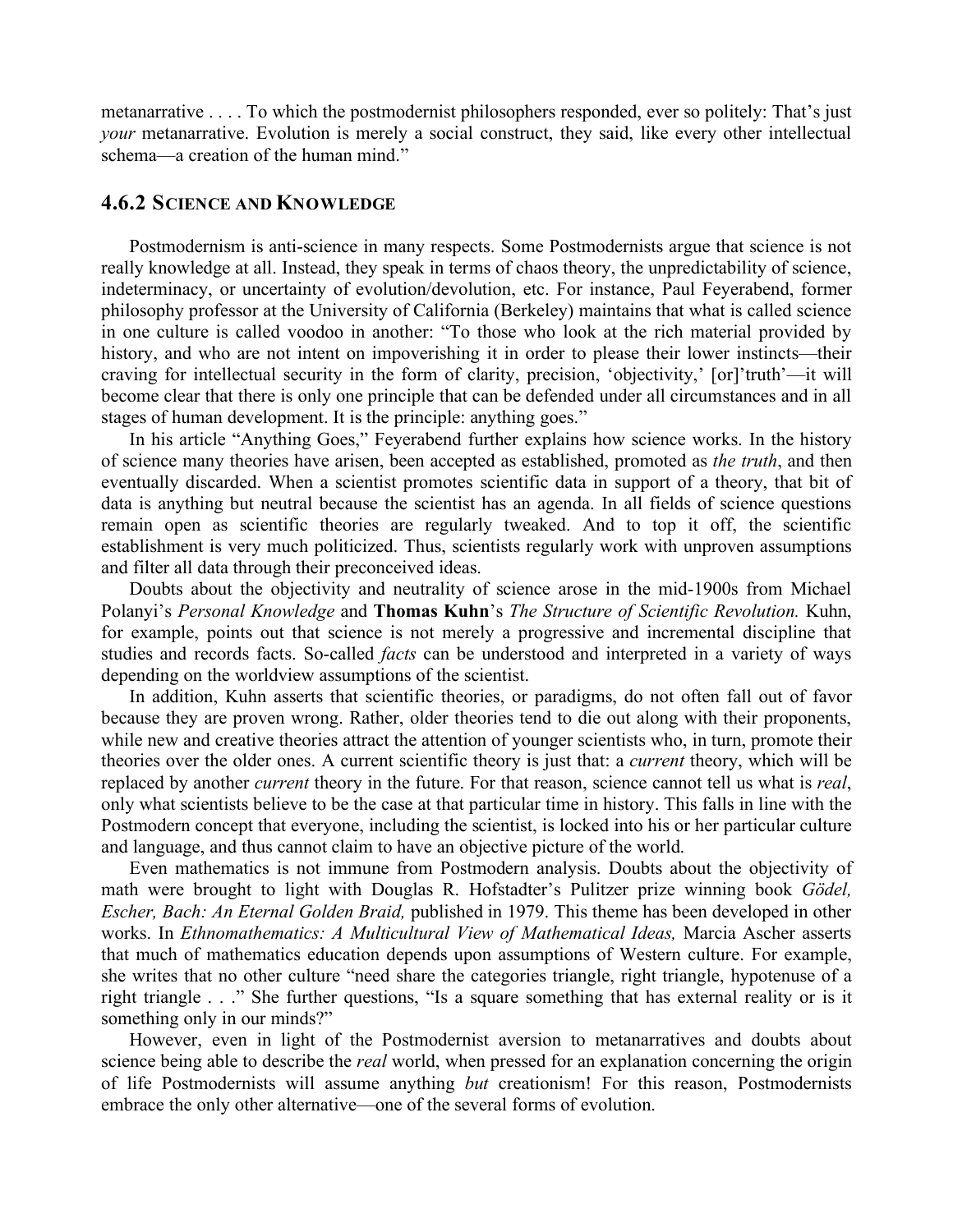#### **4.6.3 POSTMODERN LEANINGS: NEO**-**DARWINISM TO PUNCTUATED EVOLUTION**

Regarding the origin of life, some Postmodernists tend toward neo-Darwinism. For example, Richard Rorty endorses Daniel Dennett's book *Darwin's Dangerous Idea*, a book supporting the neo-Darwinian view and harshly criticizing Gould and Eldridge's theory of punctuated evolution. Postmodern political scientist Walter Truett Anderson's *The Next Enlightenment: Integrating East and West in a New Vision of Human Evolution* approvingly cites neo-Darwinist Richard Dawkins a number of times as representing a scientific rationalist approach to truth.

Postmodernists are drawn to evolution for at least two reasons: (1) they deny that humans are the necessary aim of evolution and (2) they believe chance is the primary catalyst of evolution. According to Michel Foucault, Hayden White, Paul deMan, and Thomas Kuhn, the notion that human beings are the *telos* or ultimate end of evolution is anthropocentric (it assumes humanity is special). Neo-Darwinist Daniel Dennett concurs. In *Darwin's Dangerous Idea*, Dennett writes of "the most common misunderstanding of Darwinism: the idea that Darwin showed that evolution by natural selection is a procedure for *producing* Us."

Three reasons are generally given for holding this view. First, modern science has shattered the early religious myths of Adam and Eve, so we can no longer believe that God created humanity for some special purpose. Second, scientists already are at work evolving the next generation of humans by integrating people and computer technology, thus rendering human existence simply one small step in the total evolutionary progression. Third, considering all the species that have ever lived, *homo sapiens* is considered an insignificant species. Stephen Gould, for example, argues that "bacteria are—and always have been—the dominant form of life on Earth." Therefore, Gould maintains that we are arrogant in thinking that we are a special species or that evolution somehow had humanity in mind, since there are so few of "Us" and so many of "them."

In addition to this anti-teleological stance, Tony Jackson explains why the idea of chance appeals to Postmodernists. He writes about the role Stephen Gould has played in this regard. "To complete our discussion of Darwinian theory, Gould's inclusion of chance makes him the most Postmodern of contemporary Darwinists. It has led him to put forth a theory of change, called punctuated equilibrium, that stresses abruptness and discontinuity rather than the more conventional gradualist story, and thus he is the Darwinian equivalent of, again, Thomas Kuhn and Michel Foucault. Kuhn, like Gould, holds that the actual historical record does not support a gradualist 'development-by-accumulation' story."

Kuhn, Gould, and others insist that a gradualist history of the past is merely arbitrary. The actual fossil record does not confirm one species gradually turning into another species. On the contrary, species seem to appear in the fossil record suddenly, with little evidence of gradual transitions from one to another. Therefore, some Postmodernists opt to embrace the theory of punctuated equilibrium (or punctuated evolution) developed by Niles Eldredge and Stephen Jay Gould. (This theory is described in detail in the biology section on Marxist/Leninism.)

# **4.6.4 FOUCAULT'S HOPEFUL MONSTER**

Also leaning toward a view of punctuated evolution is Michel Foucault. Foucault likewise denies that nature manifests the continuity necessary for Darwin's gradualist theory of evolution. He says, "Experience does not reveal the continuity of nature as such, but gives it to us both broken up . . . and blurred, since the real, geographic and terrestrial space in which we find ourselves confronts us with creatures that are interwoven with one another, in an order which is . . . nothing more than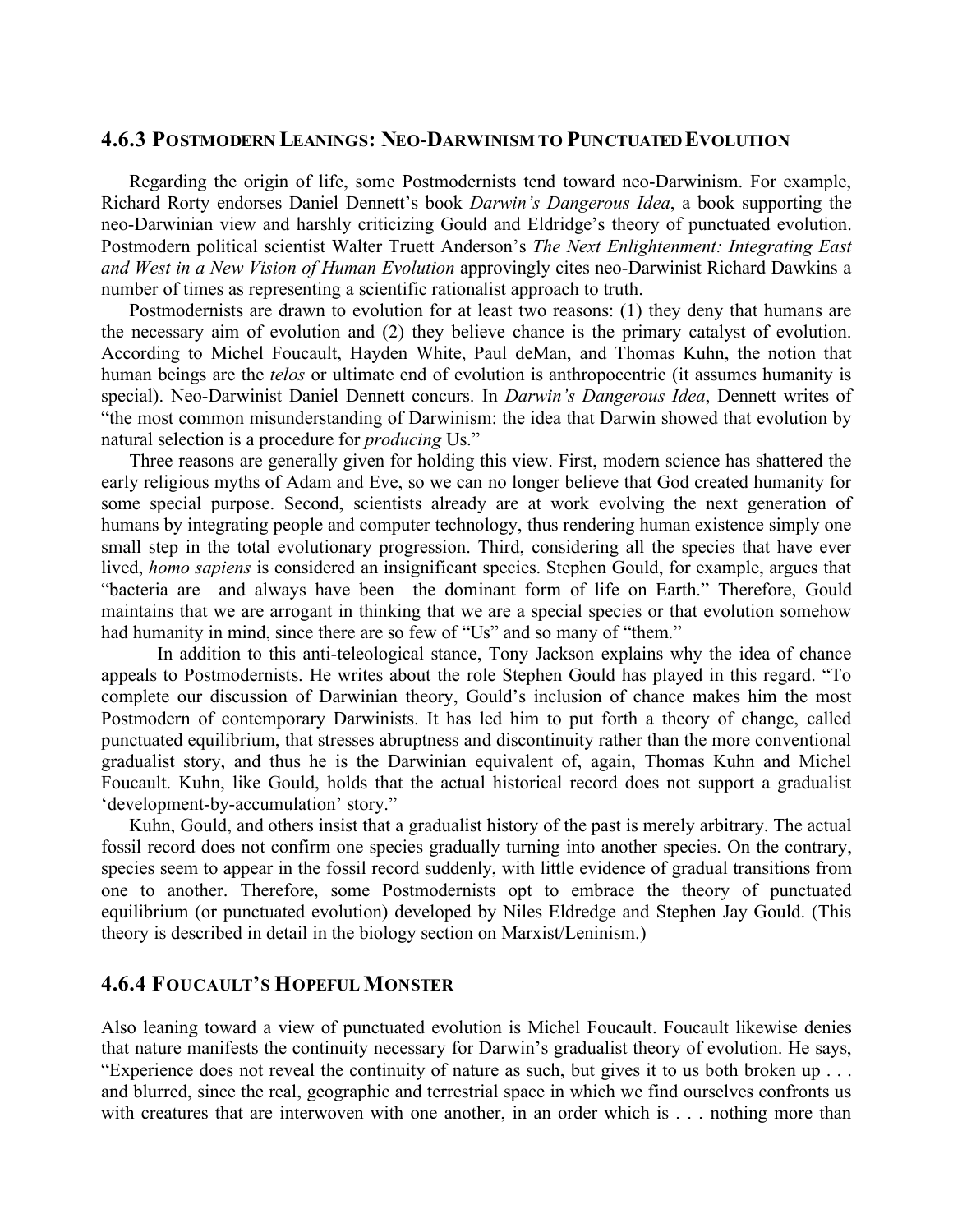chance, disorder, or turbulence." Rather than a continuous progression from simple elements (minerals), through plants, animals, and finally human beings, Foucault sees "a confused mingling of beings that seem to have been brought together by chance."

Foucault settles for a discontinuity of nature and argues for "revolutions in the history of the earth" including "geological catastrophes." The elements of nature that he believes brought about the various species include the earth's relationship to the sun, climatic conditions, movements of the earth's crust, floods, comets, oceans, volcanoes, and heat.

Another possibility proposed for the advent of new species is monsters. Foucault approvingly quotes J. B. Robinet to the effect that monsters are not of a different nature, but rather "we should believe that the most apparently bizarre forms . . . belong necessarily and essentially to the universal plan of being; that they are metamorphoses of the prototype just as natural as the others, even though they present us with different phenomena; that they serve as [a] means of passing to adjacent forms; that they prepare and bring about the combinations that follow them, just as they themselves were brought about by those that preceded them; that far from disturbing the order of things, they contribute to it. It is only, perhaps, by dint of producing monstrous beings that nature succeeds in producing beings of greater regularity and with a more symmetrical structure." While this theory may be imaginative, it has no grounding in observable science.

#### **4.6.5 CONCLUSION**

Christians need not agree with the extreme conclusion that contemporary Postmodernists derive from Kuhn's theories of indeterminacy. Although Christians acknowledge that scientists do have biases and presuppositions, we also assert that true knowledge about reality is possible. Philosopher J. P. Moreland explains the Christian position this way: "Science (at least as most scientists and philosophers understand it) assumes that the universe is intelligible and not capricious, that the mind and senses inform us about reality, that mathematics and language can be applied to the world, that knowledge is possible, that there is a uniformity in nature that justifies inductive inferences from the past to the future and from examined cases of, say, electrons, to unexamined cases, and so forth."

Saying much the same thing is Secular Humanist Paul Kurtz. In *Humanist Manifesto 2000,* Kurtz insists that rejecting objectivity is a mistake and that Postmodernism is counterproductive, even nihilistic. Kurtz writes, "Science does offer reasonably objective standards for judging its truth claims. Indeed, science has become a universal language, speaking to all men and women no matter what their cultural backgrounds."

Along the same lines, Lee Campbell, chair of the Division of Natural Sciences at Ohio Dominican College, writes, "The methods used in the sciences have produced powerful explanations about how things work and innumerable useful applications, including technology even its harshest critics would never be without." Indeed, Postmodernists use all the comforts and conveniences that modern science and technology provide, yet at the same time deny the foundational premises on which science is established. This brings to light the contradictions within the Postmodern worldview and reveals it to be unreliable.

In contrast with Postmodernism's failed approach to science, history confirms the reality and progressive reliability of the scientific method. In fact, modern science came about because of a biblical view of reality. Campbell writes, "The rise of modern science would have been impossible without Christian presuppositions that the universe is rational because it was created by a rational God." In his book *For the Glory of God*, Rodney Stark details why Christianity (rather than Islam, Cosmic Humanism, or any of the atheistic Humanisms) is the worldview most responsible for modern science. Indeed, the father of modern science, Sir Francis Bacon, was a Christian, as were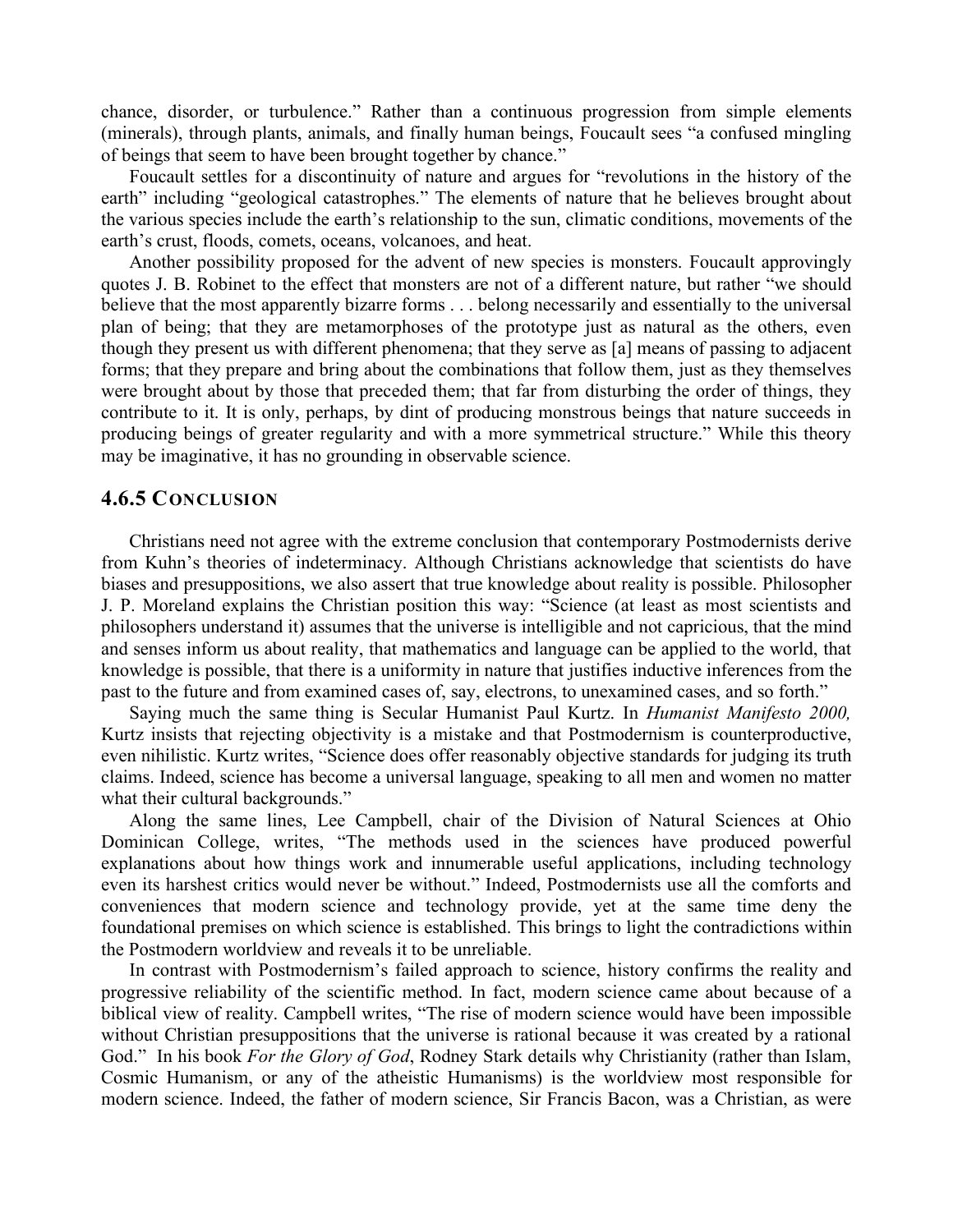many of the leading scientists who founded the disciplines of chemistry, paleontology, bacteriology, antiseptic surgery, genetics, thermodynamics, computer science, and many other fields.

# Postmodern Psychology

"[A]ll ideas about human reality are social constructions."

# **— WALTER TRUETT ANDERSON**

#### **5.6.1 INTRODUCTION**

Psychology, understood as the study of the psyche, or soul, has fallen on hard times. Traditionally, we understood our personal identity as what we are born with—a stable, unified soul including mind, heart, will, and conscience. Yet, in recent years, our Postmodern condition has made the concept of a "soul" obsolete. Now, instead of being a soul, we are confronted with a multiplicity of "selves."

Hazel Rose Markus, professor of psychology at the University of Michigan, calls this "the most exciting time in psychology in decades and decades." We have begun to realize, she says, that "there isn't just one answer to the 'Who am I?' question." Mitchell Stephens, a journalism professor at New York University explains that "mutating lifestyles and changing intellectual currents have led a group of increasingly influential psychologists—Postmodern psychologists seems to be the name that is sticking—to the conclusion that we have no single, separate, unified self. They maintain that we contain many selves and that the proper response to the suggestion 'Get in touch with yourself' or 'Be yourself' is 'Which one?'"

Stephens offers the following example to clarify this point. "Consider . . . Mick Jagger. The Rolling Stones' lead singer was and, if the tabloids are to be believed, remains a classic libertine, but he is also a father and, until recently at least, a family man. Jagger is a rock'n'roller, a bohemian, whose songs and lifestyle challenge traditional standards of behavior; yet he travels in upper-class British circles, hobnobbing with dukes and princesses. Jagger can be coarse and crude, yet he knows his nonfiction and his vintages. Which is the real Mick? His answer: all of the above. 'People find it very hard to accept that you can be all these things at almost the same time,' Jagger has complained."

According to philosopher Allan Bloom, "The self is the modern substitute for the soul." In other words, the traditional idea of an immaterial soul as being the seat of our personal identity has been replaced with the Postmodern notion of socially constructed "selves." Reflecting historically on how this shift came about, Bloom suggests that society's earlier preoccupation with the soul "inevitably led to neglect of this world in favor of the other world," giving the priest, as the guardian of the soul, increased influence and power. This, in turn corrupted kings. "Princes were rendered ineffective by their own or their subjects' opinions about the salvation of their soul, while men slaughtered each other wholesale because of differences of such opinion. The care of the soul crippled men in the conduct of their lives."

As a result, there developed a backlash against the soul. This shift was set in motion by Machiavelli (1460) and Thomas Hobbes (1651), who replaced the idea of the soul with "a feeling self." As Bloom comments, Machiavelli and Hobbes "blazed the trail to the self, which has grown into the highway of a ubiquitous psychology without the psyche (soul)."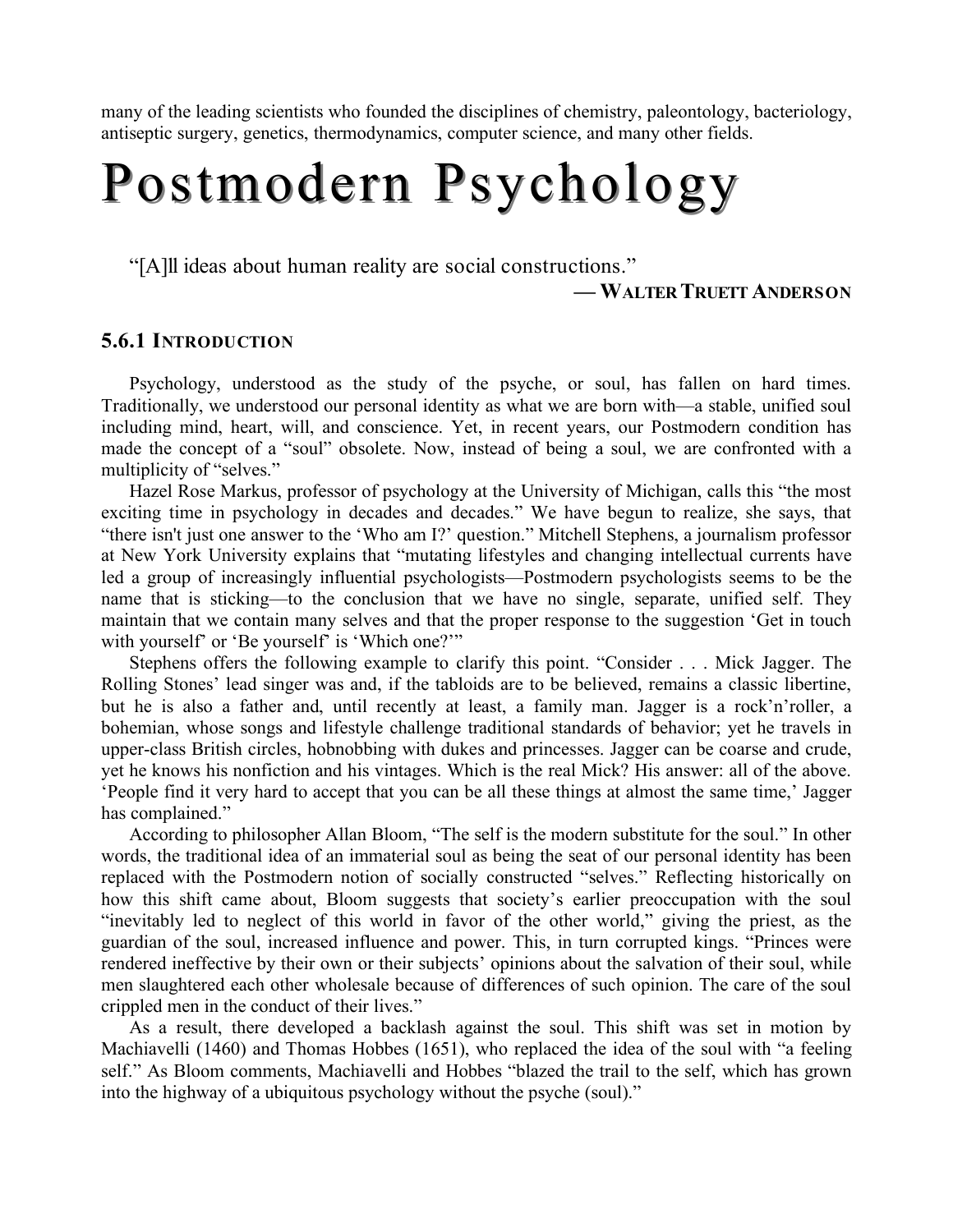But the transformation did not stop there. By the time the French political theorist **Jean-Jacques Rousseau** came on the scene in the early 1700s, the self had degenerated into individual selfinterest. Rousseau observed that self-interest was not a sufficient base for establishing "the common good," a necessary foundation for political life.

At the beginning of the 21<sup>st</sup> century, Postmodernism had taken the emphasis on self-interest to its logical extreme. If there is no God's-eye-view of what constitutes the individual, we are left to the changing whims of our social condition telling us who and what we are. And, as it turns out, the answers are as varied as there are people to express them.

# **5.6.2 THE DENIAL OF HUMAN NATURE**

Elaborating on our Postmodern condition, Bloom explains, "Man is a culture being, not a natural being. What man has from nature [biology] is nothing compared to what he has acquired from culture. A culture, like the language that accompanies and expresses it, is a set of mere accidents that add up to a coherent meaning constitutive of man."

Traditionally people sensed that both nature and culture are important for human development. But once the move was set in motion to negate nature and accent culture, Postmodernists jumped to banish nature altogether. This left only culture to shape the human psyche.

For Foucault, each of us is "a being which is at least partially subjected to socially produced constraints and divisions." He sees "the modern-day notion of the self [as] bound up with, and inseparable from, the workings of social structures and institutions." There is, therefore, no distinction "between public and private selves implied by the concept of human nature nor can the individual be reduced to individual consciousness."

Gilles Deleuze and Felix Guattari's *Anti-Oedipus: Capitalism and Schizophrenia* as an important Postmodern text. Deleuze and Guattari reject the idea that the soul is naturally whole, unified, or coherent; rather it is a harmful illusion. Instead, they see the self as a flux of desires and intensities caught up in an ongoing process of change.

With the denial of human nature complete, the stage was set for the Postmodern definition of the socially constructed self. Ward explains, "There are many sides to the unfolding story of Postmodern identity, but the starting point is that the self is fundamentally social."

#### **5.6.3 SOCIALLY CONSTRUCTED SELVES**

The psychology of the socially constructed self was developed by **Jacques Lacan**, a French psychologist, who was one of four French intellectuals of the 1960's whose writings forged much of Postmodern thought. "Lacan's vision of the self is outlined in his famous essay, 'The Mirror Stage as Formative of the Function of the I,' first published in 1949." writes Glenn Ward. Then, quoting Lacan, "'Selfhood is really nothing but a fleeting, unstable, incomplete and open-minded mess of desires which cannot be fulfilled.""

Ward comments, "Lacan and Foucault propose that the stable, unified self has always been an illusion." In their view, our identity is the result of social factors—"You are constructed by the social [e.g., language, geography, family, education, government, etc.] and are ultimately determined by it."

Walter Truett Anderson puts it this way: "all ideas about human reality are social constructions." In other words, what used to be called the soul "is replaced with a collage of social constructs."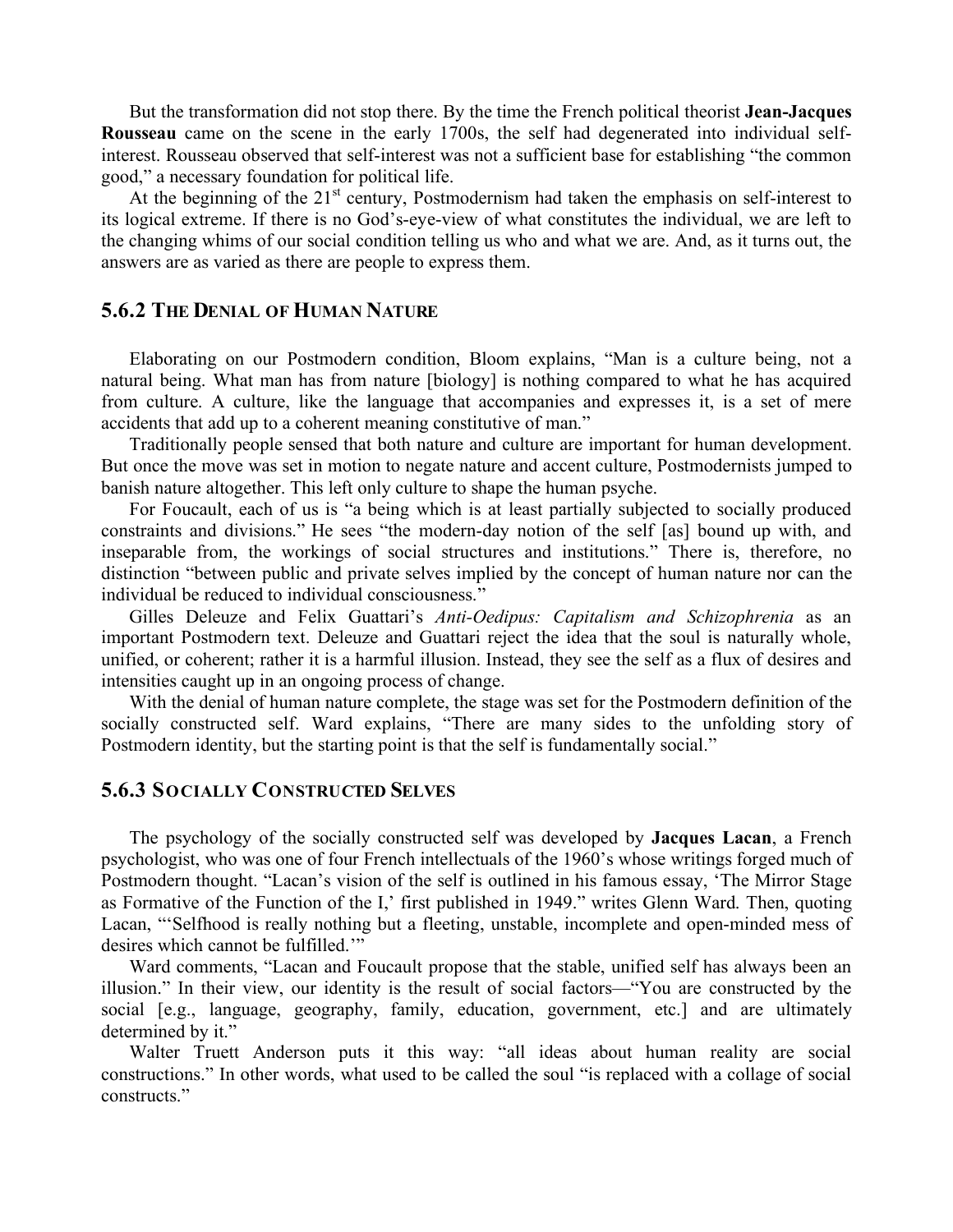Stephens contends that "The implications of the [Postmodern] theory are large: It's not just that we each have different sides to our personality; it's that we have no central personality in relation to which all our varied behaviors might be seen as just 'sides.' We are, in other words, not absolutely anything."

But there is more. Postmodern psychologists are now asserting there is no one "self," but a multiplicity of "selves." Kenneth Gergen is a psychology professor at Swarthmore College. His book, *The Saturated Self: Dilemmas of Identity in Contemporary Life*, is considered one of the best introductions to postmodern psychology. Gergen states, " . . . postmoderns are populated with a plethora of selves. In place of an enduring core of deep and indelible character, there is a chorus of invitations. Each invitation 'to be' also casts doubt on the wisdom and authenticity of the others. Further, the postmodern person senses the constructed character of all attempts at being—on the part of both self and others."

Gergen's assessment of the postmodern condition has a following among other Postmodern psychologists. Stephens writes that "a group of counselors and therapists, for example, has begun noting that we all must 'create' other selves as we leave our families in search of friendship, success and love—and then move on to new friendships, new successes and new loves. Social psychologists have begun studying not only our 'child selves,' our 'professional selves,' our 'friendship selves' and our 'parent selves,' but also what Hazel Markus labels our 'possible selves,' our 'feared possible selves,' our 'ideal selves,' our 'fleeting selves,' our 'tentative selves' and our 'chronically accessible selves.'"

To illustrate our postmodern multiplicity of selves, Gergen paints the following collage of postmodern life: "Connie spent her childhood in New Jersey. After her parents were divorced, her mother moved with the children to San Diego. Connie's teen years were spent shuttling between father and mother on either coast. After she graduated from the University of Colorado, she moved to Alaska to work on a fishing boat, and then to Wyoming to become a ski instructor. Now Connie is working on a geological-survey vessel in the Antarctic, and is engaged to a man living in Portland, Oregon. "Fred is a neurologist who spends many of his spare hours working to aid families from El Salvador. Although he is married to Tina, on Tuesday and Thursday nights he lives with an Asian friend with whom he has a child. On weekends he drives his BMW to Atlantic City for gambling."

Gergen is pointing our that in our technologically "saturated" society with its multiple opportunities for personal interaction, it is impossible to know which is our "real" self, since we play so many different roles at different times and with different people. This can be disorienting to some. A theory of multiple **socially constructed selves** provides a way for those living in a postmodern world to adjust to the reality of their condition.

## **5.6.4 CRITIQUE OF POSTMODERN PSYCHOLOGY**

A socially constructed, unstable self creates special difficulties in the area of law, crime, and punishment. For example, if a self were to "flux" quickly, a criminal act on a particular night of rape and pillage may be blamed on a previous shifting self, making it difficult to locate and punish the guilty "self." Louis Sass, a Rutgers clinical psychology professor, puts it this way, "There are clearly dangers in giving up that notion of a single self. You absolve the person of responsibility for making judgments." Imagine the excuses people might make: "Hey, it wasn't my fault. One of my other selves did it."

Not only are there problems in the area of law, crime and punishment, but there are also major problems deciding exactly what is normal and abnormal. Walter Truett Anderson addresses this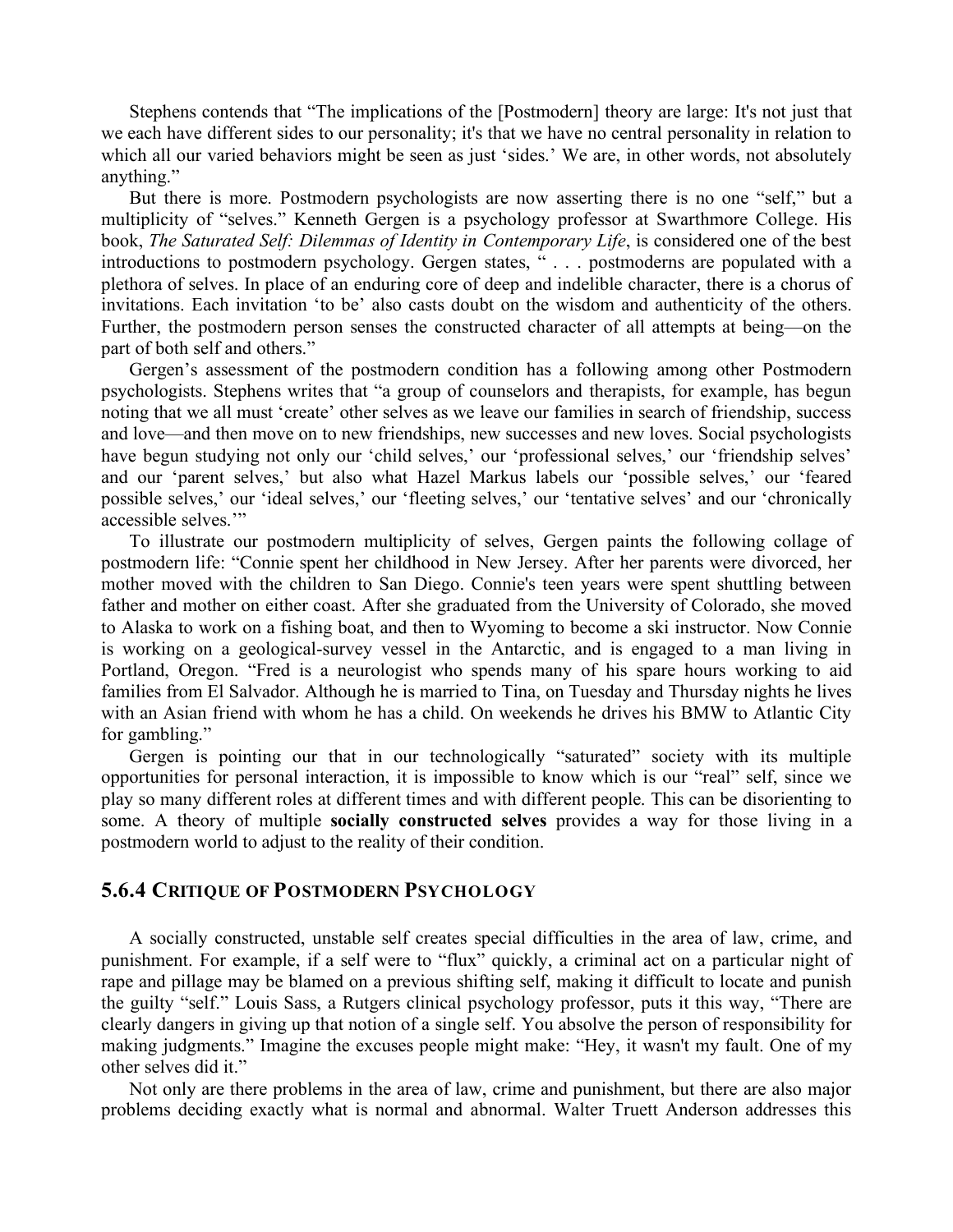problem when he says, "I have been putting words like 'abnormal' and 'deviant' in quotes, because those categorizations are under fire now, the boundary between normal and abnormal as questionable now as all the other boundaries that once defined social reality."

According to Anderson, Postmodernists are not in the boundary business. Certainly if they can't find boundaries between the biological and the cultural (nature and nurture), why should we expect them to find boundaries between the normal and abnormal? For example, Michel Foucault knowingly infected his homosexual partners with the AIDS virus. This should cause even the most devout Postmodernist to think twice before blurring the boundaries between sane and insane, normal and abnormal, and common sense and the ridiculous. If Postmodernists consider Foucault's behavior "normal," then there is no definition of abnormal worth considering.

It should also be noted that among the majority of psychologists, Postmodernist psychology is viewed as a fringe movement. At this point it seems unlikely that the Postmodern approach to psychology will have a major influence on the future direction of psychology in general.

#### **5.6.5 CONCLUSION**

Christian psychology is founded on the concept of soul (mind, heart), self-identity, and selfawareness (1 Thessalonians 5:23). In Genesis 2:7, we learn that God breathed and mankind became a living soul. In Matthew 10:28, Jesus warns us not to fear those who can kill the body, but rather fear the one who can kill the body (soma) and soul (psyche) in hell (gehenna).

J.P. Moreland summarizes the biblical concept of our identity when he says, "Human beings are composed of an immaterial entity—a soul, a life principle, a ground of sentience—and a body. More specifically, a human being is a unity of two distinct entities—body and soul."

Originally "psychology" meant the study of the psyche (soul). Now that we have entered into a post-Christian culture, maybe psychologists need to search for another name to describe their profession. Perhaps this is what Christian Psychologist Paul C. Vitz had in mind when he wrote the article, "Psychology in Recover." Vitz offers the following suggestion at the end of his article, "I close on a guardedly optimistic note. On the horizon I see the potential for a psychology that I call 'transmodern.' By this term I mean a new mentality that both transcends and transforms modernity. Thus, it will leave both modern and Postmodern psychology behind. It will bring in transcendent understanding that may be idealistic and philosophical (e.g., the virtues), as well as spiritual and religious. It will transform modernity by bringing in an intelligent understanding of much of premodern wisdom . . . . In such a transmodern world, psychology would be the handmaid of philosophy and theology, as from the beginning it was meant to be."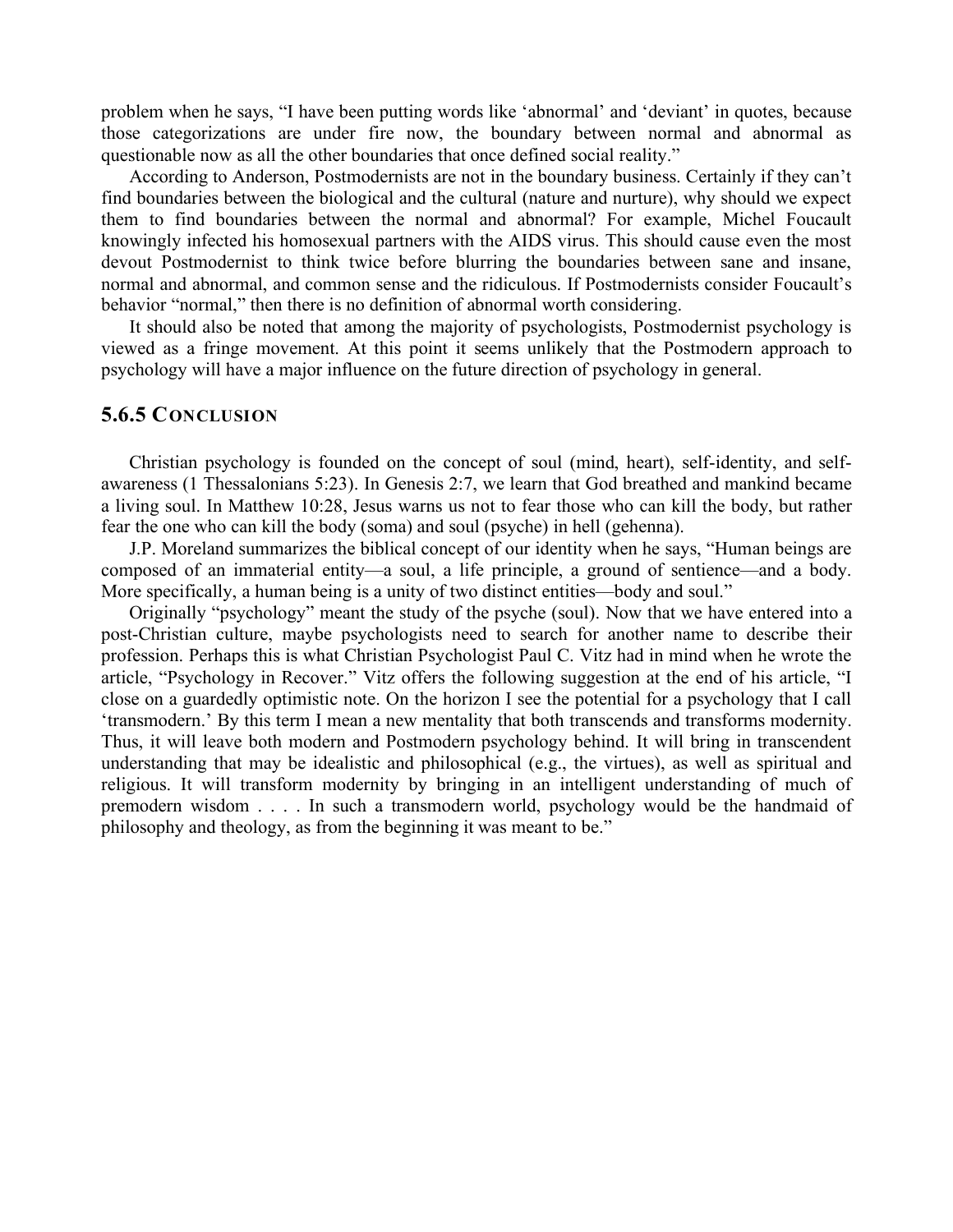# Postmodern Sociology

"I have been putting words like 'abnormal' and 'deviant' in quotes because those categorizations are under fire now, the boundary between normal and abnormal as questionable now as are all the other boundaries that once defined social reality."

# **— WALTER TRUETT ANDERSON**

# **6.6.1 INTRODUCTION**

The Postmodern views of how we live together in society are nontraditional regarding family, church, and state. Foucault says, "the society in which we live, the economic relations within which it functions and the system of power which defines the regular forms and the regular permissions and prohibitions of our conduct . . . the essence of our life consists, after all, of the political functioning of the society in which we find ourselves." Foucault thus sees the social order consisting of economics, law, and the state. Living within this order is "the essence of our life" since our culture determines who we are. Life is merely a summary of the cultural aspects of the social community since there is no unified self.

Foucault does not include the church in his view of societal institutions. Postmodernists, for the most part, want nothing to do with the church.In *The Future of Religion*, Rorty replaces his atheism with "anticlericalism," contending that "congregations of the faithful" are socially unobjectionable, but "ecclesiastical institutions" are dangerous to the health of democratic societies. To Rorty, "religion is unobjectionable as long as it is privatized." In other words, private religious views are acceptable, but the organized church is not.

#### **6.6.2 SEXUAL EGALITARIANISM**

Many Postmodern socialists consider marriage the greatest of evils. Rorty is particularly harsh on Christian parents who teach their children about God, referring to them as "frightening, vicious, and dangerous."

Other Postmodernists show their contempt for Christian concepts of love, sex, and marriage, preferring various forms of "free love" (hooking up, shacking up, living together, cohabitation, etc.). Postmodernist psychiatrist Adam Phillips precludes the possibility of contractual marriage and describes any relationship in harsh terms: "The only sane foregone conclusion about any relationship is that it is an experiment; and that exactly what it is an experiment in will never be clear to the participants. For the sane, so-called relationships could never be subject to contract."

Acknowledging the traditional heterosexual family as the norm in Western society, Postmodernists decry that this "heterosexist norm" enables society "to marginalize some sexual practices as 'against nature,' and thereby [attempt] to prove the naturalness of the heterosexual monogamy and family values upon which mainstream society bases itself."

Postmodernists encourage open conversation about the way we experience sexual relationships. Foucault maintains that talking about sex helps to create sexual diversity. He says, "The putting into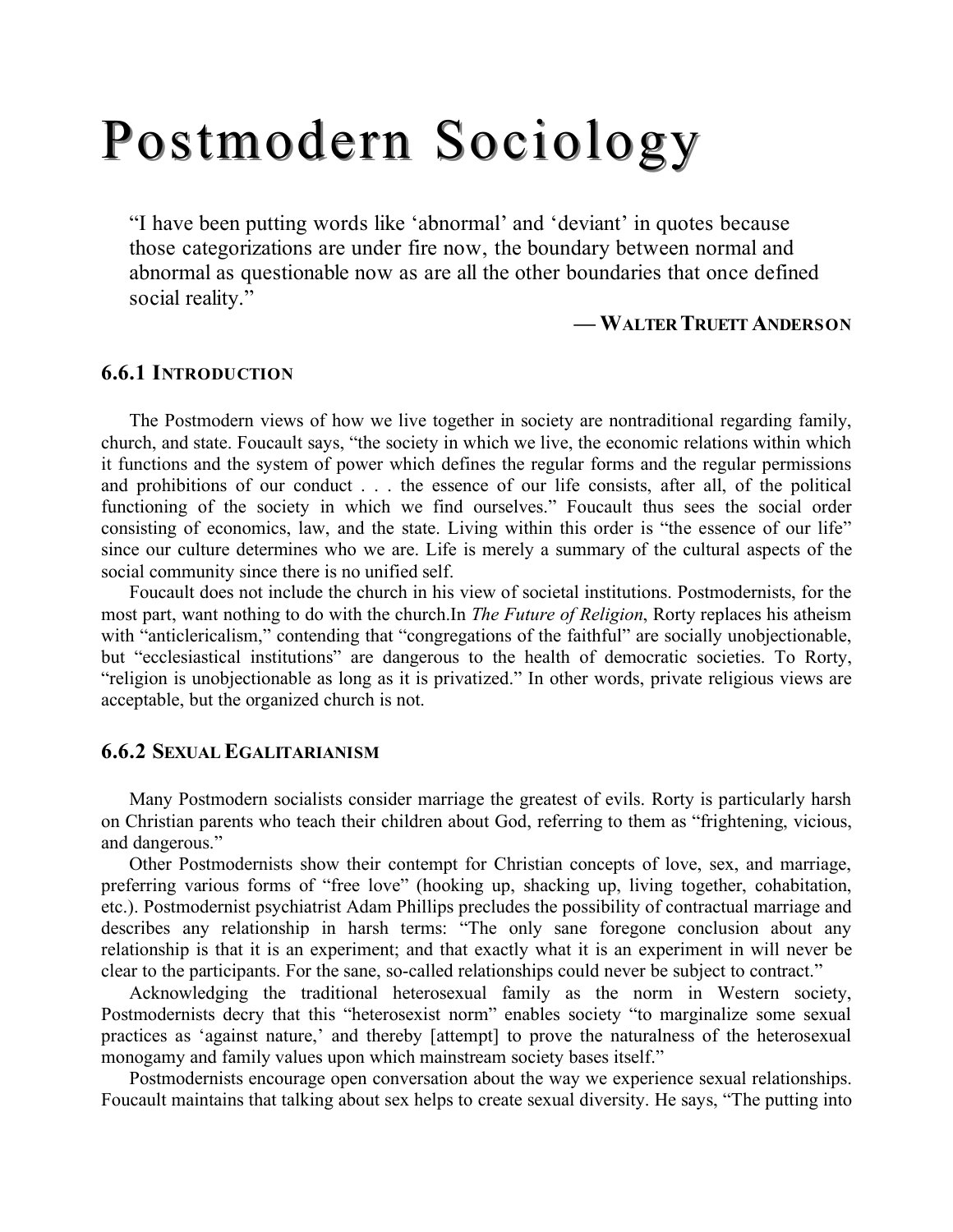discourse of sex, far from undergoing a process of restriction, on the contrary has been subjected to a mechanism of increasing incitement . . . the techniques of power exercised over sex have not obeyed a principle of rigorous selection, but rather one of dissemination and implantation of **polymorphous sexualities**."

Talking about sex reveals "an ever expanding encyclopedia of preferences, gratifications and perversions. It creates a realm of perversion by discovering, commenting on and exploring it. It brings it into being as an object of study and in doing so serves to categorize and objectify those who occupy what has been made into the secret underworld of 'deviance.'" Foucault says, "We must . . . ask why we burden ourselves today with so much guilt for having once made sex a sin." Foucault was "a disciple of the Marquis de Sade," and like him embraced all sexual activity as permissible, including man/boy relationships (pederasty). Few boundaries exist in a socially constructed reality.

What used to be considered perverted, abnormal, or deviant sexual behavior is now viewed as personal preference, and no moral pronouncements are attached to the actions. The line between heterosexual and homosexual practices is blurred. **Walter Truett Anderson** says, "I have been putting words like 'abnormal' and 'deviant' in quotes because those categorizations are under fire now, the boundary between normal and abnormal as questionable now as are all the other boundaries that once defined social reality."

We use the term **"sexual egalitarianism"** to characterize the Postmodern view that allows each person to define his or her sexuality and proposes that all sexual preferences are equally valid.

#### **6.6.3 POLITICALLY CORRECT EDUCATION**

Anderson explains the goals and methods Postmodernists adopt in regard to education: "[Postmodernism] rejects the notion that the purpose of education is primarily to train a child's cognitive capacity for reason in order to produce an adult capable of functioning independently in the world. That view of education is replaced with the view that education is to take an essentially indeterminate being and give it a social identity. Education's method of molding is linguistic, and so the language to be used is that which will create a human being sensitive to its racial, sexual, and class identity."

Anderson outlines major shifts in focus in the Postmodern classroom in contrast to the modern classroom: "Education should emphasize works not in the canon, it should focus on the achievements of non-whites, females and the poor; it should highlight the historical crimes of whites, males, and the rich; and it should teach children that science's method has no better claim to yielding truth than any other method and, accordingly, that students should be equally receptive to alternative ways of knowing."

Postmodern education teaches that all truth is relative, all cultures are equally deserving of respect (although Western culture comes under severe criticism), and all values are subjective (although racism, sexism, classism, and homophobia are universally evil).

Course offerings at colleges and universities in the Postmodern age are also nontraditional, focusing on themes of race, sex, and gender. For example, Stanford University's Feminist Studies Department offers "Lesbian Communities and Identities." The catalog describes the course as "Scholarship and research on lesbian experience. Issues of homophobia, lesbian intimacy, and sexuality. Femme and butch roles, lesbian separatism, and diversity of lesbian communities and identities." Stanford's History Department offers a course entitled "Homosexuals, Heretics, Witches, and Werewolves: Deviants of Medieval Society." The catalog describes the course as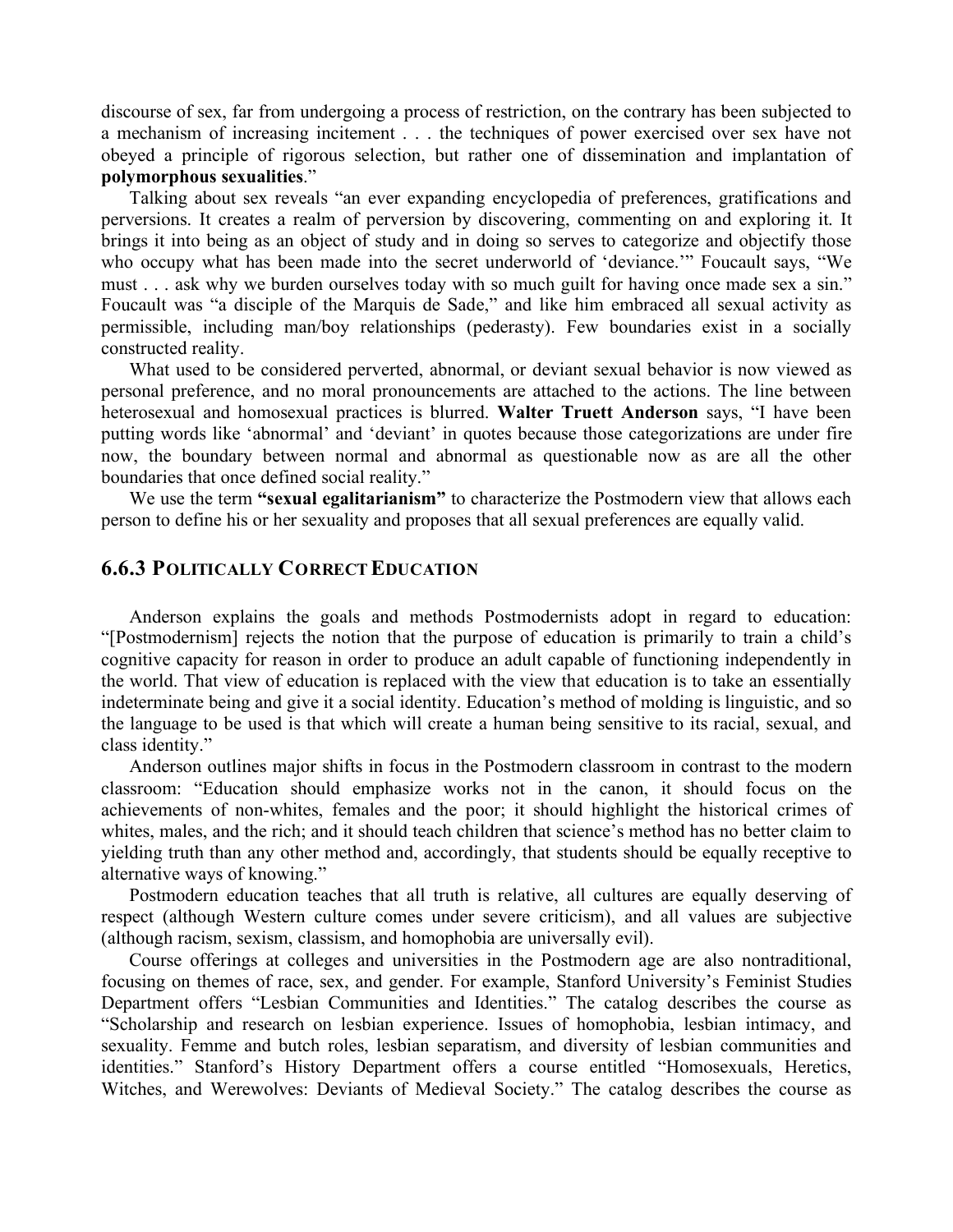answering the following question: "Why were medieval heretics accused of deviant sexual practices?"

Every Ivy League school except Princeton offers more courses in Women's Studies than in Economics. Columbia's Women's Studies Department offers "The Invisible Woman in Literature: The Lesbian Literary Tradition," "Introduction to Gay and Lesbian Studies," and "Gendered Controversies: Women's Bodies and Global Contestations."

Dartmouth's Women's Studies Department offers "Shakespeare and Gender," described in the course catalog as answering the questions, "Is language gender-inflected? How is power exerted and controlled in sexual relationships?" Dartmouth's English Department offers a course called "Queer Theory, Queer Texts."

Brown University offers these departments and courses: "Afro-American Studies—'Black Lavender: Study of Black Gay/Lesbian Plays;' Education—'The Psychology of Race, Class, and Gender;' English—'Unnatural Acts: Introduction to Lesbian/Gay Literature.'"

Not only has the subject matter of courses and departments shifted dramatically away from traditional fare, Christianity is often viewed with contempt and ridicule. Richard Rorty, Professor of Comparative Literature at Stanford, writes, "When we American college teachers encounter religious fundamentalists . . . we do our best to convince these students of the benefits of secularization . . . I think these students are lucky to find themselves under . . . people like me, and to have escaped the grip of their frightening, vicious, dangerous parents."

Not all new courses are met with enthusiasm. Richard Zeller, a sociology professor at Bowling Green State University in Ohio, attempted to introduce a new course that would examine the effects of political correctness in response to students' claims that they felt pressured to assume politically correct views in order to pass courses. BGSU's Director of Women's Studies, Kathleen Dixon, protested vehemently, saying, "We forbid any course that says we restrict free speech." The course was voted down, and Zeller resigned in protest after twenty-five years of teaching at Bowling Green.

#### **6.6.4 "NEW WAYS OF LIVING"**

The Postmodern approach to restructuring society calls for "challenging power on a day-to-day level." Lyotard suggests we "gnaw away at the great institutionalized narrative apparatuses . . . by increasing the number of skirmishes that take place on the sidelines. That's what women who have had abortions, prisoners, conscripts, prostitutes, students, and peasants have been doing."

Other "new ways of living" that might restructure society toward a Postmodern view could include any of the following "skirmishes on the sidelines:" pick a quarrel with your conservative neighbor; refuse to buy a certain brand of condensed milk; surf the net at work; deface billboards; sell pirated copies of CDs; buy fake designer labels; celebrate fragmentation, diversity and deviancy; teach a "safe-sex" course in church or school; turn vices into virtues; make the abnormal normal; legalize sodomy; decriminalize marijuana; legalize same-sex marriage; praise the concept of a "living" Constitution; subscribe to MTV; attend art exhibits by Andy Warhol, a Madonna concert, a performance of *the V-Monologues*; view X-rated movies; protest Christian prayer in government schools; support the A.C.L.U; defend NAMBLA; label Christians and conservatives as right-wing religious fanatics or Fascists; support the Green Party; protest "under God' in the pledge; remove "In God We Trust" from U. S. money; support all tax increases; publicly burn your fur coat; drink French wine; help an illegal alien across the border; keep Intelligent Design out of the schools; join the anti-globalization protests; and so on. "None of these activities might strike you as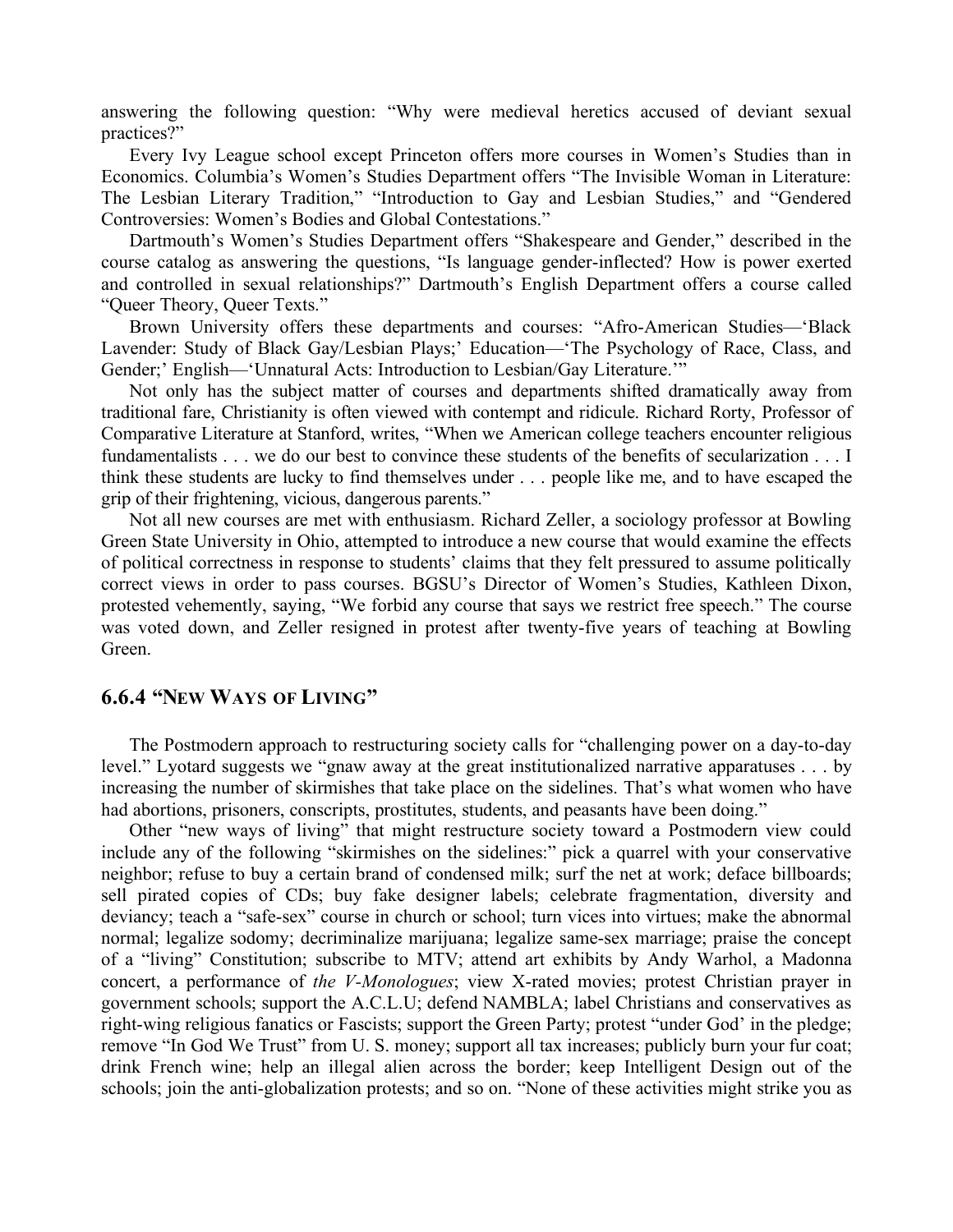particularly radical—they are perhaps not going to bring about a revolution—but from Lyotard's point of view they can be valued as disruptive skirmishes in the social system."

#### **6.6.5 SUBVERTING THE ARTS**

Dada, a nihilistic movement in the arts that attempted to demolish aesthetic standards in the years after World War I, is sometimes linked to the more radical elements of Postmodernism. Ward explains, "Dada, especially, is often seen as the original prototype of how art should go about the business of being radical . . . Dada employed a number of tactics to disrupt bourgeois fantasies about art. Most prominent of these methods was the use of 'found' materials not conventionally associated with fine art. They took materials from the gutter, images from mass culture, and styles of presentation from shop window displays. Most famous of all, Marcel Duchamp exhibited signed Readymades—a urinal, a bottle rack, a comb, etc.—and eventually got them called art (or anti-art)."

Stephen Hicks elaborates further on the link between Dada and Postmodernism in *Explaining Postmodernism*: "Dada's themes are about meaninglessness, but its works and manifestos are meaningful philosophical statements in the context in which they are presented. 'Art is -----' was, fittingly, the motto of the Dada movement. Duchamp's urinal was the fitting symbol. Everything is waste to be flushed away."

Over the past thirty years, a number of popular recording artists have expressed elements of Postmodern thought in their style of music and in their lyrics. This nihilistic philosophy is expressed in the 1977 song by British band Ian Dury and the Blockheads. The opening stanza reads, "Sex and drugs and rock 'n' roll are all my brain and body needs." John Mayer's 2003 release *Any Given Thursday* expresses the meaninglessness of life in the lyrics, "I just found out there's no such thing as the real world. Just a lie you've got to rise above. I am invincible as long as I'm alive." The group Third Eye Blind's song "Horror Show," featured on the *Varsity Blues* soundtrack (1999), says:

When gravity presses down like a lie We want wild sex But we don't wanna die Do you feel there's nowhere to go We're the bait in a horror show And we're all alone in a horror show Yeah, we are all alone in a horror show.

#### **6.6.6 CRITIQUE OF PERMISSIVE SEX**

Postmodernists did not invent sexual liberation, but are riding the crest of the wave started by others. Many cultural observers consider Alfred Kinsey the father of the sexual revolution—the 1960s social tsunami that changed the way we think about sex. Kinsey's two reports, *Sexual Behavior in the Human Male* (1948) and *Sexual Behavior in the Human Female* (1953), presented evidence contradicting the traditional view of sex and marriage. The scientific format of these reports drowned out concerns of critics—who can argue with science? The result has been comprehensive sex education that introduces young children to *Heather Has Two Mommies* and teaches teens the virtues of "safer" sex.

Now fifty years later, the startling discovery is that Kinsey's research turns out to be a house of cards resting on dishonest research, fraud, and outright lies. The fact is, he used faulty methods for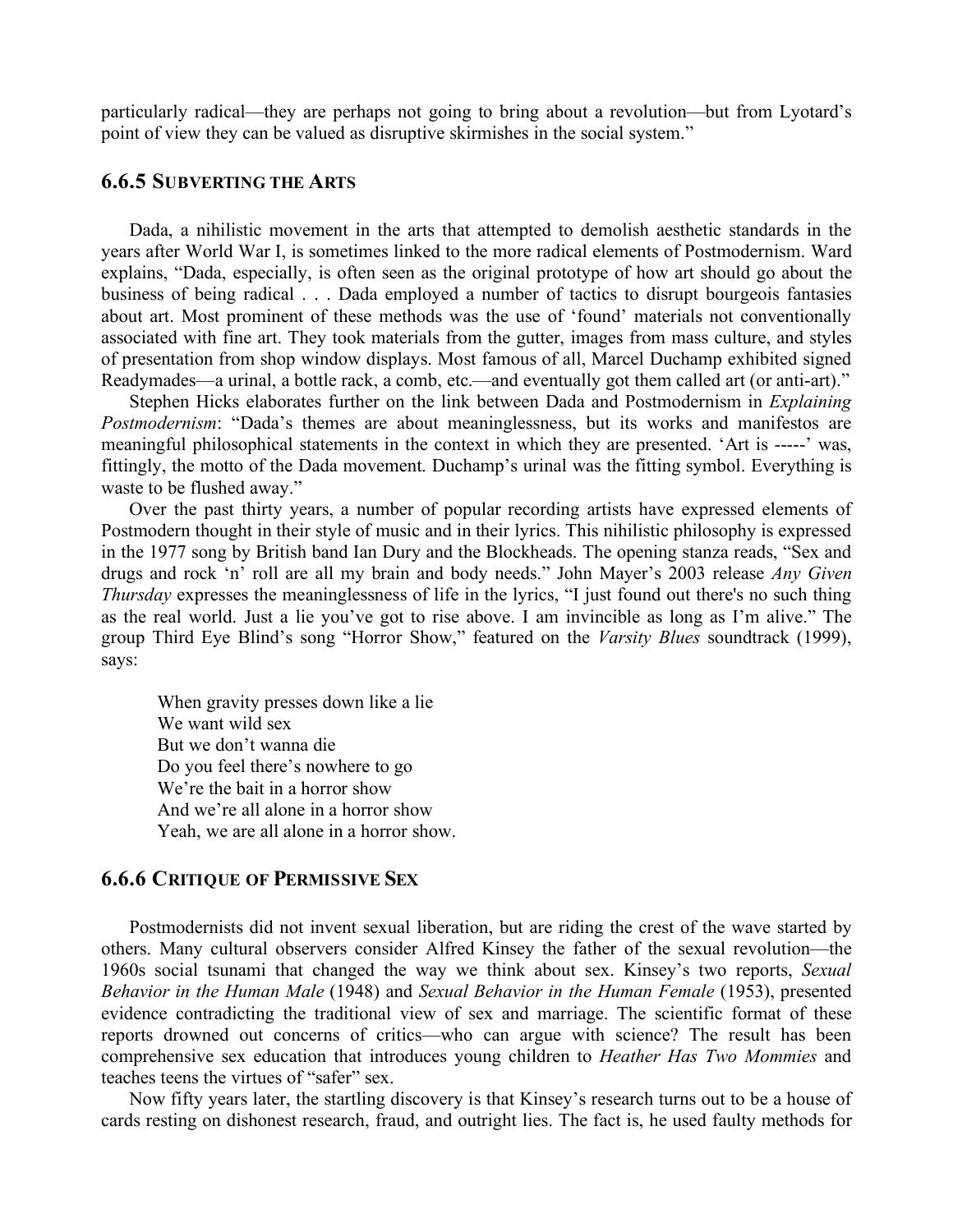gathering statistics. Kinsey's reports claim to be representative of a cross-section of the nation. In actuality, his team interviewed a disproportionate number of prisoners, pimps, prostitutes, pedophiles, and unmarried adults.

Second, the majority of those interviewed had *volunteered* to reveal their sexual histories to an interviewer. Well-known psychologist Abraham Maslow pointed out to Kinsey at the time that using volunteers would bias the results toward the non-normal end of the behavioral scale.

Third, some of the information Kinsey reported could have been gathered only through criminal activity! As it turns out, buried in the report, Kinsey admits that some of his statistics were taken from the personal diaries of pedophiles (although Kinsey did not use that term).

Fourth, and more telling, was the naturalistic worldview at the root of Kinsey's research (the same naturalism that is foundational to Postmodernism). Kinsey, like current-day Postmodernists, blurred the line between behavior and morality by assuming that human behavior is no different in kind than animal behavior. Based on this view, there is no moral value attached to the various kinds of sexual acts that are available to the human species. Thus, whatever a person does sexually is natural, whatever is natural is permissible, and whatever is permissible is good, even for children.

As we are fond of saying, "Ideas have consequences." And, as it turns out, the results of Kinsey's ideas have led many down a destructive path. One result has been the skyrocketing incidence of sexually transmitted diseases over the past 50 years. In Kinsey's day, there were only two known STD's, both of which were treatable with penicillin. But today, that number has blossomed to over 24, with over a dozen having no cure! The capstone of this proliferation of disease is HIV, a virus that can be passed on through homosexual sex acts which, thanks to Kinsey's mainstreaming of homosexuality, has also been on the increase.

In contrast to the view of sexual license that Kinsey promoted, a 1996 study published by researchers at The University of North Carolina supports the traditional view of sex. The study found that lower sexual activity among adolescents is correlated with higher levels of well being. For example, sexually active girls are over three times as likely to report depressive symptoms than those who abstain, and sexually active boys are over twice as likely to report depressive symptoms. In fact, these two groups report higher incidence of suicide attempts; boys in particular are at 8 times the risk for a suicide attempt if they are sexually active.

In addition, according to a study published in 2000 by Edward Laumann and colleagues, "a monogamous sexual partnership embedded in a formal marriage evidently produces the greatest satisfaction and pleasure."

What we find, then, is a wholesale repudiation of Kinsey's assumption that humans are simply sexual animals living in an amoral world. On the contrary, true science confirms that sexual intimacy finds its highest fulfillment in a monogamous marital relationship with the prospect of producing children.

As the Bible eloquently states, "For this reason a man will leave his father and mother and be united to his wife, and they will become one flesh." This is not only the religious view, but the one view that assures the ultimate happiness of individuals as well as a sure foundation for a healthy society.

# **6.6.7 CONCLUSION**

While the Postmodern vision for Western culture may be taking hold, as Christians we need to take seriously the Cultural Commission God gave Adam and Eve in the Garden of Eden (Genesis 1:28), placing them in charge of His creation. The clear direction of this commission goes beyond tending the garden and naming animals. God commanded then to "multiply" and fill the earth with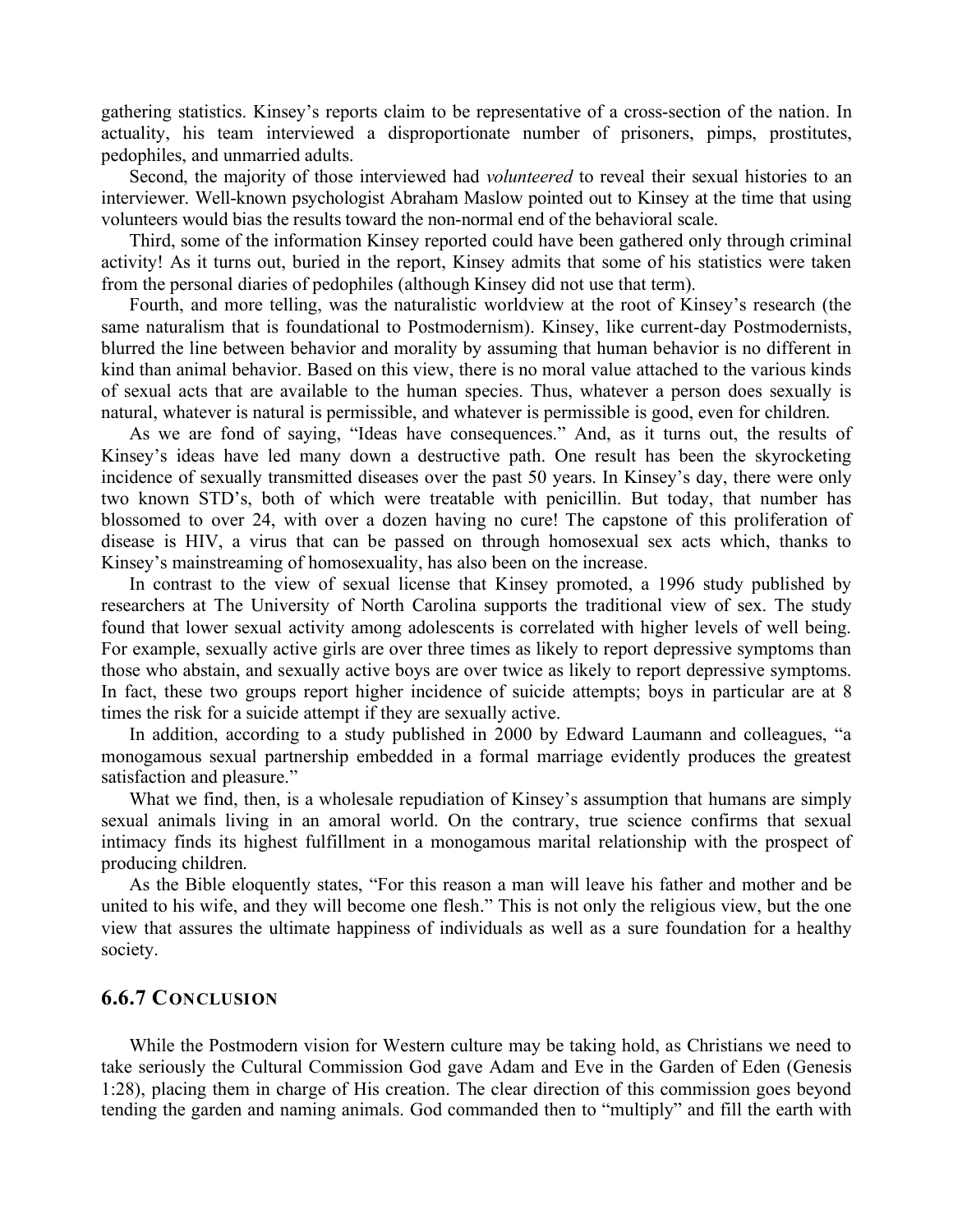people. The command implies taking charge of a growing social order as well. Jesus echoes this theme when He tells His disciples they are "salt and light" (Matthew 5:13–14). Jesus means that if our society is tasteless and dark, it is *our* fault for not providing the preserving and enlightening influences! Furthermore, Jesus' Great Commission (Matthew 28:18–20) speaks of the spiritual needs that we must address as well. Nowhere does Scripture rescind God's Cultural Commission it is still our responsibility.

Christians should be involved in every area of society: in education as teachers, administrators, board members, and textbook selection committee members; in government as leaders at the local, state, and federal levels; as artists, developing the best art, recording the most inspiring music, and writing books and producing cutting edge movies with compelling storylines that capture the imagination of every reader or viewer; in families, as loving parents and role models; in communities, as business leaders and civic club members; in the media, as reporters and writers who are seen and read by millions. In the midst of these endeavors, we should share God's wonderful love story with those who will listen. When we participate in the Great Commission conjoined with the Cultural Commission, we are fulfilling God's purpose for us during our earthly sojourn.

# Postmodern Law

"[Postmodernism] is a powerful and coherent mindset. It provides a philosophical outlook (social constructionism), a legal reform program, and a set of governing metaphors, all in one convenient package. This package has the added benefit of resonating with ideas that are popular in other parts of the academy. If one has doubts about the social construction of truth or merit, one can rest assured that the matter has been settled in the impenetrable prose of some esteemed French philosophers."

# **— DANIEL A. FARBER AND SUZANNE SHERRY**

#### **7.6.1 INTRODUCTION**

Before exploring the topic of Postmodern law, it may be helpful to give the discussion an historical context. No one does this better than Harold J. Berman, former professor of law at Harvard Law School. Berman maintains that there is currently a major debate over our understanding of law. The West's legal system is rooted in certain beliefs, he writes, including "the structural integrity of law, its ongoingness, its religious roots, [and] its transcendent qualities."

However, Berman explains that today these foundational beliefs are rapidly disappearing, not only from the minds of philosophers, but from "the minds of lawmakers, judges, lawyers, law teachers . . . [and] from the consciousness of the vast majority of citizens. . . . The law is becoming fragmented, more subjective, geared more to expediency and less to morality, concerned more with immediate consequences and less with consistency or continuity. Thus the historical soil of the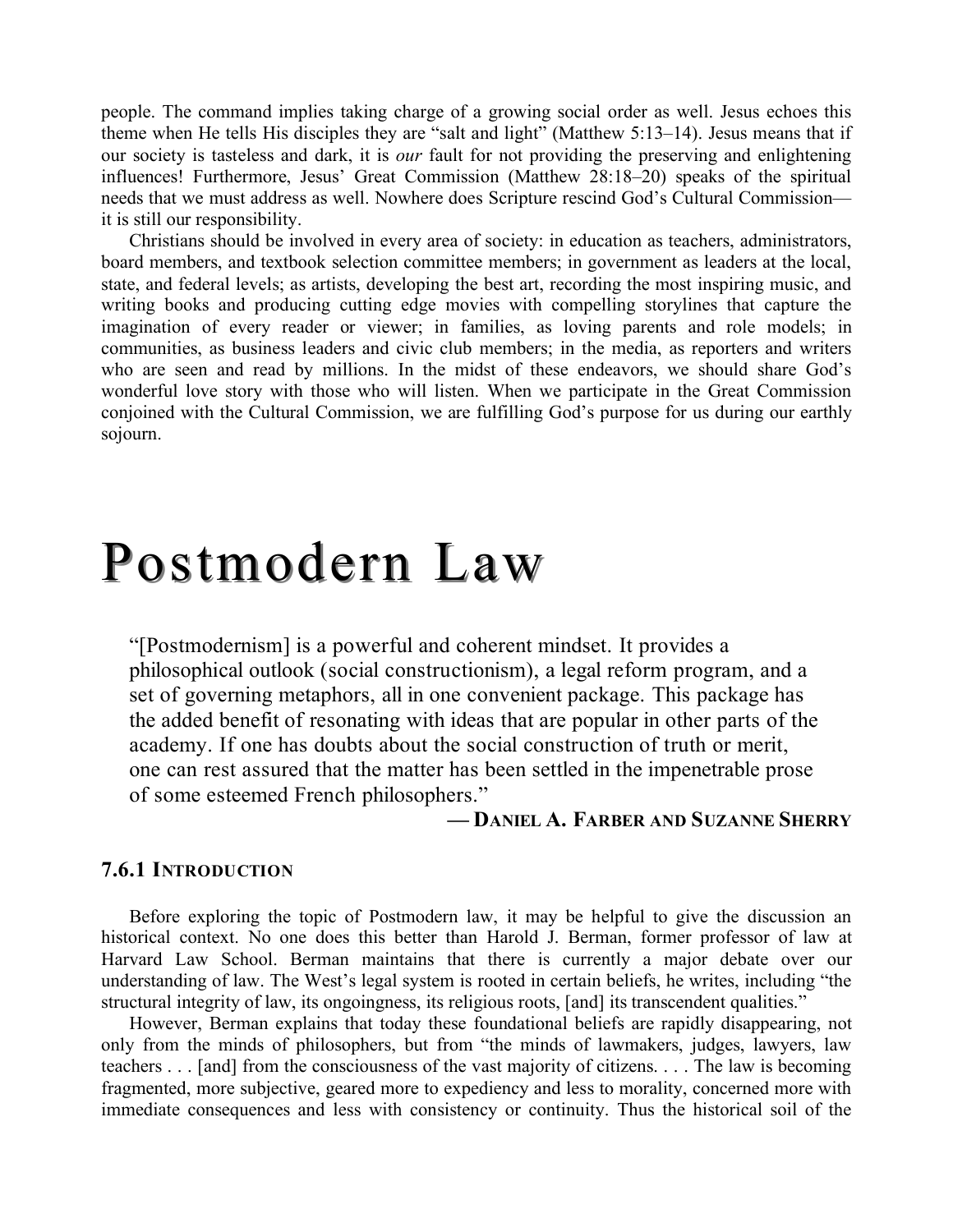Western legal tradition is being washed away in the twentieth century, and the tradition itself is threatened with collapse."

Declaring that the Western legal tradition is on the verge of collapse is a bold statement, but not too strong for the situation we are facing in the early years of the twenty-first century. Berman notes the historical background for this dramatic shift in ideology. In many ways, Western civilization has never recovered from the utter destruction and slaughter of World War I (1914–1918). That war, fought within the Western powers and traditions, cast grave doubts about the viability and desirability of Western traditions, as the most enlightened, best educated, most scientifically astute of all peoples proceeded to mow themselves down in frightening numbers. This led, Berman says, to a "loss of confidence in the West itself, as a civilization . . . and in the legal tradition which for nine centuries has helped to sustain it." The current crisis in Western civilization has paved the way for a new approach to legal theory. This is where Postmodernism finds a foothold to enter the debate over the place and substance of law.

#### **7.6.2 REJECTION OFENLIGHTENMENT IDEAS**

Postmodernists view the European Enlightenment as a white male undertaking that elevated reason and empirical data. It focused on objective knowledge of a real world, such as the scientific method for discovering objective facts about the universe, and the concept of justice in relation to law.

From a Postmodern perspective, the source of knowledge and justice is at the root of the problem. Postmodernists insist that Western law, which grew out of Christianity and the Enlightenment, reflects white male bias. They attack "the concepts of reason and objective truth, condemning them as components of white male domination. They prefer the more subjective 'ways of knowing' supposedly favored by women and minorities, such as storytelling. As to the rule of law, it is an article of [Postmodern] faith that legal rules are indeterminate and serve only to disguise the law's white male bias." For this reason, Postmodernists are intent on eliminating religious roots and transcendent qualities from Western law. They desire more fragmentation and subjectivity, and less objective morality than the Judeo-Christian tradition demands. In the end, they are intent on creating and using their own brand of social justice merely for left-wing political purposes.

## **7.6.3 CRITICAL LEGAL STUDIES**

At the center of this assault on traditional Western law is the **Critical Legal Studies** movement. Critical Legal Studies (CLS) publishes "critiques of law focused on progressive—even radical political change rather than on efficient government." In fact, the CLS slogan is "critique is all there is." Using Derrida's deconstruction principle, they dissect a law to discover its subjective meaning, no matter what the law objectively states.

"While CLS and the newer movements share a left-leaning or progressive outlook, the new movements tend to have a narrower focus. . . . [T]he new radicals concentrate on race and gender issues, and particularly on how the law creates or contributes to unequal power relations," according to Farber and Sherry.

The Postmodern thesis is that "reality is socially constructed by the powerful in order to perpetuate their own hegemony [power over other people]. As one radical feminist puts it, 'Feminist analysis begins with the principle that objective reality is a myth.'" To amplify the focus on the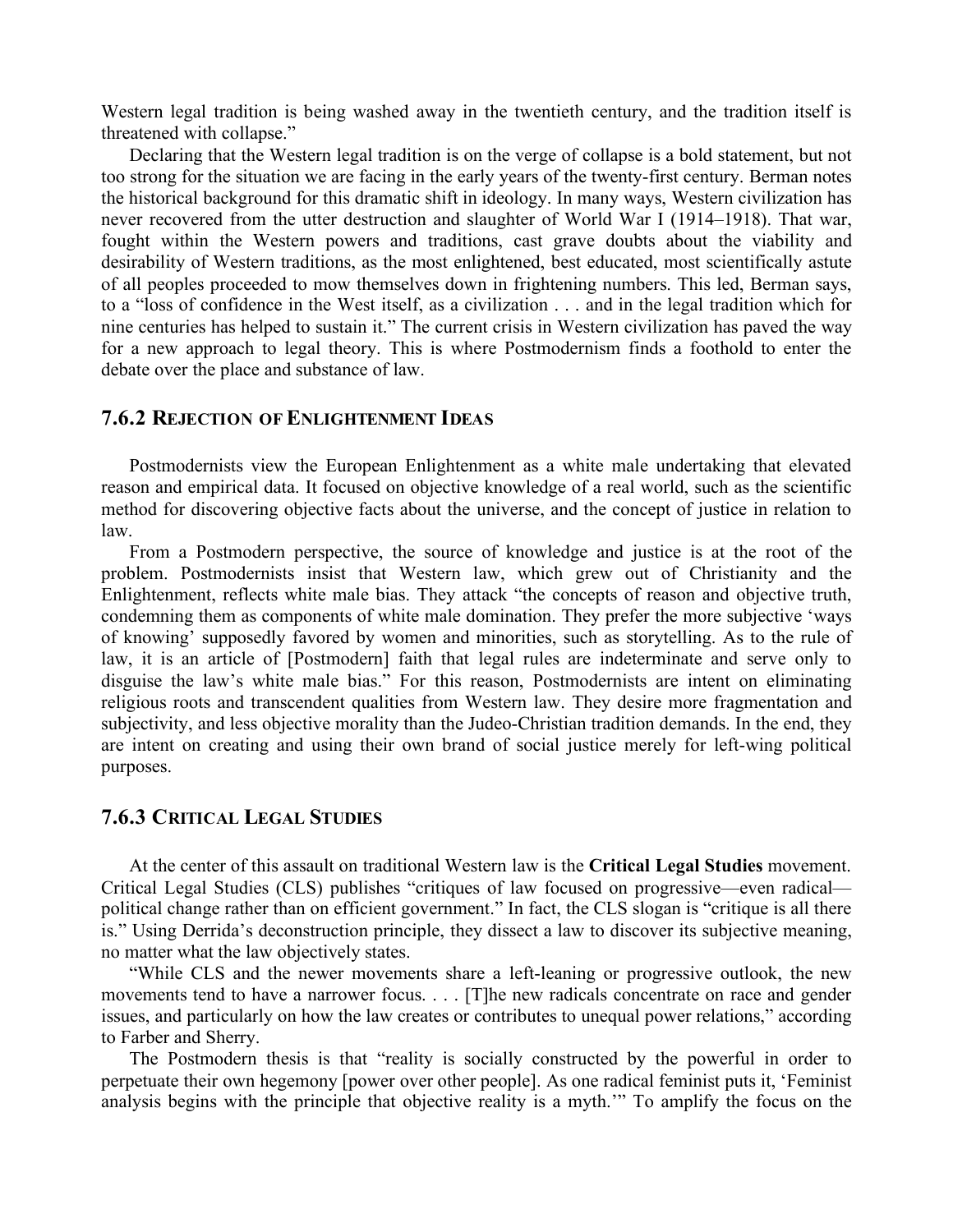legal inequalities imposed on women and minorities by those in power, CLS includes the core ideas of "the thought of French postmodernists such as Michel Foucault and Jacques Derrida. This meant extending the insight that law is socially constructed into an argument that everything is socially constructed." From Foucault, Postmodern legal radicals draw the assertion that what counts for objective knowledge "is a power relation, one category of people benefiting at the expense of another category of people." Foucault sees all relationships between people as power relationships. Universal standards of legal judgment, common to all, do not exist. Any claim to universal truth is merely a mask for gaining political power over women and minorities.

Stanley Fish, professor of Law and English, argues, "the name of the game has always been politics." One example of the Postmodern focus on politics over objective knowledge has been provided by Susan Estrich, Professor of Law and Political Science at the University of Southern California Law School and a syndicated columnist who has worked with many liberal politicians and appeared on numerous television talk shows. Estrich was asked why she supported Anita Hill when Hill charged Clarence Thomas (during his confirmation hearings for the Supreme Court) with sexual harassment but opposed Paula Jones when she made sexual harassment allegations against President Clinton. Ms. Estrich replied, "You believe in principle; I believe in politics."

Estrich, like Marx, Nietzsche, and Foucault, sees law simply as a tool for political power. According to Marx, "Political power, properly so called, is merely the organized power of one class for oppressing another." Estrich implies that she uses the law in any way necessary to get what she wants. Thus, the law is no longer a God-ordained, objective standard by which to judge behavior and maintain an ordered society, but a weapon to beat political opponents into submission to a point of view.

#### **7.6.4 STORIES AND THE LAW**

In place of objective reasoning, Postmodernists use storytelling as a better way to arrive at equitable law, since it is open to multiple points of view and varied interpretations. Stories are easier to manipulate to meet a political end than are empirical facts. Farber and Sherry explain the way Postmodernists rely on story: "Because the scholarship of women and people of color reflects their distinctive knowledge [gained from listening to and telling stories], the radical multiculturalists argue, it cannot be judged or tested by traditional standards. Instead, they imply, it should be judged according to its political effect: it should be judged 'in terms of its ability to advance the interests of the outsider community,' because 'outsider scholarship is often aimed not at understanding the law, but at changing it."

One current issue that illustrates the Postmodern use of stories is global warming. Although empirical scientific data show no significant temperature increases worldwide, pressure from the radical left has been exerted on the United States to sign an international global warming treaty. Some of the pressure comes from creating stories that appeal to the emotions. For example, the film *The Day After Tomorrow* is an emotion-charged story about what will happen *when* global warming gets out of control. The film does not deal with facts about whether global warming is an actual threat to the planet; it simply assumes it is and builds the story from there.

This illustrates the Postmodern focus on rhetoric rather than logic. Since logic and dispassionate reasoning are seen as tools of white male bias, rhetoric and story are used to effect political change, regardless of scientific arguments to the contrary. Farber and Sherry illustrate how this shift is impacting legal theory: "Rather than relying solely on legal or interdisciplinary authorities, empirical data, or rigorous analysis, legal scholars have begun to offer stories, often about their own real or imagined experiences."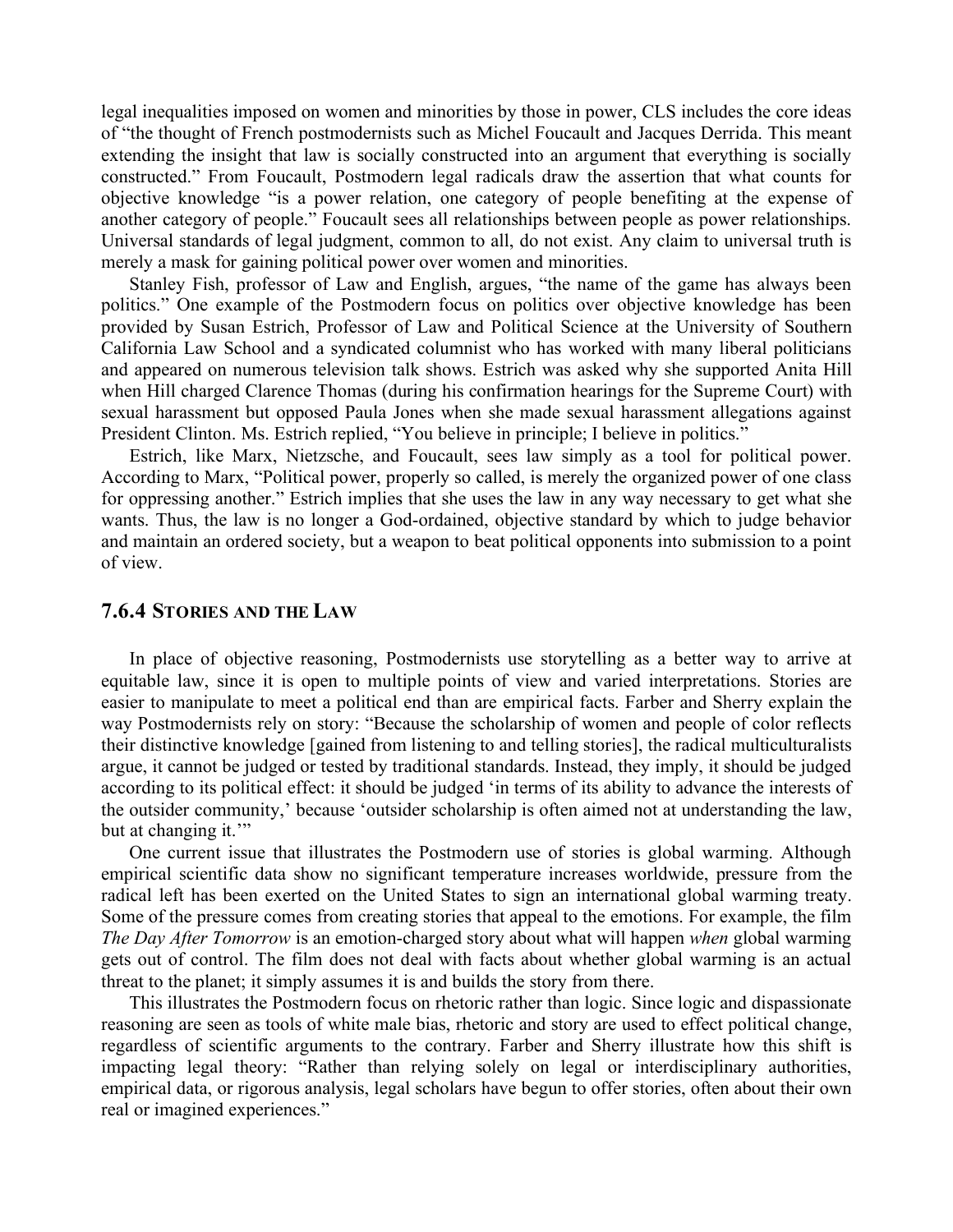The emotional impact of story can be used to replace rationality in the courtroom and in the media. Faber and Sherry cite the case of Tawana Brawley as an example of how racially motivated attorneys and politicians could manipulate a story to undermine legal facts in the courtroom. Brawley, a fifteen-year-old black girl, claimed she was abducted, raped, and tortured by a group of white men that included a state district attorney and two police officers. It was later shown that she had made up the entire story as a distraction to get her stepfather to forgive her for running away from home. However, even though the grand jury found that no crime had been committed, the following was written about the case: "Tawana Brawley has been the victim of some unspeakable crime . . . no matter who did it to her—and even if she did it to herself. Her condition was clearly the expression of some crime against her." Farber and Sherry continue, "In other words, whether it was true or false, Tawana Brawley's story tells us something about the condition of black women."

In this case, the story's power to create an emotional backlash against the dominant culture of white males took precedence over the truth that those accused were innocent and that police officers and district attorneys protect women and minorities from danger more often than not regardless of race, age, or ethnicity.

# **7.6.5 CONCLUSION**

Even if all knowledge were socially constructed, the matter of truth would remain important. Brawley's story was false—not just in one community but in all communities—because truth is universal. If law is not based on objective truth, we can only look forward to authoritarianism and totalitarianism. Justice and truth must go hand in hand.

Trial lawyer Gary Saalman predicts the results of a Postmodern focus on racial, gender, and cultural politics becoming an integral part of the legal system: "Postmodern legal theory trickles down to breed cynicism toward all government and the entire criminal justice system. This, then, is the real issue. No one questions the fact that law requires interpretation, or that judges or juries may have acted unfairly, sometimes based on race or gender bias. The question is this: How do we view such unfairness? Do we accept that all people must inevitable be unfair and subjective, as postmodernists claim? Or do we recognize such unfairness as the evil it is and resist it? When we accept what postmodernism preaches, we lose all basis for calling the system to fairness. We instead challenge minority populations to pursue power so they can take their turn."

# Postmodern Politics

"I see the 'orthodox' (the people who think that hounding gays out of the military promotes traditional family values) as the same honest, decent, blinkered, disastrous people who voted for Hitler in 1933. I see the 'progressives' as defining the only America I care about." **— RICHARD RORTY**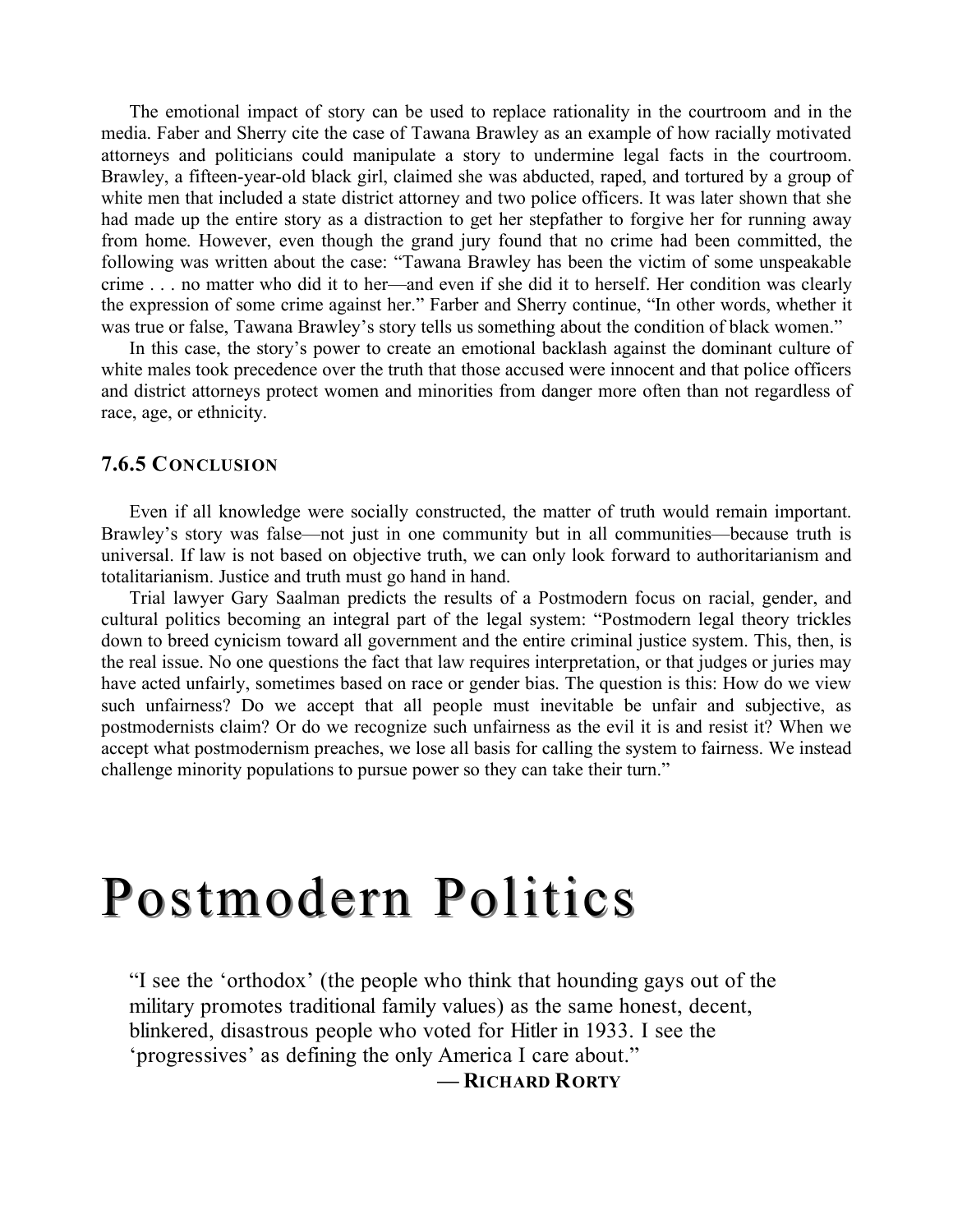# **8.6.1 INTRODUCTION**

As keen observers of the Postmodern condition, Steven Best and Douglas Kellner comment on the current status of Postmodern politics: "As with postmodern theory, there is no one 'postmodern politics,' but rather a conflicting set of propositions that emerges from the ambiguities of social change and multiple postmodern theoretical perspectives." Postmodern politics takes a variety of forms. On one end of the spectrum is the "anti-politics" of Baudrillard, a "cynical, despairing rejection of the belief" that politics can be used to change society. On the other side of Baudrillard's negative, nihilistic approach is a more affirmative one, outlined by Foucault, Lyotard, and Rorty, who suggest that the way to "enhance individual freedom" and bring about "progressive change" is to concentrate on the local level.

Although there is a lack of consensus surrounding much of Postmodern politics, most agree Postmodernists fall on the left side of the political spectrum. Barbara Epstein, a self-proclaimed "moderate" Postmodernist, writes, "Many people, inside and outside the world of Postmodernism, have come to equate Postmodernism with the left." Stephen R. C. Hicks agrees, writing, "Of the major names in the Postmodernist movement there is not a single figure who is not leftwing in a serious way."

Most of the early French Postmodernists emerged from the Marxist tradition—some grew up in families supportive of leftist causes, and others were former Stalinists. Foucault initially joined the Maoist Gauche Proletarienne and the French Communist Party but left once he discovered the Marxist stance toward homosexuality. As time went on, Foucault moved further away from Marxism, particularly the "state-centered focus" of classic Marxism. Foucault would later write, "Marxism exists in nineteenth century thought as a fish exists in water; that is, it ceases to breathe anywhere else." Anthony Thomson claims that Postmodernism is generally "fueled by the failure of Marxian-inspired State socialism."

However, in spite of his aversion to some aspects of Marxism, Foucault does not abandon Marxist thought altogether. Specifically, Foucault remained under "the profound influence of Marxist analyses of power relations and the role of economic inequality in determining social structures." Mark Lilla notes that Foucault felt he needed something "more radical" than classic Marxism, so he turned to "Nietzsche and Heidegger, but also avant-garde writers and Surrealists whose hostility to bourgeois life took more aesthetic and psychological forms."

#### **8.6.2 LEFTIST POLITICS**

For Postmodernists, politics is not centered around political parties, utopian visions, or an ultimate *telos*; rather, it is a tool of experimentation that involves a radical critique of the existing systems of power in a society, the identification of oppressed groups, and the remedy for bringing those identified groups out of oppression to achieve a sense of social justice.

Some Postmodernists, including Foucault and Rorty, use terms such as *leftism* and *progressivism* to describe their approach to politics. For Foucault, progressive politics outlines the "possibilities for transformation and the play of dependencies between those transformations, whereas other politics rely upon the uniform abstraction of chance or the ... presence of genius." This means that "rather than seeing politics as being centered around individual great leaders who have utopian visions of the future . . . Foucault is more concerned to develop and describe a politics which takes account of the transformative possibilities within the present."

Foucault assumes that in the same way there is no ultimate purpose (*telos*) to life, there is no ultimate purpose for politics or what he refers to as "the themes of meaning, origin . . . [or] the deep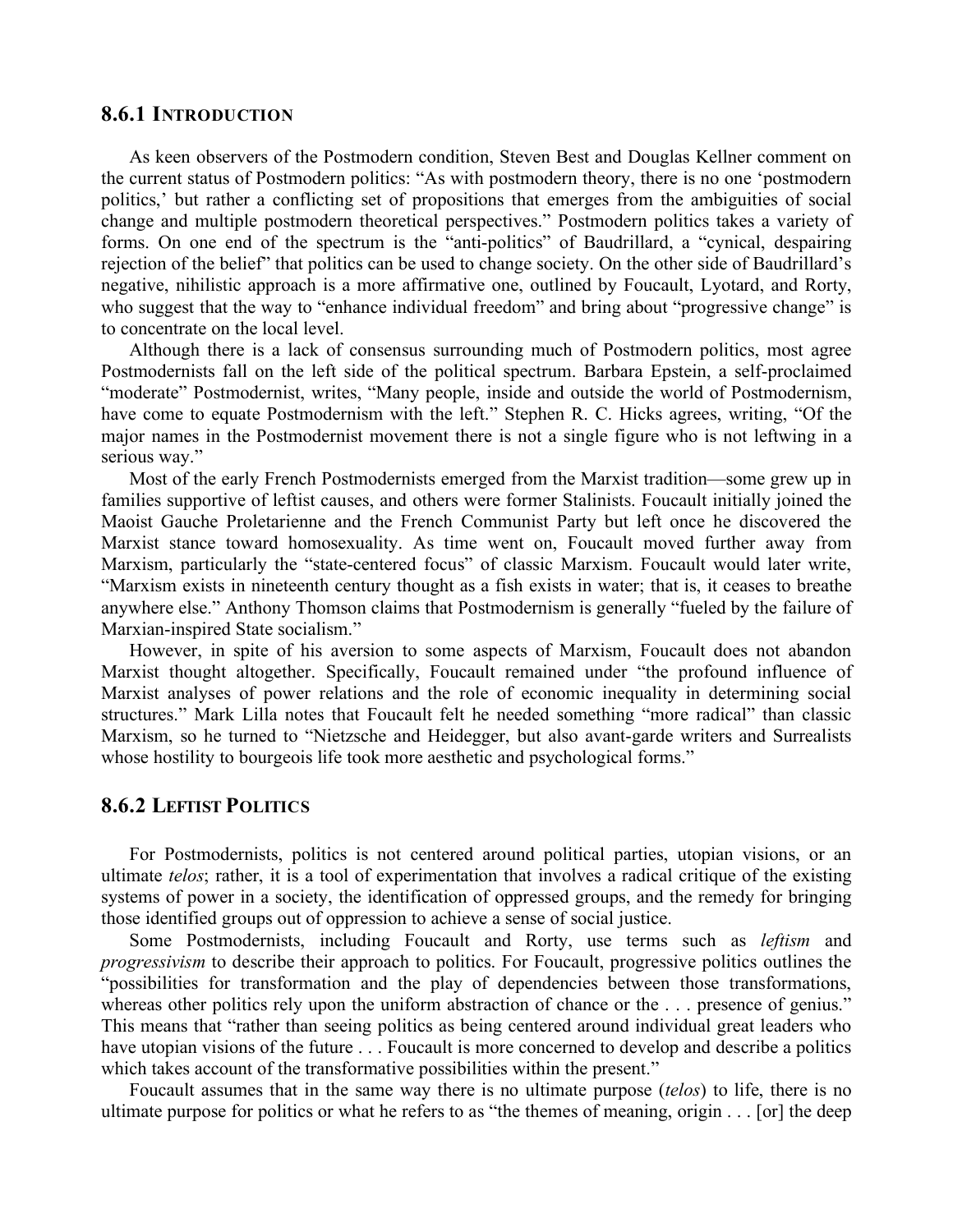teleology of a primeval destination." Sara Mills writes, "Foucault seems to be trying to establish a basis for productive political activity without necessarily having to agree with a whole range of problematic assumptions about progress and the role of individuals bringing about political change"

Mills suggests that Foucault "does not seem to have felt it necessary to have a fully worked-out political position, since in some ways it was precisely this sense of having to hold to a party line which he was reacting against." In other words, there is no right way to approach politics since there is no unifying story that is true for life or politics. Lyotard explains, "With the destruction of the grand narratives, there is no longer any unifying identity for the subject or society. Instead, individuals are the sites where ranges of conflicting moral and political codes intersect, and the social bond is fragmented."

Foucault expresses his range of political leanings this way: "I think I have in fact, been situated in most of the squares on the political checkerboard, one after another and sometimes simultaneously: as anarchist, leftist, ostentatious or disguised Marxist, explicit or secret anti-Marxist, technocrat in the service of Gaullism, new liberal, etc . . . It's true, I prefer not to identify myself and that I'm amused by the diversity of the ways I've been judged and classified."

Foucault claims to have been in "most of the squares on the political checkerboard," and along with most of Postmodernism's founders, they played their game on the far left of the political game board! **Leftism** is therefore an appropriate term to summarize the Postmodern approach to politics.

# **8.6.3 IDENTITY POLITICS**

Barbara Epstein explains where the early Postmodern movement began: "The constellation of trends that I am calling Postmodernism has its origins in the writings of a group of French intellectuals of the '60s, most preeminently Michel Foucault, Jacques Derrida, Jacques Lacan, and Jean-Francois Lyotard. Those who developed Postmodernism tended to be associated with the radicalism of the '60s."

The sexual and feminist revolutions that began in the sixties were intent on correcting the wrongs perpetuated by Western culture, especially the "puritanical" United States. What was wrong was identified as white, European, male, heterosexual, and Judeo Christian. Epstein observes that "one reason that Postmodernism has taken hold so widely is that it is much easier to be critical than to present a positive vision." In their desire to tear down socio-political structures that they deemed oppressive, radical, or revolutionary, agitators developed the concept of *identity politics* to correct the social and political wrongs they deemed Western civilization had perpetuated.

**Identity politics** seeks to advance the interests of particular groups in society that are perceived as victims of social injustice. The *identity* of the oppressed group gives rise to a *political* basis around which they can unite. For example, radical feminists identified all women as victims of male oppression. Once they had established their case, then whatever was needed to free women from male domination was considered *politically correct*.

Alan Sokol quotes feminist Kelly Oliver: "[I]n order to be revolutionary, feminist theories should be political tools, strategies for overcoming oppression in specific concrete situations. The goal then, of feminist theory, should be to develop strategic theories—not true theories, not false theories, but strategic theories." Since there are no true theories, the revolutionary way is to promote a theory that strategically accomplishes what needs to be accomplished.

For radical feminists, the ultimate goal became women's equality with men, which means, among other things, total sexual freedom. To bring this about, the strategic theory proclaimed children a burden and marriage a form of slavery, counterproductive to a woman's self-fulfillment. Abortion was declared a political right and women's only means for sexual equality with men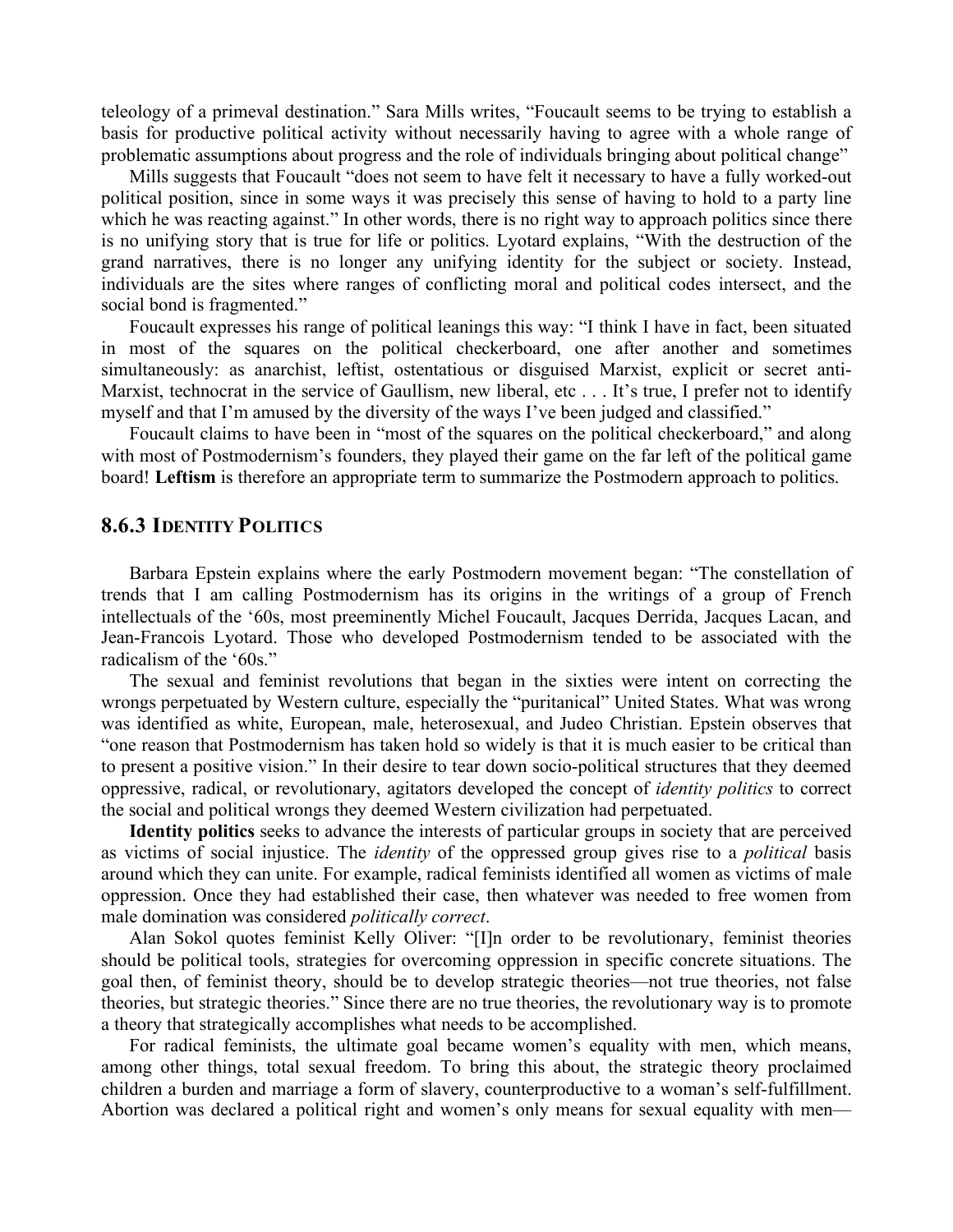since men can engage in sexual intercourse without the consequences of bearing children, women must have the same freedom and political right.

Likewise, homosexuals were viewed as having been oppressed by a heterosexual majority who had forced their puritanical sexual mores onto society. The strategic theory marketed the homosexual lifestyle as normal, moral, healthy through television sit-coms about likeable homosexual characters, gay-themed movies, and public education that introduced very young children to appealing homosexual families.

Similarly, Postmodernists claim that white Europeans had dominated people of color for hundreds of years. The strategic theory claimed blacks and other minorities suffered an unfair disadvantage in admission to higher education. The concept of affirmative action was developed to guarantee minorities access to higher education, often at the expense of more qualified white applicants. In this way, years of minority subservience to white oppression is remedied and social justice is affirmed.

The strategies of identity politics have succeeded in changing the beliefs of a growing number of people throughout Western society, demonstrating the power of the Postmodern approach for shaping the terms of the debate.

## **8.6.4 MANIPULATION OF LANGUAGE**

Another strategy Postmodernists use in pursuit of their political goals is the manipulation of language. Someone once noted that we will either master words or be mastered by those who do. Postmodernists have mastered the manipulation of language to such an extent that what used to be considered shameful, immoral, or bad behavior is now heralded as progressive. Postmodernists have succeeded in gaining public acceptance of the following:

- Believing in the sanctity of heterosexual marriage is a mark of backwardness, while favoring legalization of same-sex marriage is a mark of broadmindedness.
- Expressing belief in a male Christ is a mark of bigotry, while preferring the female Christ (Christa) is a mark of discernment.
- Campaigning for abstinence education is restrictive, while promoting "free love" and revolution is a mark of liberation.
- Not allowing children to be taught about the homosexual lifestyle is a throwback to religious narrow-mindedness, bigotry, and the ultimate negative label, "intolerant," while teaching students to embrace homosexuality as a healthy lifestyle is a mark of inclusion and tolerance.

These kinds of language games contribute to reorienting the masses to an acceptance of the Postmodern political agenda for changing society.

# **8.6.5 THE GOAL OF SOCIAL JUSTICE**

Postmodernists long for a time when all of society's ills and abuses will be eliminated and **social justice** will prevail. Richard Rorty elaborates his vision for America: "[Walt] Whitman and [John] Dewey tried to substitute hope for knowledge. They wanted to put shared utopian dreams dreams of an ideally decent and civilized society—in the place of knowledge of God's Will, Moral Law, the Laws of History, or the Facts of Science . . . As long as we have a functioning political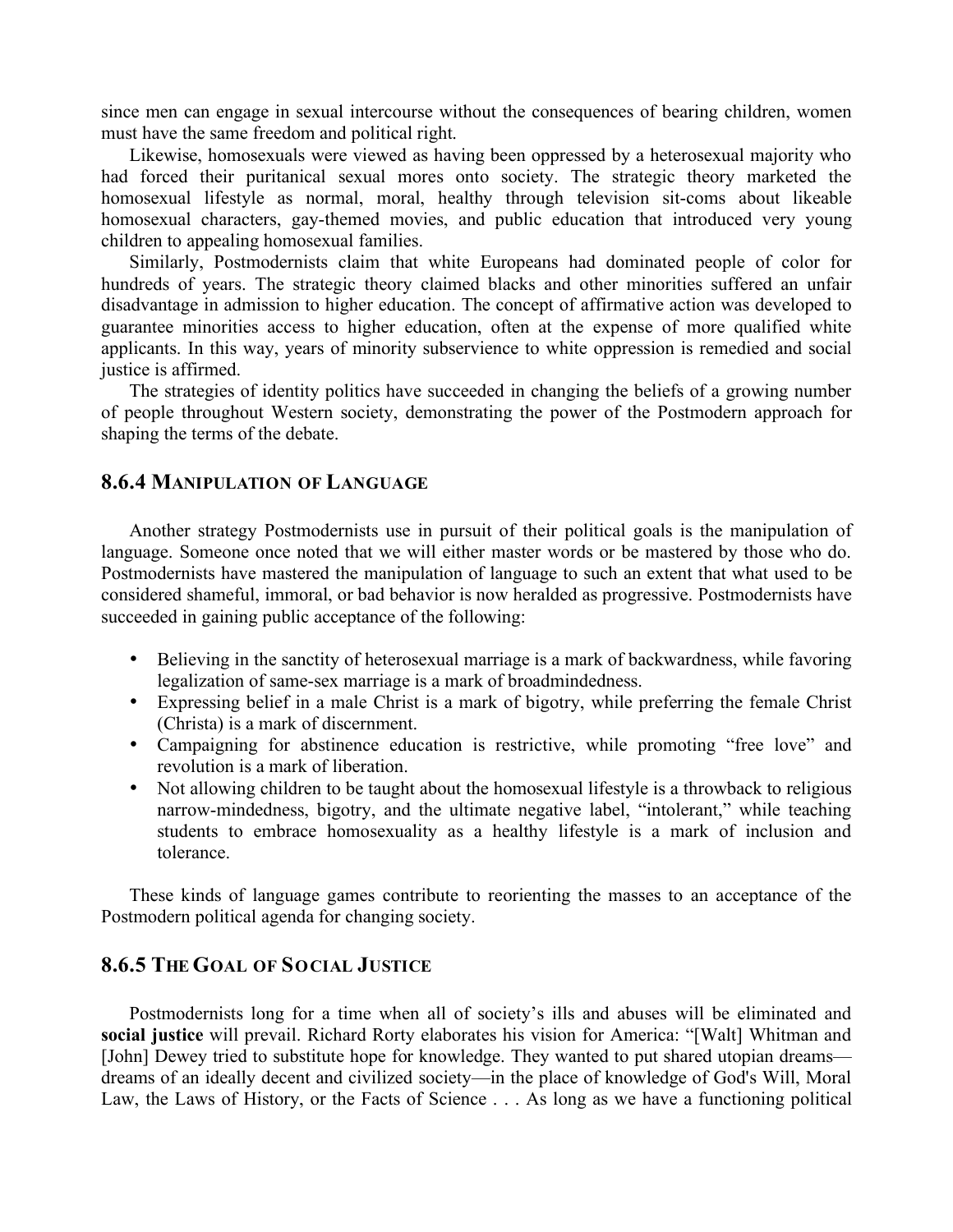left, we still have a chance to achieve our country, to make it the country of Whitman's and Dewey's dreams."

Rorty's language is idealistic—the goal is nothing less than "an ideally decent and civilized society." Rorty further develops this idea: "[Whitman and Dewey] wanted utopian America to replace God as the unconditional object of desire. They wanted the struggle for social justice to be the country's animating principle, the nation's soul." Elsewhere Rorty reiterates the desire to substitute "social justice for individual freedom as our country's principal goal."

The Postmodern understanding of social justice revolves around the "other." Derrida's phrase "the singularity of the Other" and Rorty's term "otherness" refer to those who are marginalized by society—the poor, unemployed, migrants, Hispanics, blacks, women, gays and lesbians. This is equivalent to the Marxist idea that virtue resides only among the oppressed and forms the foundation for identity politics.

Social justice in the Postmodern sense means giving oppressed groups their due in society. Oppressed groups have traditionally been identified according to their race, sex, or gender as well as their economic level. To achieve economic equality requires governmental redistribution of wealth—take from the rich and give to the poor—a common theme among leftists. Rorty refers to Dewey's utopian dream, and while Dewey was not a Postmodernist, Rorty draws from Dewey's pragmatism to express his own political hopes. In that light, it is noteworthy that Dewey was himself the head of the League for Industrial Democracy, the American counterpart to the British Fabian Society, a socialistic organization founded in 1883. Both of these organizations attempted to influence their governments toward socialism.

#### **8.6.6 CONCLUSION**

To achieve their vision for the West, Postmodernists must dismantle the present socio-politicaleconomic system, replacing the foundational ideas of individual liberty and the rule of law based on God's moral order with the concepts of identity politics and social justice.

# Postmodern Economics

"It is possible to choose (and to persuade others of the advantages of) socialism over capitalism." **— DAVID F. RUCCIO AND JACK AMARIGLIO**

"Just about the only constructive suggestion Marx made, the abolition of private property, has been tried. It did not work."

**—RICHARD RORTY**

# **9.6.1 INTRODUCTION**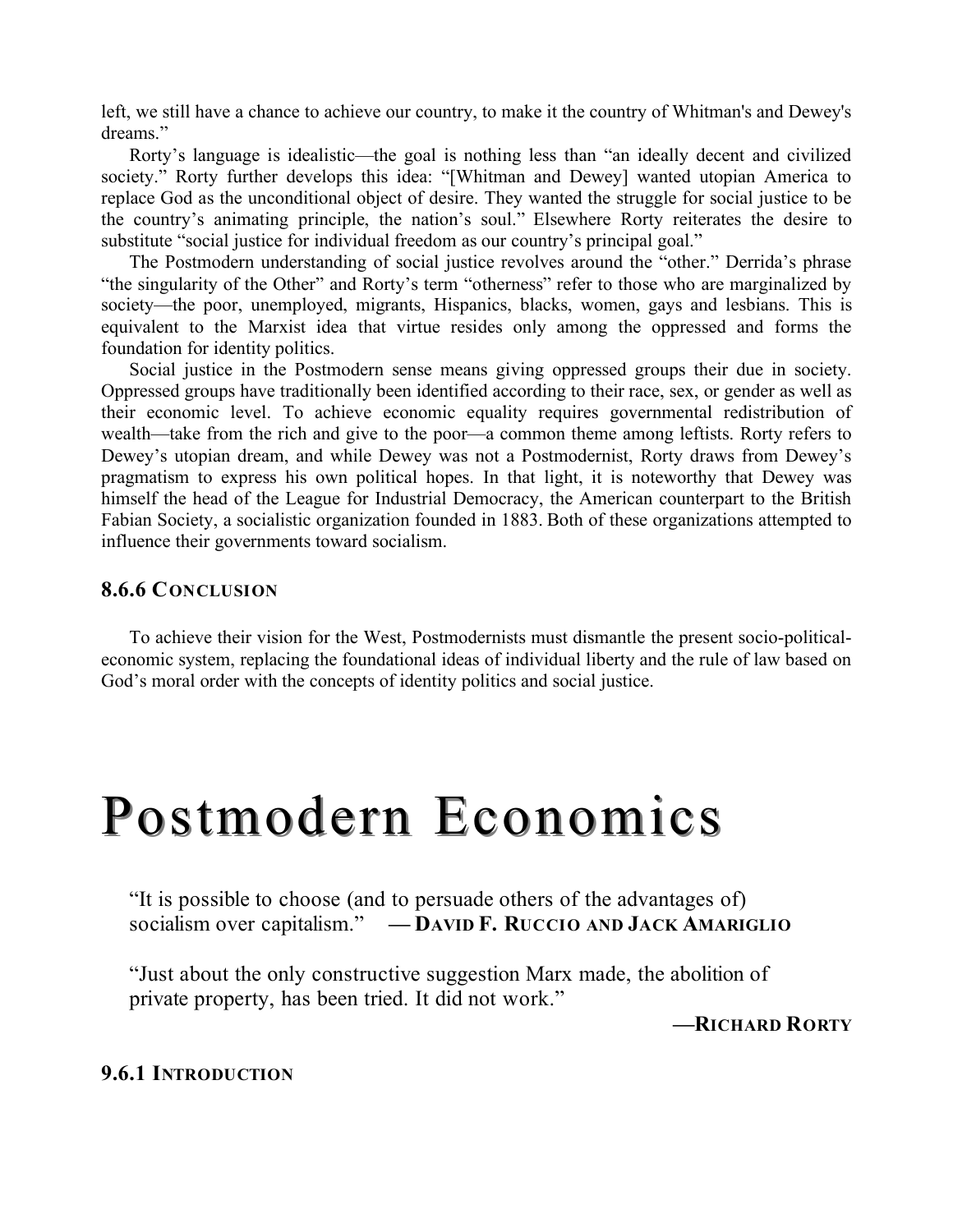The quotations above by Rorty and Ruccio and Amariglio illustrate one of the hurdles to understanding Postmodern economics—a lack of consensus among Postmodernists. Another hurdle is that Postmodernists tend not to use traditional language associated with economics—wages, pensions, interest rates, inflation, Social Security, retirement, etc. Instead, they use obscure words and phrases such as fragmentation, differentiation, chronology, pastiche, anti-foundationalism, and pluralism. More terminology that obscures meaning includes "the undecidability of meaning, the textuality of discursivity of knowledge, the inconceivability of pure 'presence,' the irrelevance of intention, the insuperability of authenticity, the impossibility of representation, the celebration of play, difference, plurality, chance, inconsequence, and marginality."

Confusion even surrounds the meaning of the word *person* in Postmodern economic terms. Postmodern economists Ruccio and Amariglio, authors of *Postmodern Moments in Modern Economics*, explain, "The Postmodern condition opens up a very different research agenda for economic scientists should they choose to disown (what many regard as a necessary fiction) the unified self and move, instead to a fiction supposedly more in tune with contemporary reality, the decentered self."

Ruccio and Amariglio expose the heart of Postmodern economics—and to understand them, we must define *unified self* and *decentered self* and why they are said to be *fictions*.

## **9.6.2 THE BASIC ECONOMIC UNIT: THE DECENTERED SELF**

Economics flows from our understanding of the human person. Postmodern psychology sees human beings as fictions—meaning there is no unified, rational self and no permanent understanding of who we are. Rather, what we call human beings Postmodernists call social constructions.

Ruccio and Amariglio say there is "no singular and unique 'I.'" In other words, there is no selfidentity and no permanent soul or mind. Postmodernists refer to human beings not as persons, but as subjects, bodies, or units. *Person* suggests the existence of a *singular and unique I* who possesses a personality or *human nature*. To Postmodernists, there is no human nature. There is only an ever evolving, highly sexual, social animal with multiple subjective interests crying out for recognition and acceptance. Ruccio and Amariglio admit they have "no interest in determining or representing what the body [subject] 'really' looks like."

Our common understanding of *self* corresponds to our perception of *gender* and *sex*. However, in the Postmodern view, these two terms are not synonymous. Being born with a male or female anatomy thus does not make us *male* or *female* because these concepts are socially constructed fictions. Ruccio and Amaraglio say, "Regardless of biological sex," human beings can be "gendered in different ways." Thus, according to the Postmodernist way of seeing things, there are no longer only two sexes—male and female–but a multiplicity of genders, including, but not limited to, heterosexual, homosexual, bi-sexual, trans-sexual, etc. All sexualities are socially and economically constructed and must be considered in any emerging economic theory and practice.

One of the major goals of Postmodern economics is to eliminate the distinction between men and women, a distinction that has been "inculcated by an oppressive patriarchal society." The goal is to eliminate patriarchal society itself and elevate the economic realities of gendered subjects (women, homosexuals, bisexuals, etc.). The goal includes creating more equitable work environments for all subjects in fields that are viewed to be presently monopolized by heterosexual males—the military and the clergy, for example.

Postmodern economics is built on several interlocking concepts. First, every subject's perception of self is shaped by the surrounding culture. Second, these perceptions are *fictions* in the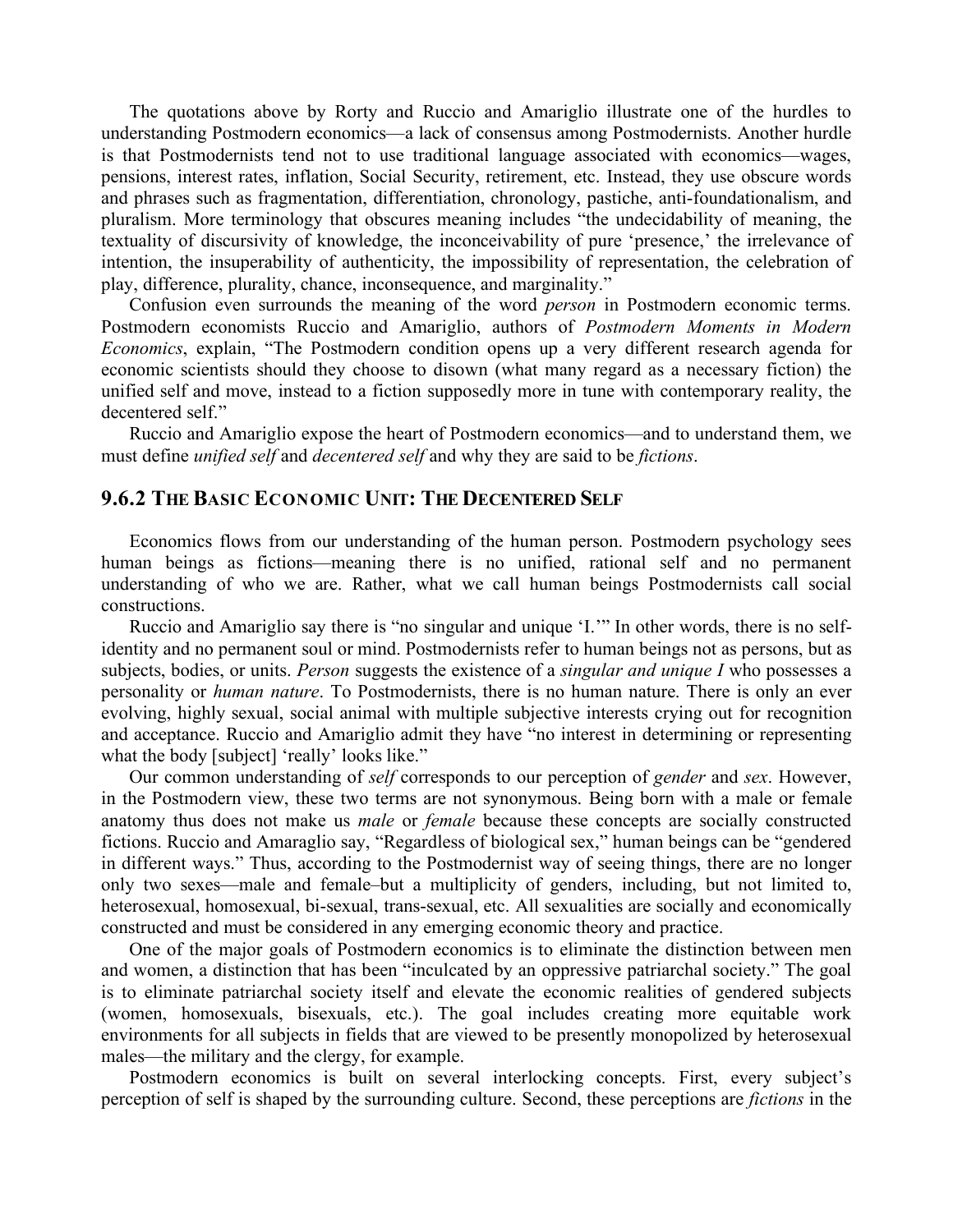sense that they are stories we have been told by our society. Third, these stories do not correspond to anything objective or eternal, and they vary from culture to culture and over time.

#### **9.6.3 SOCIALISM OVER CAPITALISM**

Building on the conviction that human *units* are interchangeable, Postmodernists critique our understanding of gender in Western culture as oppressive and outmoded. Historically, Western economic systems were based on a male-dominated society. Men are said to have had an upper hand because they constructed society and its corresponding economic structure to their advantage. Therefore, in order to create a society with equal opportunities for all subjects, this male-dominated system must be dismantled. Since men will not willingly relinquish their economic power to women and the poor, the government must intervene to see that economic justice is available to all. Socialism, or a state-planned economy, is such an intervention.

Postmodernists thus denounce male-dominated capitalism because it produces "one-sided" individuals who lack the ability to perceive the whole. Socialism, by contrast, "allows potentially all of its members to see the whole." In other words, capitalism speaks primarily to heterosexual maleness, while socialism speaks to the "total" decentered subjects of numerous genders with its "many different subjectivities simultaneously none of which is given privilege as representing the subject's real essence, whether natural or historical . . . and without a goal or end to which they are moving."

Some Postmodernists prefer to replace the term *socialism* with *everyday economics*. An older term is *collectivism*. Whatever name is used, there is a consistent denunciation of capitalism, while Postmodernists criticize in several ways: 1) "profits seem to have a higher priority than people; 2) stress on workers is grueling; and 3) U. S. citizens are being fleeced by banks and pharmaceutical companies and utilities and energy companies and HMOs and big, international companies in general [numbers added]."

Stephen Hicks provides perspective to the Postmodern view of economics: "Postmodern thinkers inherit an intellectual tradition that has seen the defeat of all of its major hopes, but there was always socialism. As bad as the philosophical universe became in metaphysics, epistemology, and the study of human nature, there was still the vision of an ethical and political order that would transcend everything and create the beautiful collectivist society."

#### **9.6.4 INTERVENTIONISM OVER SOCIALISM**

While many Postmodernists advocate a whole-hearted socialist agenda, others are critical of how socialism has been implemented in the past. Some Postmodern theorists go so far as to claim that Postmodernism is "fueled by the failure of Marxian-inspired State socialism." In this regard, Mills writes that Foucault reacted against ". . . the purely economic and State-centered focus [of socialism and nationalism] . . . stressing that power needs to be reconceptualized and the role of the State, and the function of the economic, need a radical revisioning." Toward the end of his life, Foucault even began encouraging his students to read "libertarian authors on the right like Friedrich A. Hayek and Ludwig von Mises."

Richard Rorty looked at the history of socialism and came to the conclusion that, practically speaking, it was a failure. Rorty writes, "Just about the only constructive suggestion Marx made, the abolition of private property, has been tried. It did not work."

While the utopian promise of socialism has much emotional appeal, the actual results where socialism has been implemented were increased poverty and greater class division, in addition to the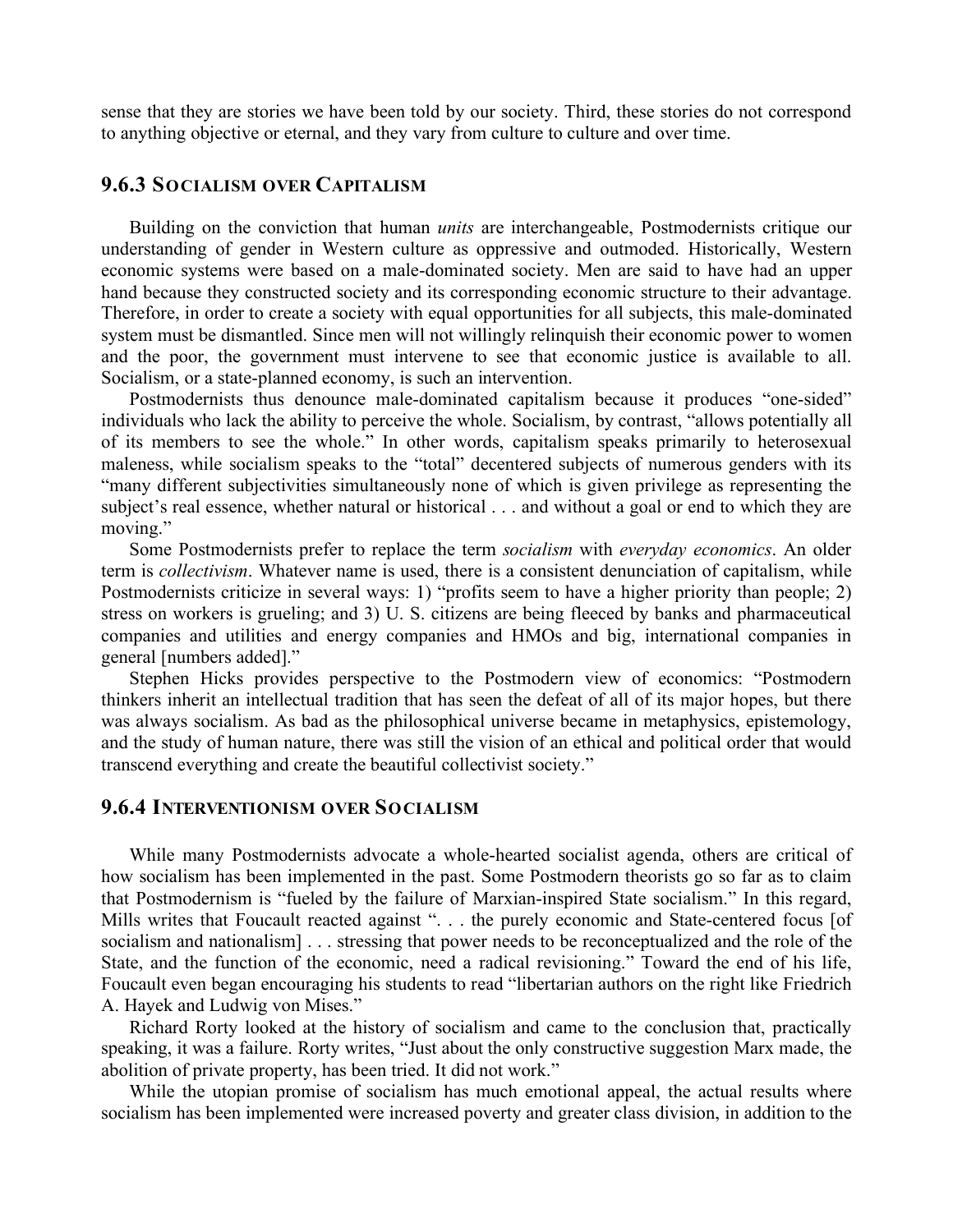millions of citizens slaughtered in the attempt to maintain a state-run monopoly. Rorty criticizes socialism and offers an alternative. He writes, "Most people on my side of this . . . cultural war have given up on socialism in light of the history of nationalization enterprises and central planning in Central and Eastern Europe. We are willing to grant that welfare-state capitalism is the best we can hope for. Most of us who were brought up Trotskyite now feel forced to admit that Lenin and Trotsky did more harm than good."

Rorty is suggesting that an interventionist approach to economics works best. **Interventionism** is not a totally state-planned economy nor a completely free market economy, but a combination of the two, where the state plays a role in redistributing wealth created in a partially or mostly free market environment. Rorty refers to this as *welfare-state capitalism*.

While most Postmodernists repudiate any references to purpose or goals, Rorty is different. He believes that economic theory should have the goal of alleviating human suffering. Rorty is so committed to this goal that he calls it the "transcultural imperative." He sees an interventionist economy as the best way to decrease human suffering. As he told a college audience in 1999, "The non-West has a lot of justified complaints to make about the West, but it does owe a lot to Western ingenuity. The West is good at coming up with devices for lessening human suffering . . . These devices are used to prevent the strong from having their way with the weak and, thereby, to prevent the weak from suffering as much as they would have otherwise."

#### **9.6.5 THE NEED FOR EXPERIMENTATION**

Other Postmodernists, however, believe Rorty is too optimistic. They are convinced that every economic system to date has failed in one way or another. Iain Grant writes, ". . . if the tools of the past—Marxism, the Enlightenment project, market liberalism and so on—have been tried and found wanting, then [as Lyotard suggested] experiment is demanded." Here, Postmodernists acknowledge that all economic theories have failed, and therefore the best we can do is keep experimenting as we go. Maybe, by chance, we will invent some new economic idea that will better serve the people. Yet Postmodernists offer no concrete alternative to build upon. Epstein observes correctly that "one reason that Postmodernism has taken hold so widely is that it is much easier to be critical than to present a positive vision."

Even Ruccio and Amariglio seem to have low expectations of Postmodern *everyday economics*. They say, "We don't envision (or for that matter, seek to promote) a separate Postmodern economic theory." In fact, they are "hesitant to argue that Postmodernism shows the way forward," and are content with conversations and encounters "rather than a new [economic] home." Since there is no *truth* about the *real* world or the *nature* of humanity, it is hard to arrive at a *correct* view of economics. Such is the Postmodern dilemma.

#### **9.6.6 CONCLUSION**

Postmodern economics is a mixed bag of conflicting ideas and theories. While most Postmodernists favor socialism, others opt for some milder form of interventionism. Still others harshly critique both socialism and capitalism, and some are critical of *all* economic theories.

In the final analysis, while Postmodernists are not in total agreement in every detail, they are committed to the leftist side of the economic spectrum, favoring, to varying degrees, some form of government intervention. This intervention may be more overt, as with Ruccio and Amariglio, or less so, as with Rorty. But in either case, there is agreement that capitalism is the enemy of social justice. Yet based on the Postmodern aversion to metanarratives, most hesitate to offer concrete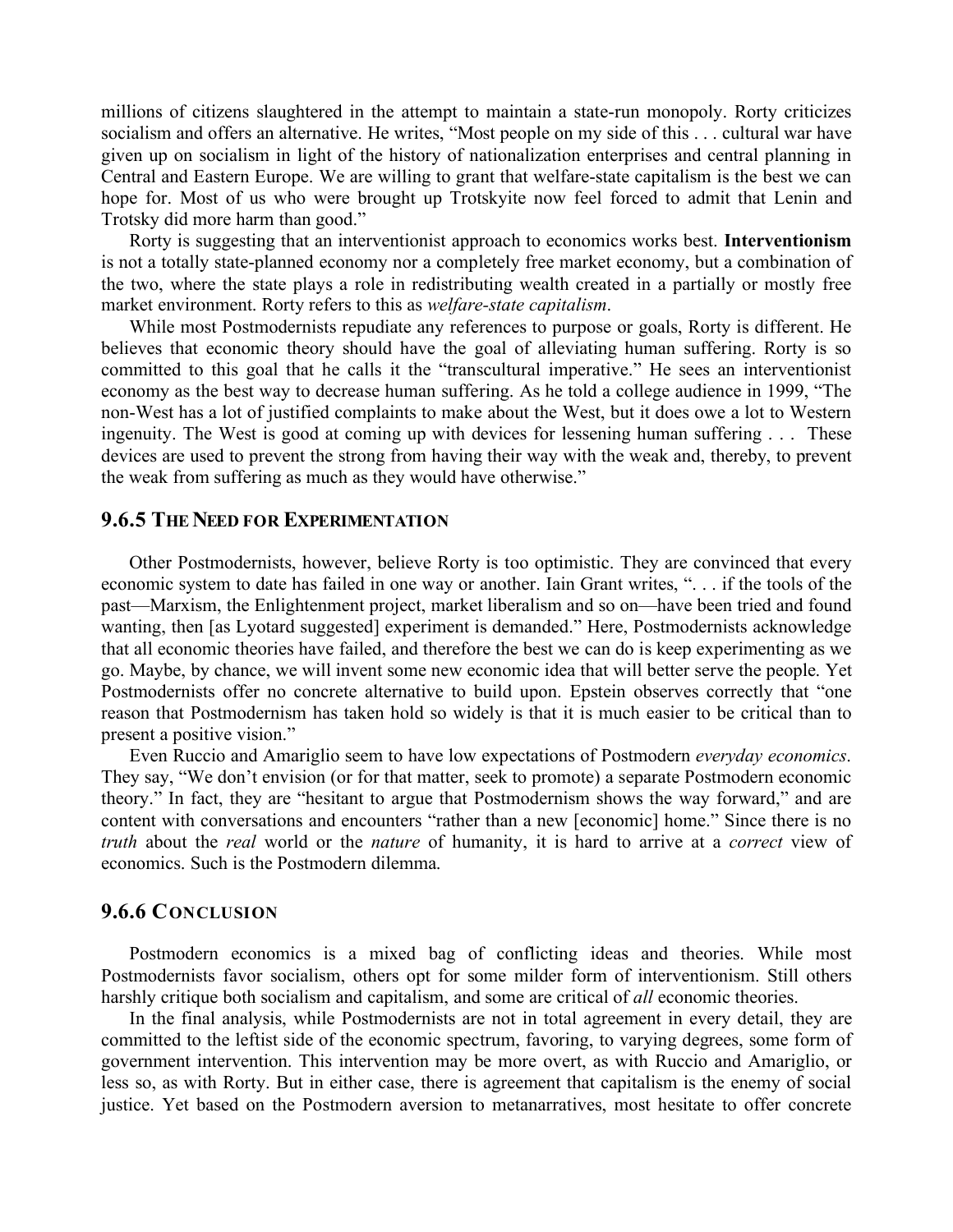solutions, preferring instead to experiment with some degree of socialism for an economic alternative that best suites an ever-changing social structure.

# Postmodern History

"I am well aware that I have never written anything but fictions. I do not mean to say, however, that truth is therefore absent. It seems to me that the possibility exists for fiction to function in truth. One 'fictions' history on the basis of a political reality that makes it true, one 'fictions' a politics not yet in existence on the basis of a historical truth." **— MICHEL FOUCAULT**

#### **10.6.1 INTRODUCTION**

The Postmodern approach to history differs dramatically from that of all other worldviews. For example, a Christian worldview sees history as the grand unfolding of God's divine plan to redeem a fallen humanity (see Paul's speech in Acts 17). In contrast, the more radical Postmodernists see no ultimate purpose in history, advocating instead a *nihilist* perspective. Less radical Postmodernists advocate the view that history is what we make of it. They believe that historical facts are inaccessible, leaving the historian to his or her imagination and ideological bent to reconstruct what happened in the past.

Postmodernists use the term **historicism** to describe the view that all questions must be settled within the cultural and social context in which they are raised. Both Lacan and Foucault argue that each historical period has its own knowledge system and individuals are unavoidably entangled within these systems. Answers to life's questions cannot be found by appealing to some external truth, but only to the norms and forms within each culture that phrase the question.

# **10.6.2 HISTORY AS FICTION**

The traditional approach to history holds that by sifting through the evidence at hand (texts, artifacts, etc.), we may arrive at a more or less accurate understanding of past events and their significance. This means that not all descriptions of history are equally valid. Some accounts may be more true to the actual events than others. As new information comes to light, any narrative of history could be revised or supplemented.

However, most Postmodernists doubt that an accurate telling of the past is possible because they blur the difference between fact and fiction—some even claim that *all* historical accounts are fiction. Foucault is one of the originators of this Postmodern approach to history, which offers a profound challenge to the norm. Professor John Coffey, in a biography of Foucault, provides insight into how Foucault's background influenced his views on history:

In 1948 Michel Foucault attempted to commit suicide. He was at the time a student at the elite Parisian university, the Ecole Normale. The resident doctor there had little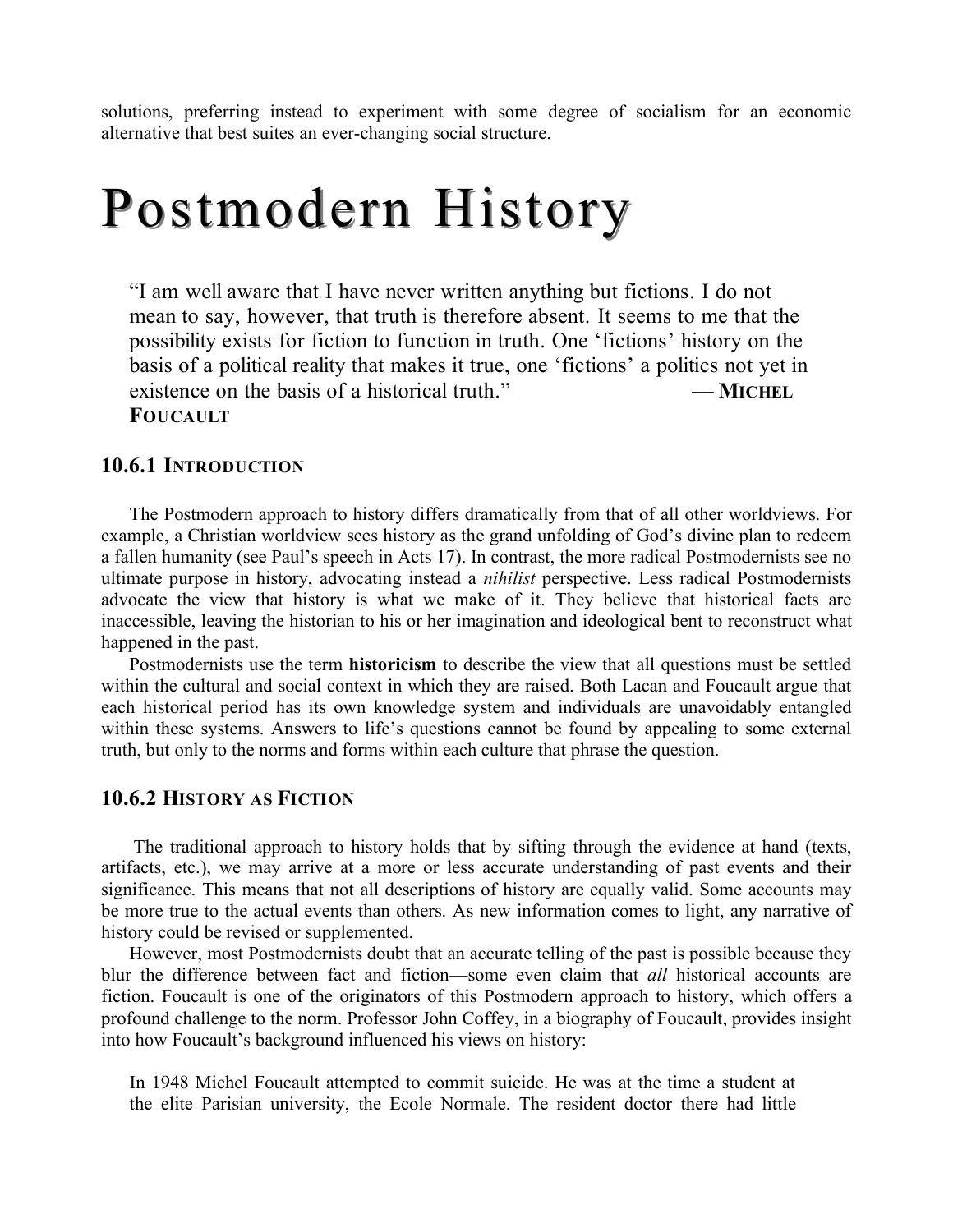doubt about the source of the young man's distress. Foucault appeared to be racked with guilt over his frequent nocturnal visits to the illegal gay bars of the French capital. His father, a strict disciplinarian who had previously sent his son to the most regimented Catholic school he could find, arranged for Michel to be admitted to a psychiatric hospital for evaluation. Yet Foucault remained obsessed with death, joked about hanging himself and made further attempts to end his own life. This youthful experience of himself as homosexual, suicidal and mentally disturbed proved decisive for Foucault's intellectual development. The subject matter of many of his later books arose from his own experience—*Madness and Civilization* (1961), *The Birth of the Clinic* (1963), *Discipline and Punish* (1975), and *The History of Sexuality* (3 Vols. 1976-1984) all dwell on topics of deep personal concern to their author. Foucault's intellectual career was to be a lifelong crusade on behalf of those whom society labeled, marginalized, incarcerated and suppressed.

Thus Foucault was intent on liberating himself and others from all constraints: theological, moral, and social. Mark Poster observes, "Foucault offers a new way of thinking about history, writing history and deploying history in current political struggles. Foucault is an anti-historian, one who in writing history, threatens every canon of the craft." Indeed, one of Foucault's major theses was that *truth* and *knowledge* were nothing other than claims to power.

For Foucault, truth and knowledge were constructions we offer to persuade others. They need not correspond to reality, for we construct our own reality in such a way as to give us power over others. With this in mind, his admission in *Knowledge/Power* is revealing: "I am well aware that I have never written anything but fictions. I do not mean to say, however, that truth is therefore absent. It seems to me that the possibility exists for fiction to function in truth, for a fictional discourse to induce effects of truth, and for bringing it about that a true discourse engenders or 'manufactures' something that does not as yet exist, that it 'fictions' it. One 'fictions' history on the basis of a political reality that makes it true, one 'fictions' a politics not yet in existence on the basis of a historical truth."

#### **10.6.3 REVISING HISTORY**

While the history of humanity itself may not have a purpose, the writing of historical accounts does. Resonating with Foucault's approach to history is the view that the writing of history should promote an ideology. If, as Foucault declares, a claim to knowledge really is nothing but an attempt to overpower others, then retelling history serves the purpose of gaining power for some repressed group.

Thus, according to the Postmodern condition the discipline of history has turned away from the study of significant individuals and the struggles between nations to focus on social groups and institutions. Tom Dixon writes, "Social historians are often driven by activist goals. Historical research becomes not an attempt to understand the past but a propaganda tool for use in modern political and social power struggles." Dixon also notes, "Postmodern cultural historians consider bias unavoidable in whole or even in part. As a result we see a growing willingness to arrange and edit facts in a way that supports the message of particular historians." This is precisely where the line between recording history and *revising* history is crossed.

This rewriting of the past to serve a purpose, known as **revisionist history**, contributes to empowering oppressed social minorities. Thus feminist histories attempt to expose a maledominated, patriarchal past and point the way for empowering women. Likewise, homosexual histories are put forward (in response to homophobic repressions) to provide equality for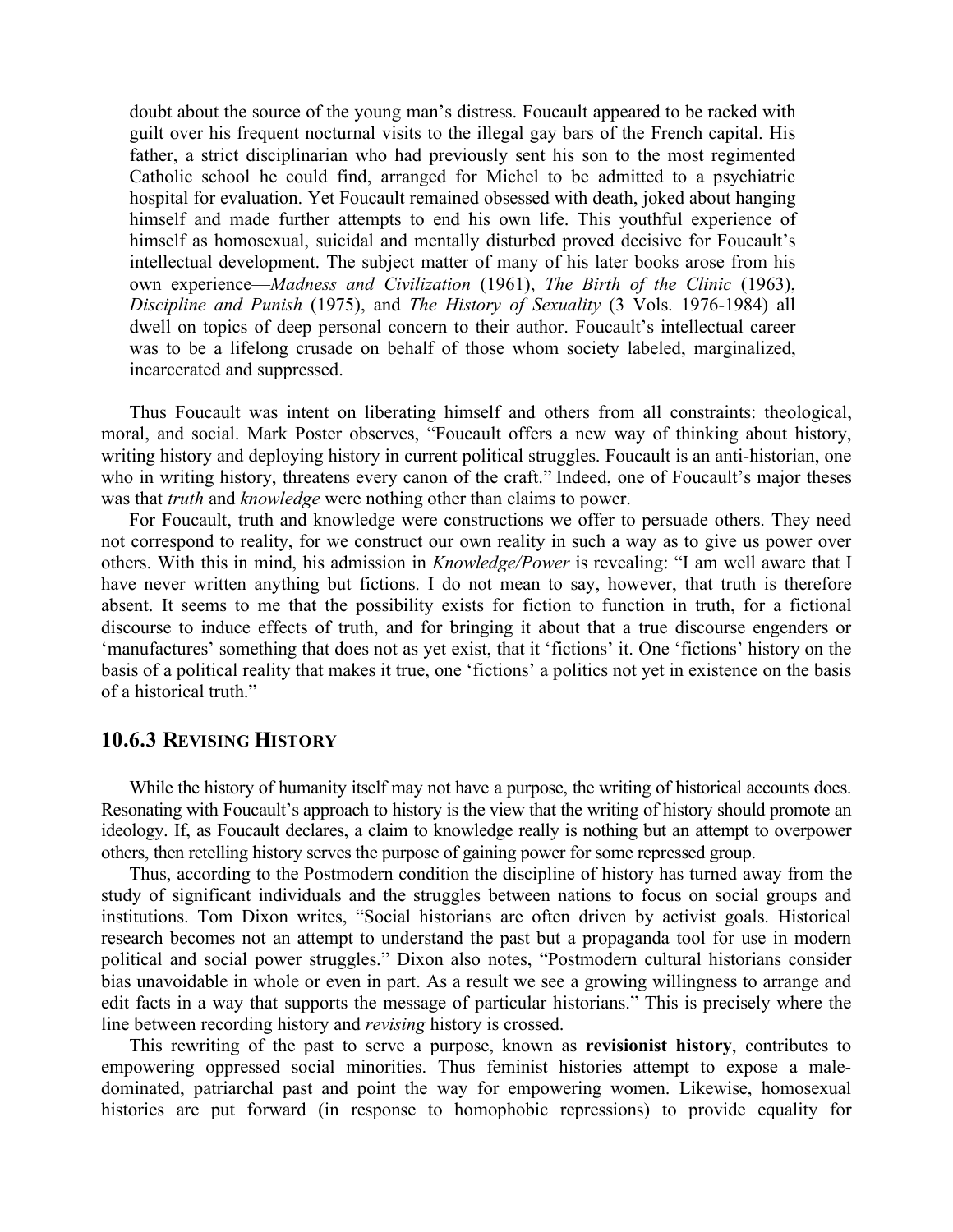homosexuals. Black histories emphasize the horrors of slavery to redress past maltreatment of African Americans. Every repressed group—minorities of all colors, ethnicities, nationalities, and sexualities—has an injustice that must be exposed in order to rectify the abuses of the past.

Take as one example Rigoberta Menchu, who won the Nobel Prize in 1992 for her autobiography, *I, Rogoberta Menchu: An Indian Woman in Guatemala*. Her book became an instant success on college campuses, where professors used her story to demonstrate the plight of the impoverished Guatemalans languishing under government death squads. Menchu maintains that she personally witnessed the Guatemalan army burn her brother alive in her town's public square. However, when doctoral student David Stoll went to Guatemala to verify Menchu's story, he discovered no villager had a memory of such a slaughter by the Guatemalan Army. In fact, the key struggle in the book, between her father and a light-skinned landowner, was actually an argument between her father and his in-laws.

As it turns out, Menchu had told her story to French leftist Elisabeth Burgos-Debray, who actually wrote the autobiography, misrepresenting many "facts" in her book. Burgos-Debray claimed that Menchu, as a female, was denied school, yet she actually attended two Catholic boarding schools through seventh grade. The book states that she worked on a plantation under horrible conditions, yet she never set foot on a plantation as a child. Also, the author claimed that the local villagers saw the Marxist guerrillas as liberators, when in actuality the villagers were terrified of them.

Kevin J. Kelley comments, "U. S. leftists who give his [Stoll's] arguments a full hearing—and who have not been deafened by their own dogma—will find Stoll's analysis difficult to dismiss." Yet, in response to Stoll's research, Professor Marjorie Agosin of Wellesley College stated bluntly, "Whether her book is true or not, I don't care. We should teach our students about the brutality of the Guatemalan military and the U.S. financing of it." Ideology therefore trumps integrity.

Some feminist historians assert that men cannot write histories of women, first because men simply cannot understand women, and second because men have masculine ideologies and women have feminine ideologies. The same is said about a person attempting to write the history of a different race. It cannot be done since all people are presumed to be under a cloud of racial bias.

#### **10.6.4 MARXIST DERIVATIVES AND DEPARTURE**

A Postmodernist approach to history in some ways mimics Marxism, which is understandable since the fountainheads of Postmodernism have Marxism in their intellectual genealogies. A distinct residue of Marxist critique remains in their work, providing them with the dichotomizing perspective so blatant in the Marxist vision of class struggle. Derrida admits that his deconstruction is a radicalization "within the tradition of a certain Marxism, in a certain spirit of Marxism."

Specifically the Postmodern historian mimics Marxist understanding of the ideological nature of writing history. While Marxists focus on the proletariat rising against the bourgeoisies, Postmodernists focus on one gender, race, or socially identifiable group in a struggle for dominion over another. Gene Veith explains, "Post-Marxist radicalism constructs new revolutionary ideologies by replacing Marx's concern for the oppressed working class with other oppressed groups (blacks, women, gays). Status and moral legitimacy come from being 'excluded from power.' The victim has the favored role. . . . To be black, female or gay is to enjoy a sort of secular sainthood. But even these categories are segmenting into ever-smaller sects of victim hood." Such an approach does little to draw society together toward harmonious civility. Rather, it engenders a new tribalism, pitting every group against the other in an attempt to gain moral standing by becoming the greatest victim.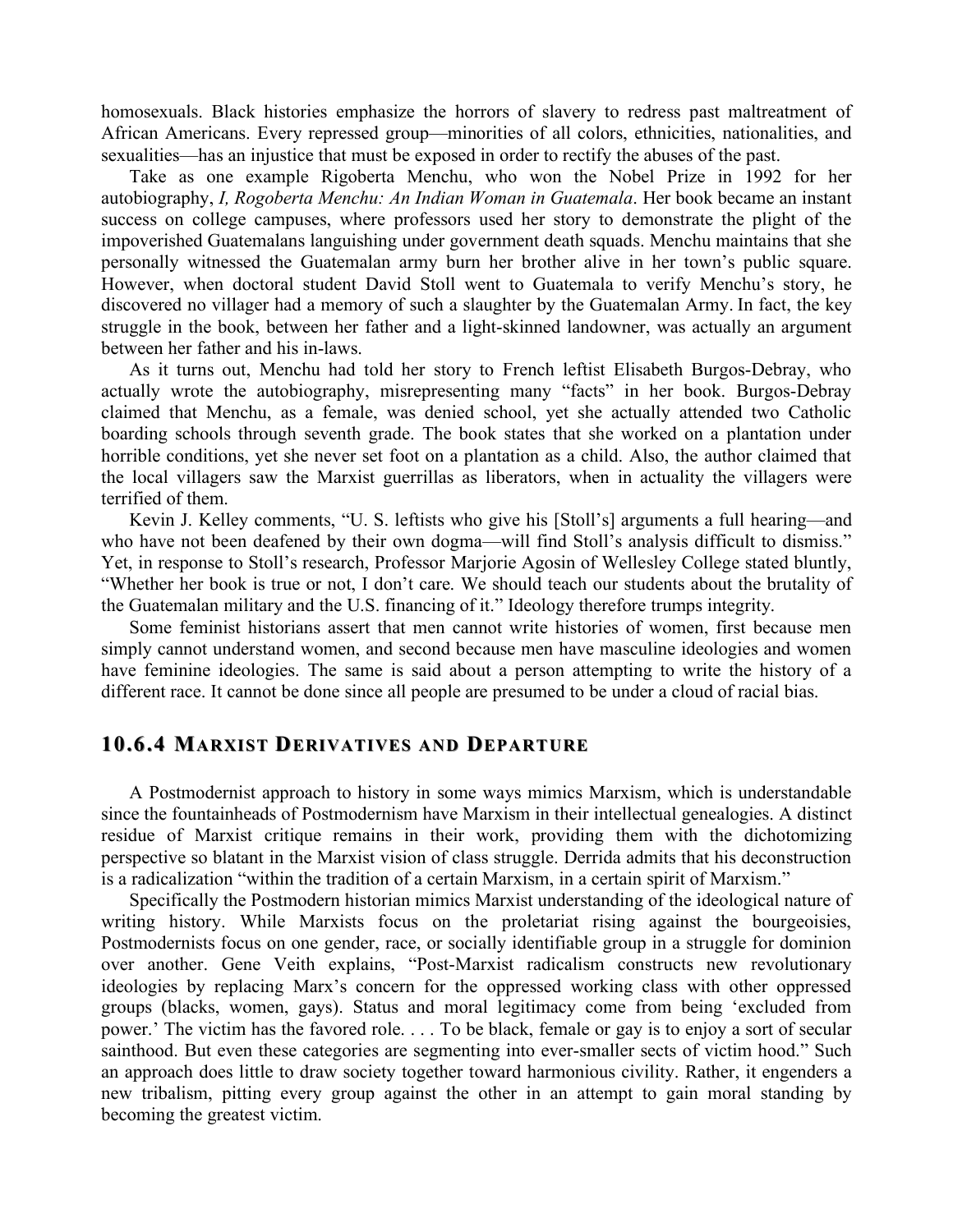One significant difference between Postmodernist and Marxist approaches to history concerns whether history has an inherent meaning. Marxists advocate *historical materialism*, complete with the vision that human history eventually will arrive at a purely communistic (i.e., classless) society. In a similar way Secular Humanists hope for evolutionary progress throughout history and Cosmic Humanists spiritualize those evolutionary hopes for bringing about a "New Age." But the Postmodernist view of history is distinctly *a*teleological (i.e., without a purpose). For them, mankind is an evolving animal but not necessarily at the top of the species list. Homo sapiens are simply one among many species. We have arrived at this point in evolutionary history by chance, not design, and therefore have no purpose or destiny.

A world without meaning or purpose results in nihilism. Stephen Hicks suggests that Derrida clearly understood the kind of world Postmodernism was bringing and declared his intention not to be among those who let their queasiness get the better of them. Derrida proclaimed that Postmodernists "do not turn their eyes away" when faced with the prospect that ours is "the species of the nonspecies, in the formless, mute, infant, and terrifying form of monstrosity." This is a strong rejection of a meaningful past. Given a naturalistic approach to life, one without the bold assertions of Marxism or the sentimental hopefulness of Humanism, a Postmodern view of history is devoid of ultimate meaning or purpose.

#### **10.6.5 CONCLUSION**

Because ideas have consequences, we cannot afford to overlook the consequences of the more radical Postmodern approaches to history. If history is mere fiction, or even largely so, then those who deny, for example, the Nazi holocaust are validated in their attempts to diminish the numbers of Jews imprisoned, tortured, starved, shot, cremated, or buried in mass graves. Indeed, if history is (largely) fiction, then Mother Teresa and Adolph Hitler cannot be used as examples of good and evil. There are no "facts." There are only various degrees of fiction.

# Conclusion

# **11.5.1 INTRODUCTION**

In this section we provide an overall critique of Postmodernism. Atheism and evolution are addressed in the critique on Secular Humanism and Marxism and are not repeated here. While we offer some assessment within several of the Postmodern worldview disciplines, we provide an in-depth critique. As with the other worldviews, we focus on the major themes that are the distinguishing features of this worldview. For Postmodernism, these primary areas are philosophy (the nature of reality and truth), politics, and history.

#### **11.5.2 SUBJECTIVE TRUTH, DECONSTRUCTION, AND ANTI-REALISM**

Postmodernists most likely have difficulty living with their view of reality. They claim that "reality" is constructed by language. On one level, the statement "the train is coming" may convey a multitude of interpretations to different people. To some it may even simulate a train. But if people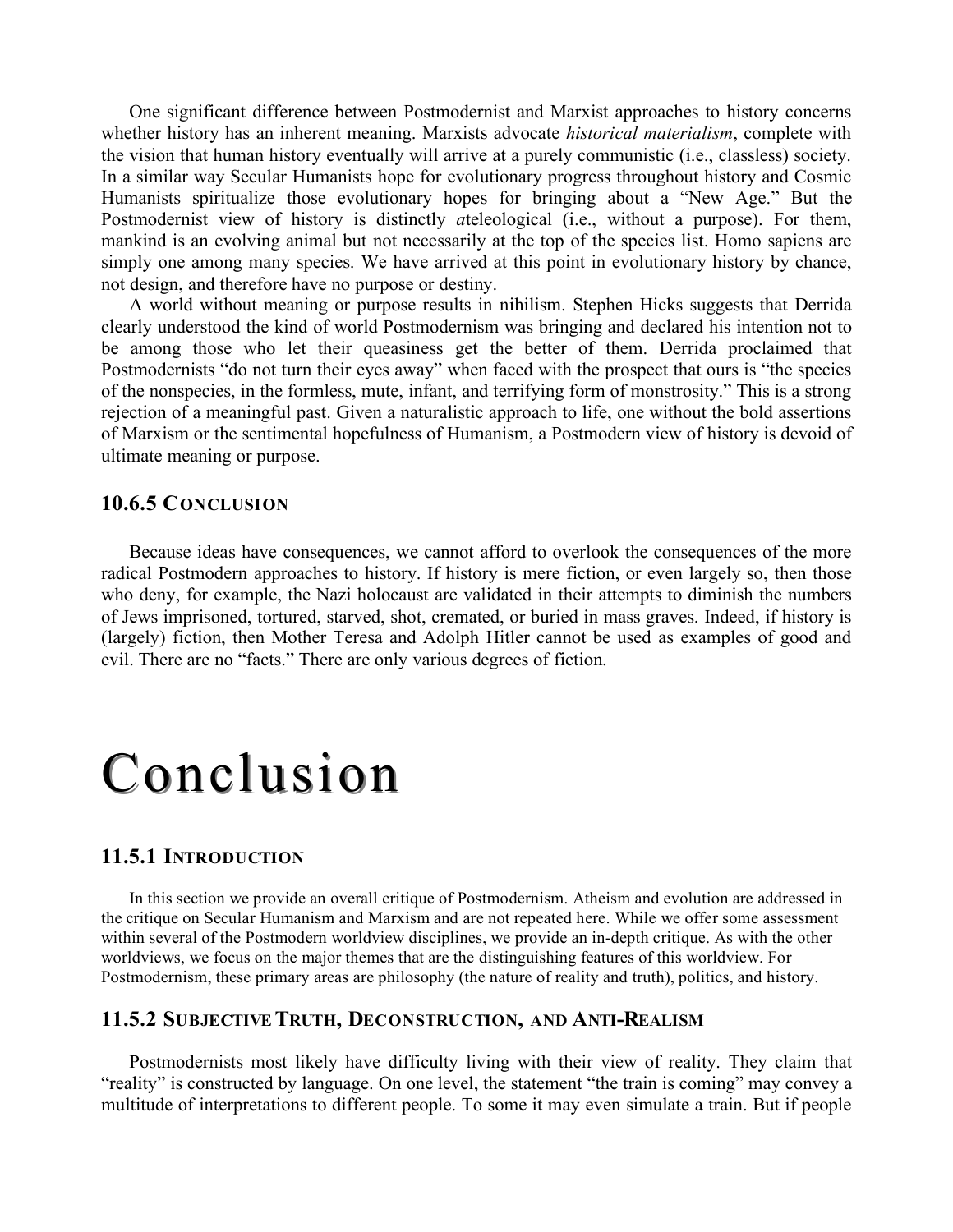fail to get off the tracks, the result of their interpretation could prove fatal because there are indeed objective, non-verbal referents to words and texts. Real life is not open to infinite interpretations. At any particular moment in time, either a train is coming down the track or a train is not coming down the track. This real world fact is not a matter of our personal interpretation. Regardless of the word games Postmodernists play, there is an actual reality! Postmodernists have a hard time escaping the correspondence theory of truth.

For example, Postmodernist Melville Herskovits writes, "Even the facts of the physical world are discerned through the enculturative screen, so that the perception of time, distance, weight, size, and other 'realities' is mediated by the conventions of any group." To which Hadley Arkes responds, "Happily for us all, this argument is fatally vulnerable to the recognition, accessible to the educated, the uneducated—and even, at times, to the overeducated—that there is a material world out there. That world happens to be filled with facts [truths] that do not depend for their existence as facts on the 'experience' or the subjective 'perceptions' of individuals. Even if the 'enculturative screen' of Jersey City affected its natives with fanciful 'perceptions' of 'distance,' the actual distance between Jersey City and Paris is very likely to remain the same."

Or consider the well-worn Postmodern phrase, "That's just *your* interpretation." As D. A. Carson points out, there is a problem with this view. Carson says he has never met a deconstructionist who would be pleased if a reviewer misinterpreted his work. He notes, " . . . in practice deconstructionists implicitly link their own texts with their own intentions." In other words, deconstructionists believe in authorial intent when they are the authors, but deny authorial intent when it comes to works by others!

Likewise, we recognize a dilemma with the popular Postmodern slogan, "That may be true for you but not for me." If the person making that statement means that it applies only to him, than who cares what he says. He is only talking to himself! On the other hand, if the person means to apply his statement also to *you*, then you can respond, "I get the impression that you think I should believe what you just said. If that is the case, why are you trying to impose your concept of what is true on me?" Either way, the Postmodernist has made a statement he cannot live with himself. It is a selfdefeating position, one that is totally absurd. If you try to apply the Postmodernist view of truth to day-to-day life, the result is a total breakdown in the ability to communicate.

#### **11.5.3 WHO DECIDES?**

Another serious problem arises from a Postmodern philosophy of language. If each community determines what is true through its use of language, which community gets to decide between rival communities when it comes to conflicting ideas (such as suttee, the Hindu practice of burning a widow on her deceased husband's pyre, exterminating the Jewish race, or abolishing private ownership of property). Since no community can claim to be "right" on any of these or other issues, the result is an increased competition for which group will dominate the others. We are witnessing this kind of escalation between warring factions in many areas of society, from the college campus to the political arena to the international scene.

Paul Kurtz elaborates on this problem. He describes Postmodernism as a nihilistic "philosophical-literary movement," meaning that since objective truth does not exist, we can neither know nor communicate anything. To balance the idea that objective truth is unknowable, Kurtz claims that science offers "reasonably objective standards for judging its truth claims." He continues, "Science has become a universal language, speaking to all men and women no matter what their cultural backgrounds."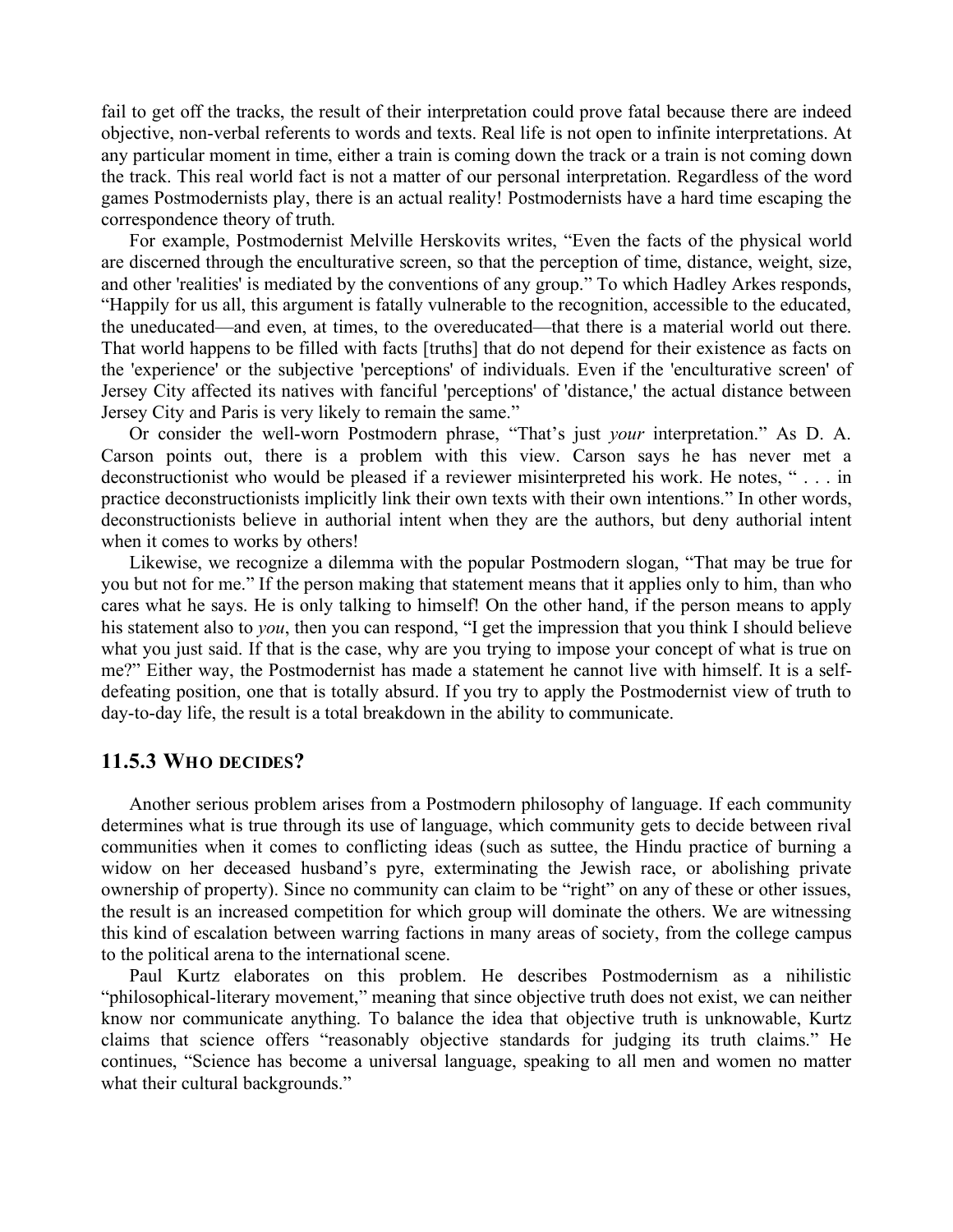While we agree with Kurtz that scientific knowledge can lead to truth concerning the physical universe, our Biblical Christian philosophy of knowledge also emphasizes revealed truth as a means for understanding other truths, including our relationship to God.

The negative consequences of a Postmodern approach to language cannot be overstated. For a telling example of applying deconstruction to law, go back to 1973. In handing down their decision in the Roe v Wade case, the majority of the Supreme Court chose to look at the Constitution as a "living document"—that is, open to many interpretations (polysemy). As a result, they invented new meanings from the original text—meanings that are not openly stated—and came up with a novel interpretation regarding a woman's reproductive rights. The consequence of their decision is that, since 1973, over 40 million unborn children have been murdered at the request of their mothers.

Postmodernists are correct about one thing—interpretation is important. Confucius says, "When words lose their meanings, people lose their freedom." In reality, however, when words lose their meaning, people lose not only their freedom, but their lives!

#### **11.5.4 THE TRUTH ABOUT TRUTH**

In stark contrast to Postmodern ideas that language is fluid and open to varying interpretations, the Christian worldview says that objective truth exists. In contrast to Postmodern ideas that our particular community determines truth, nearly everything about Christianity is *universal* in scope and application. God created the whole universe, including men and women. Sin is a *universal* condition affecting every human being. God loved the *whole world*, including every human being. Christ died for the sins of the *whole world*, not just one or two particular communities. Christians are to love God with all their heart and mind and their fellow human beings around the *whole world*.

God chose to communicate the truth about Himself and His world through words contained in the Scriptures along with the language of the heavens (Psalm 19). God's words do not depend upon a reader's interpretation. Instead, the reader is to interpret the Bible according to God's intention. The Apostle Peter is clear when he writes, "Above all, you must understand that no prophecy of Scripture came about by the prophet's own interpretation. For prophecy never had its origin in the will of man, but men spoke from God as they were carried along by the Holy Spirit" (2 Peter 1:19–21).

To correctly understand the meaning of any text of Scripture, we should heed Paul's advice to Timothy: "Do your best to present yourself to God as one approved, a workman who does not need to be ashamed and who correctly handles the word of truth" (2 Timothy 2:15). By acknowledging that God has communicated in language true things about the real world, and by diligently studying the Bible, you can know the truth that sets you free (John 8:32).

## **11.5.5 PROGRESSIVE POLITICS AND SOCIAL** *IN***JUSTICE**

Postmodernists seem to contradict themselves in identifying their political stance. An assessment of the Postmodernist approach to politics reveals a glaring contradiction. While Foucault maintains a seeming detachment regarding various political systems and says he is all over the political checkerboard, he undeniably holds leftist political views. Postmodernists may refer to their views as *progressive*, and some, like Rorty, may be more "moderate" than others, but the fact remains that they are all huddled together on the political left. Foucault stated publicly, "When the proletariat takes power, it may be quite possible that the proletariat will exert toward the classes over which it has triumphed a violent, dictatorial, and even bloody power. I can't see what objection could possibly be made to this."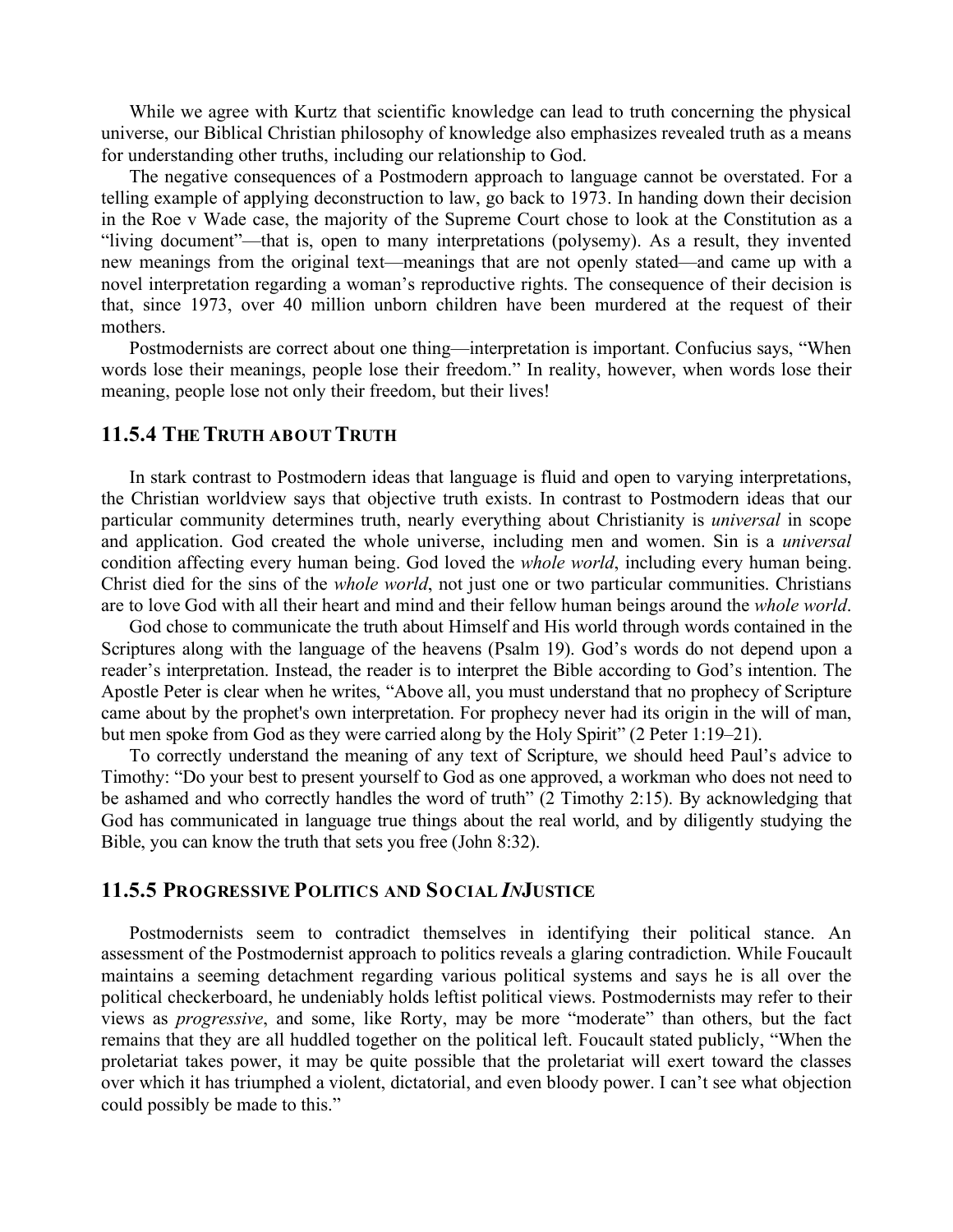Another difficulty is that Postmodernists fail to act consistently with their worldview. On the one hand, they say no metanarrative can capture the essence of truth. Yet, at the same time they say that a leftist vision of social justice is "right" for the world. Denying all metanarratives, how do they know their view is correct? Why do they try to rescue the oppressed? Why is oppression wrong? Why do they try to impose their views on others? These are questions Postmodernists cannot answer according to their own view of reality and truth. The best they can say is "We don't like it."

Although they do not know it, their desire to change the plight of the oppressed is an appeal to something basic, a sense of the moral order. Only a biblical worldview can answer the question of why Postmodernists sense that everyone should be treated fairly. It is because God has written on their hearts the requirements of His moral law (Romans 2:14–15). In reality, when a Postmodernist calls for justice or fairness, he is borrowing this idea from a Christian worldview and trying to make it fit into his own, since there is no such thing as fairness found within his own worldview.

When it comes to social justice, Postmodernists begin with the wrong theology (atheism), which leads to a wrong philosophy (anti-realism), which in turn results in a wrong understanding of human nature (we are a product of social forces). Therefore, Postmodernists fall into a badly aimed approach to politics—trying to force an outward change upon society under the guise of social justice.

Those who invest in learning from history and observing human nature are aware of problems inherent in the quest for social justice. Milton Friedman wrote, "A society that puts equality—in the sense of equality of outcome—ahead of freedom will end up with neither equality nor freedom. The use of force to achieve equality will destroy freedom, and the force, introduced for good purposes, will end up in the hands of people who use it to promote their own interests."

Thomas Sowell refers to this desire for the perfect society as "The Quest for Cosmic Justice." Sowell explains that traditionally, justice is "characteristic of a *process.*" He then illustrates his point: "A defendant in a criminal case would be said to have received justice if the trial were conducted as it should be, under fair rules and with the judge and jury being impartial. After such a trial, it could be said that "justice was done'—regardless of whether the outcome was an acquittal or an execution."

In contrast to the traditional definition of justice, the Postmodern concept of social justice seeks to "eliminate underserved disadvantages for selected groups." This they consider "fair." Sowell explains, "Note how the word 'fair' has an entirely different meaning in this context. Cosmic [social] justice is not about the rules of the game. It is about putting particular segments of society in the position that they would have been in but for some undeserved misfortune. This conception of fairness requires that third parties must wield the power to control outcomes, over-riding rules, standards, or the preferences of other people."

Sowell points out that social justice can never be achieved because it demands vastly more knowledge then anyone has available. In reality, every individual has advantages or disadvantages in life. Some have beauty but lack intelligence, others are born into wealth but lack emotional stability, while others may have athletic ability but are crippled by a quick temper. The point is, how can anyone else be in a position to judge which advantages should be disregarded and which disadvantages should be remedied? The answer is that no one possesses the necessary insight. There are too many variables. Therefore, the idea that government can bring about a forced equality among all people is unreasonable and unattainable.

Another problem with social justice is that it fails to consider the overall cost to society as a whole. Social justice focuses on one segment of the population but "disregards the interests of others who are not the immediate focus of discussion, but who nevertheless pay the price of the decisions made."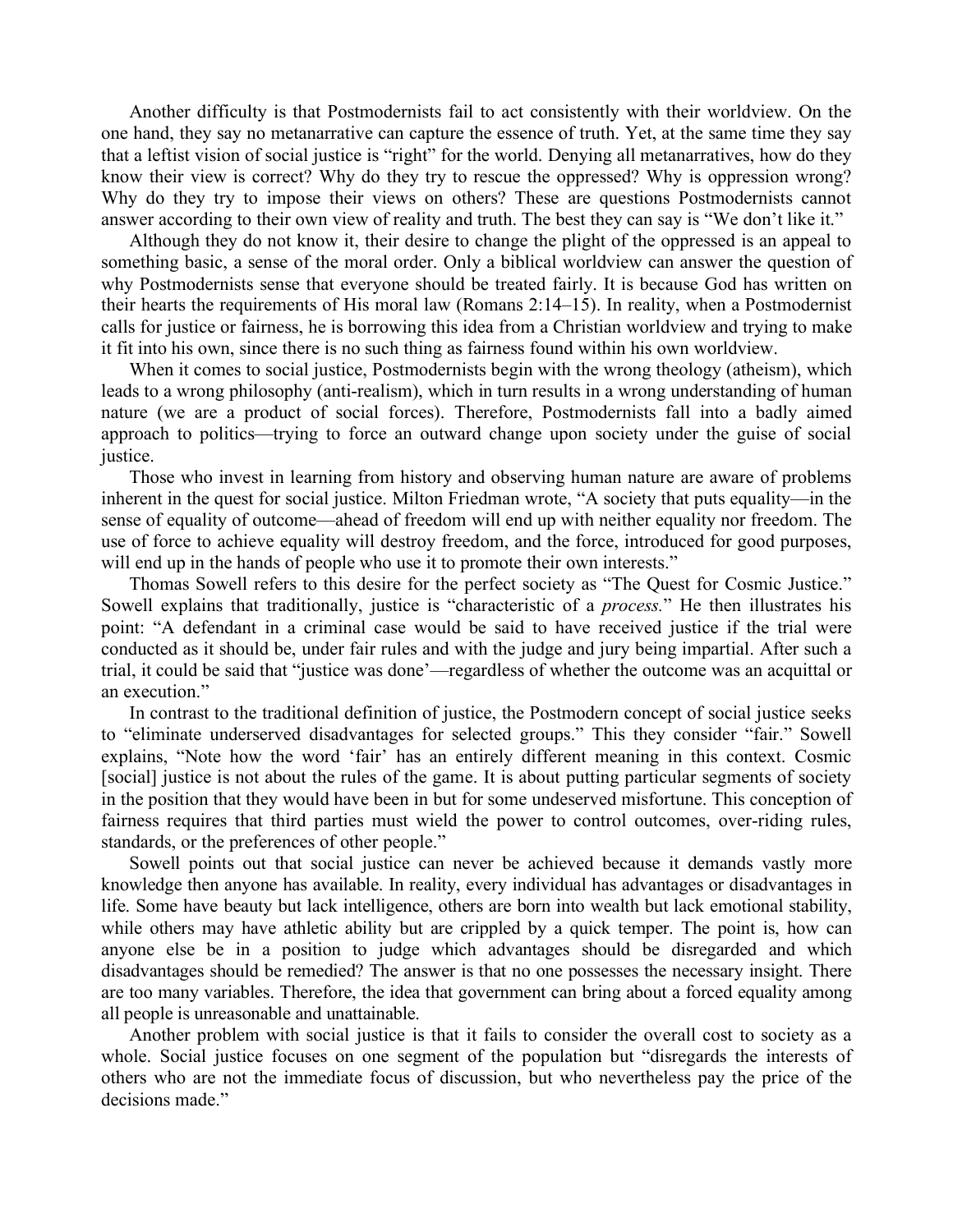For example, when a certain class of students is given preference for admittance to college in spite of low test scores, the additional cost to the college for providing scholarships to students who will eventually drop out is being overlooked. Other groups not considered in the decision are the alumni supporting their school with donations for such scholarships, as well as other students who were better qualified academically but not admitted. The result is not fairness but further statesanctioned "unfairness." As former radical David Horowitz writes, "The regime of social justice, of which the Left dreams, is a regime that by its very nature must crush individual freedom."

## **11.5.6 FAITH-BASED JUSTICE**

When it comes to helping the poor, while a worthy goal, Socialism's vision of economic equality is a false hope. History is replete with the failed attempts of such schemes. Nowhere has socialism been tried that it succeeded. That is because the idea is based on a wrong psychology, one that assumes that humanity is basically good. On the other hand, acknowledging our sinfulness leads to a free market economy that provides the greatest amount of opportunity and economic progress. Furthermore, helping the poor is accomplished through actions, not mere words. Richard John Neuhaus offers a critique of Postmodern rhetoric in contrast to the actions of faith-based groups: "In cities across the country and generally under conservative auspices, such street-level programs of personal and community renewal are rapidly multiplying. Nothing comparable is happening on the left." In other words, "faith-based organizations" (generally religious and conservative in nature) are helping the poor, families with no father, and communities overrun with drugs and crime. Postmodern organizations are few and far behind in these efforts to practice what they preach.

The founders of Western civilization rejected the utopian vision of social justice and opted instead for traditional justice. Specifically, those who formed the United States sought to create a nation based on realistic ideals—individual liberty and opportunity. Because they also understood our sinful nature, they sought to put "chains" (their term) around government to check its tendency to abuse power. They wrote the ultimate check on the politics of power into the Declaration of Independence—an appeal to the "laws of nature and Nature's God" as well as the opening phrase of the Constitution: "We, the people . . ." Their wisdom placed political power ultimately in the hands of the citizens, who themselves were trained by Christian religion and biblical morality. If we do not take our responsibility seriously, then we have only ourselves to blame when we lose our liberty to those who would seek to impose their brand of social justice on us.

Yet, the task at times seems overwhelming. What can we do to make a difference? J.R.R. Tolkien provides an answer. In a scene from *The Two Towers*, Pippin and Merry entreat the peaceloving Ents (ancient trees that walk and talk) to join the battle against the forces of the evil Sauron. When the trees refuse, Pippin tries to solace Merry by saying, "Maybe Treebeard is right. We don't belong here, Merry. This is too big for us. What can we do in the end? We've got the Shire. Maybe we should go home." Merry replies with desperation in his voice, "The fires of Isengard will spread, and the woods of Tribru and Buckland will burn. And all that was once great and good in this world will be gone."

What Merry understood is a lesson for contemporary Christians. If we fail to act while we still have the freedom to speak our minds, there will come a day when the power-plays of political correctness will eliminate our liberties, and all that was once "great and good" about Western civilization will be gone. The land of the free will cease to exist.

# **11.5.7 WHAT CAN WE KNOW ABOUT HISTORY?**